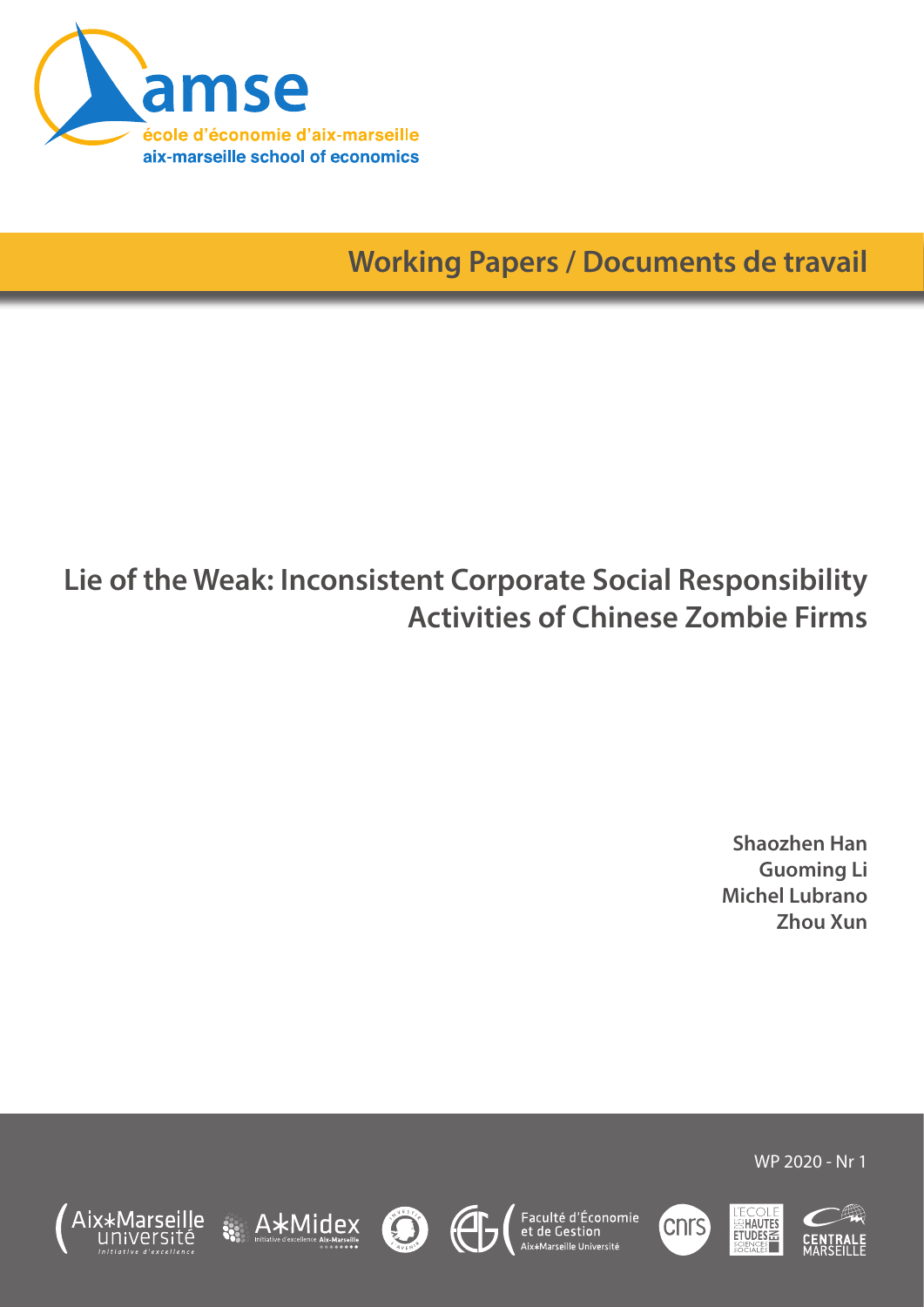## **Lie of the Weak: Inconsistent Corporate Social Responsibility Activities of Chinese Zombie Firms**

**Shaozhen Han1, Guoming Li2, 3, Michel Lubrano2, 4 and Zhou Xun2 \***

January 2020

## **Abstract**

This study investigates the differences between zombie firms and non-zombie firms in corporate social responsibility activities such as reporting, disclosure and fulfillment. Using Chinese listing company data collected from 2009 to 2016, we apply a three stage model with a double Heckman correction to deal with potential self-selection/endogeneity bias and to measure the differences consistently. We found that zombie firms are less willing to release standalone corporate social responsibility reports than non-zombie firms. Among companies that release standalone corporate social responsibility reports, the corporate social responsibility disclosure of zombie firms is at least not worse than non-zombie firms, but the corporate social responsibility fulfillment is significantly lower. We conclude from this gap between disclosure and fulfillment to the hypocritical behavior of zombie firms, due to the absence of control in corporate social responsibility. We suggest that government should enhance supervision over zombie firms' corporate social responsibility activities and subsidies towards them in order to lower their economic damage. Supplementary analyses provide some clues concerning the heterogeneity of inconsistence in term of external support characteristics, ownership and censorship which require further studies.

**Keywords:** corporate social responsibility; zombie firms; reports; disclosure; fulfillment; hypocrisy

**\*** Correspondence: decxun@hotmail.com

<sup>&</sup>lt;sup>1</sup> School of Economics and Management, Northwest University, Xi'an 710127, China; mailshaozhen@163.com

<sup>&</sup>lt;sup>2</sup> School of Economics, Jiangxi university of finance and economics, Nanchang 330013, China; liguomin@163.com (G.L.); decxun@hotmail.com (Z.X.)

<sup>&</sup>lt;sup>3</sup> Shuzun Information Technology (Shanghai) Ltd, Shanghai 200040, China;

<sup>4</sup> CNRS, EHESS, Centrale Marseille, AMSE, Aix-Marseille University, Marseille 13001, France; michel.lubrano@univ-amu.fr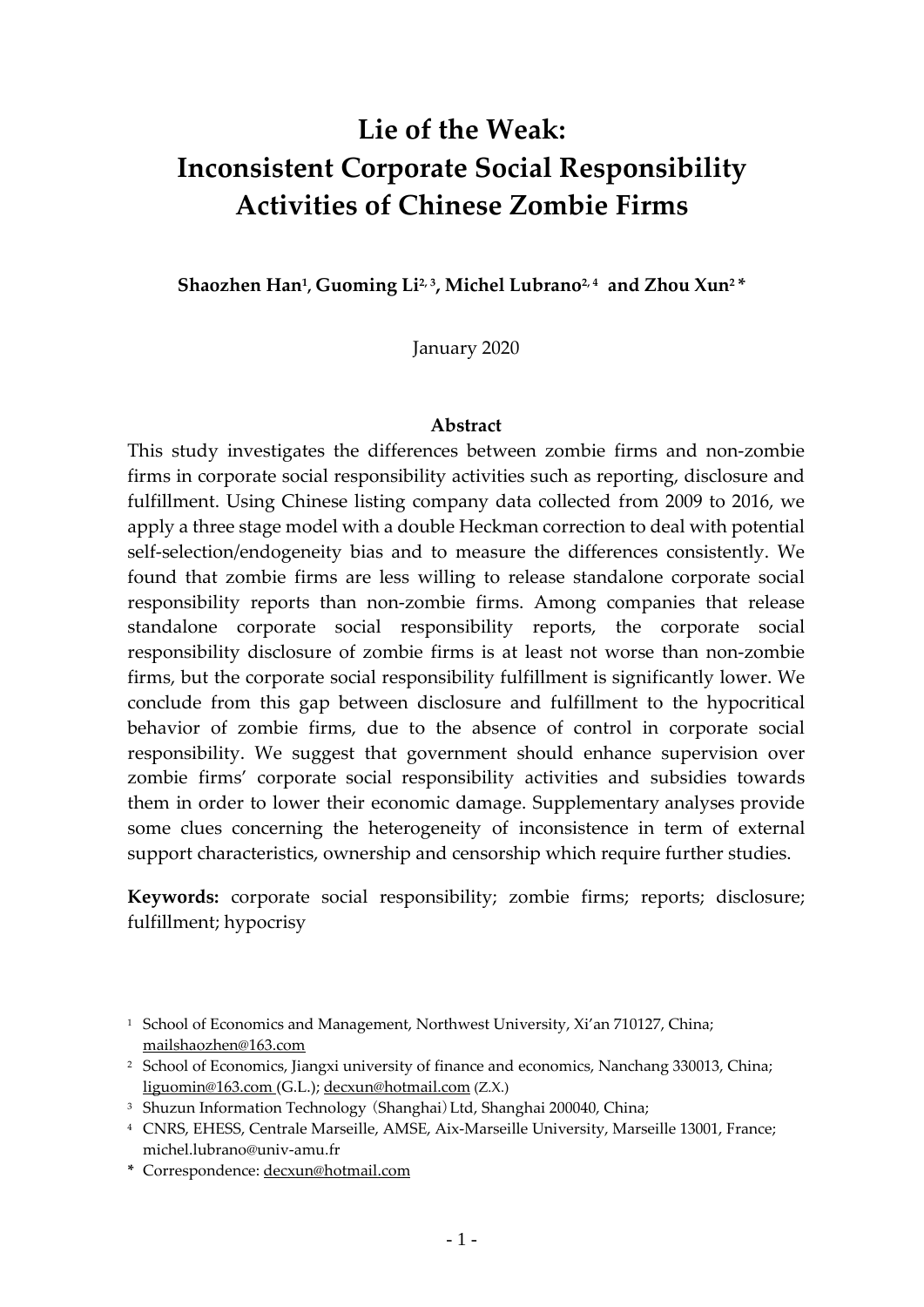## **1. Introduction**

"Zombie firm" refers to companies that should go bankrupt because of low efficiency and unprofitability but still survive thanks to external support of government or bank sector (Kane, 1987). Zombie firms pose potentially very high threats to the economy as a whole, not only because of being inefficient and sluggish, but also due to the "spillover effect" as they distort market rules and undermine the competitiveness and innovation of the non-zombie firms (Caballero et al., 2008; Urionabarrenetxea et al., 2018). Despite their negative economic impact, the Chinese government, especially local governments, still help zombie firms because they "believe" that zombie firms take corporate social responsibilities (CSR), such as employment, social security, environmental protection, *etc*. (Banerjee and Hofmann, 2018; Caballero et al., 2008; Fukuda and Nakamura, 2011; Han et al., 2019; Kwon et al., 2015; Tan et al., 2016). The purpose of this paper is to answer the key question: do zombie firms really take adequate "social responsibilities" as expected?

Although a large number of studies have shown that participation in CSR activities can bring economic benefits to the firm, such returns are often of a long-term and uncertain nature (Nikolaeva and Bicho, 2011), and they might be perceived differently by zombie and non-zombie firms. Given the special characteristics of zombie firms and the Chinese economic/institution background, we are firstly interested in their CSR reports release behavior as compared to non-zombie firms. Moreover, CSR activities can be separated into CSR fulfillment (CSRF) and CSR disclosure (CSRD). Compared to CSRD activities, CSRF requires much more resources, so that image manipulation (CSRD) is much easier than actual fulfillment (Thorne et al., 2014). In the literature (Fassin and Buelens, 2011; Jahdi and Acikdilli, 2009), the gap between CSRD and CSRF is often qualified as hypocrisy. Because CSRD does not contain financial information and does actually lack strict supervision, zombie firms should have stronger incentive to play hypocrisy than other firms in order to keep their external support.

We notice that little attention has been devoted in the literature to the CSR hypocrisy of zombie firms. Therefore, it is important to distinguish zombie and non-zombie firms when studying CSR activities in order to understand differences in behavior and to supplement to the current hypocritical CSR literature. For finding empirical evidence, we use a large sample of 13,008 firm-years Chinese listed firms collected between 2009 and 2016. In this sample, we identify zombie firms following Caballero et al. (2008) and Fukuda and Nakamura (2011) and analyze how zombie statue affects the release of CSR reports. Among those who have released CSR reports, we use RKS (Rankings CSR ratings) rating issued by a Chinese rating agency to measure the CSRD level, as a proxy variable for CSRD. To measure the CSRF level, we use data in the "statement of cash flows" compiled by the "cash basis of accounting", which could hardly be manipulated. According to the stakeholder theory, we measure the CSRF score with cash paid for shareholders, creditors, employees, suppliers, and donations. Then, we examine whether zombie firms practice their words (identity between CSRD and CSRF) as well as non-zombie firms.

The econometric analysis of these data must consider the possibility of endogeneity bias (zombie status) and self-selection bias (observability of CSR activities). We propose to use a three stage model with a double Heckman correction with extension to panel data to analyze consistently the effect of zombie status on CSR activities

This study contributes to the literature in several ways. First, our study contributes to the fast-growing literature on the hypocrisy of CSR with a focus on Chinese institutional background. Second, our results add to the literature on zombie firms by providing the first evidence, to the best of our knowledge, on CSR activities of zombie firms. Beyond the existing literature on the negative consequences for economic growth (Caballero et al., 2008), we explore the negative impact of zombie firms on sustainable economic growth, such as lower CSR fulfillment and hypocritical CSR which might amplify their negative impacts in the long run. Third, we provide empirical insights for policy implications.

The remainder of the paper is organized as follows. Section 2 provides a review of the existing relevant literature. Section 3 presents the institutional background and hypothesis. Section 4 presents the research design. Empirical results are presented in Section 5 while Section 6 carries out further analysis. Section 7 discusses and concludes the paper.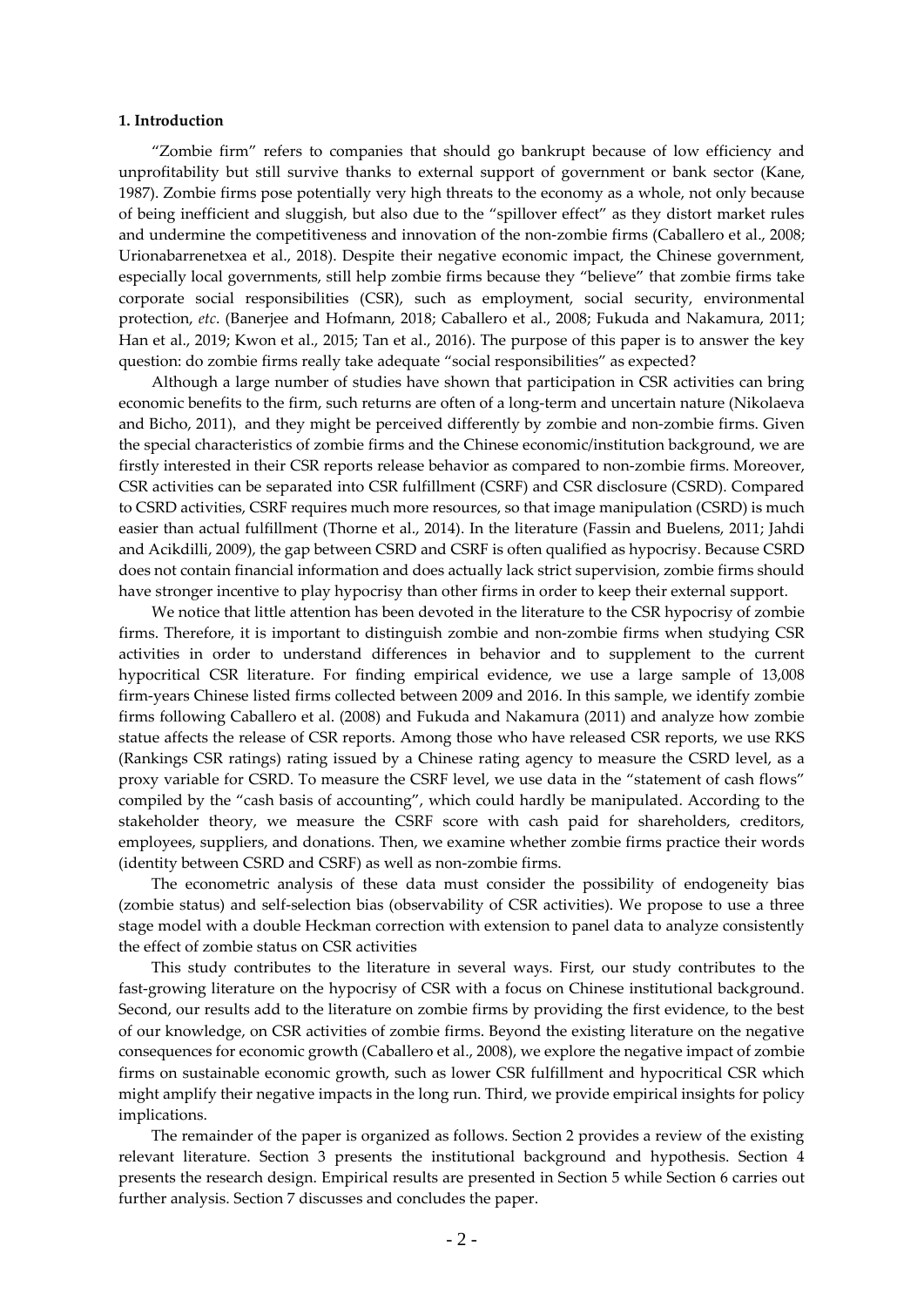#### **2. Literature review**

## *2.1. Motives, consequences and hypocrisy of CSR*

There are three main motivations for companies to engage in CSR activities (de Jong and van der Meer, 2017; Groza et al., 2011). The first is intrinsic motivation: driven by moral responsibility and altruism, an enterprise is willing to selflessly serve the public and take on more CSR activities (Graafland and Mazereeuw-Van der Duijn Schouten, 2012). The second is extrinsic motivation: the enterprise is self-centered with regards to CSR activities such as a self-service or strategic action, and expects to obtain economic or other benefits (Arena et al., 2018; Castro-González et al., 2019; He, Z. et al., 2018; John et al., 2019; Lau et al., 2018; Siueia et al., 2019; Xie et al., 2017). The third motivation concerns with stakeholder and legitimacy: to meet the expectations of both stakeholders and public to gain legitimacy (Momin and Parker, 2013). In practice, organizations often have a combination of motivations for CSR activities (de Jong and van der Meer, 2017). In addition to the above discussion, we shall also notice that CSR activities, especially the fulfillment actions usually imply intensive resource investment (Nikolaeva and Bicho, 2011). Under different institutional backgrounds, firms are facing heterogeneous legitimacy pressure. This leads to heterogeneous investment in CSR activities, which explains their diversification.

However, most of the literature assume that the CSRD is full information and can reflect the actual CSRF (Liao, L. et al., 2018) while the actual credibility and integrity of CSRD are relatively low (Lock and Seele, 2016; Luo et al., 2017; Michelon et al., 2015; Moneva et al., 2006; Ramus and Montiel, 2005; She and Michelon, 2019)<sup>1</sup>. When enterprises want to obtain economic benefits and legitimacy while being less willing to bear the cost of CSRF, they may have hypocritical CSR activities, which refers to *doing is often contrary to saying* (Fassin and Buelens, 2011). Hypocritical CSR refers to selective disclosure of positive information without full disclosure of negative information so as to create an overly positive corporate image (Bowen and Aragon-Correa, 2014). Green washing is a typical and common hypocritical CSR. In order to obtain consumers' recognition and purchase, the company advocates promoting green behavior on the one hand, but conceals activities that are not undertaken or even harm the environment on the other hand (Bowen and Aragon-Correa, 2014). Some companies pretend to be law-abiding, responsible and ethical in order to maintain good social credit, but indeed secretly evade taxes (Brunsson, 1989; Watson, 2015). Due to the lack of unified norm and practical regulatory system, hypocritical CSR is not easily perceived by government and public, and this can lead to adverse consequences. Hypocritical companies will be supported by the blinded government, and their products will be bought by confused consumers (Bhattacharya and Sen, 2004), and that directly harms the interests of consumers, government and the public. They also seriously affect the interests of other sincere socially responsible enterprises.

#### *2.2 The causes of zombie firms and their economic consequences*

The notion of "zombie firms" was first proposed by Kane (1987). It refers to insolvent, distressed enterprises that did not go bankrupt because of external support of banks or government. Zombie firm phenomena is ubiquitous all over the world, e.g. Japan (Caballero et al., 2008), UK (Papworth, 2013), South Korea (Hoshi and Kim, 2013) and the US (Hoshi and Kashyap, 2010). Zombie firms exist in major EU countries, with Portugal and Spain being the most seriously affected (Storz et al., 2017).

 <sup>1</sup> Ramus and Montiel (2005) found that the environmental statements between different organizations are similar, but the environmental implementation is quite different, which indicates that the environmental statement may be false or "green washing". Moneva et al. (2006) found that the practice evidence seems to indicate that CSR is unreliable. Specifically, some organizations that claim to follow sustainability reports show irresponsibility in terms of sustainable behavior (such as gas emissions, social equity or human rights). She and Michelon (2019) found that companies have organized hypocrisy disclosures on social media (Facebook) to manage the perception of stakeholders and to maintain legitimacy. Luo et al. (2017) found that Chinese companies will carry out symbolic and low-quality CSR disclosure to deal with regulatory pressures. Michelon et al. (2015) found that CSR reporting practices are symbolic rather than substantive. Lock and Seele (2016) found that the credibility of the European CSR reports is not high, and there is still room for improvement.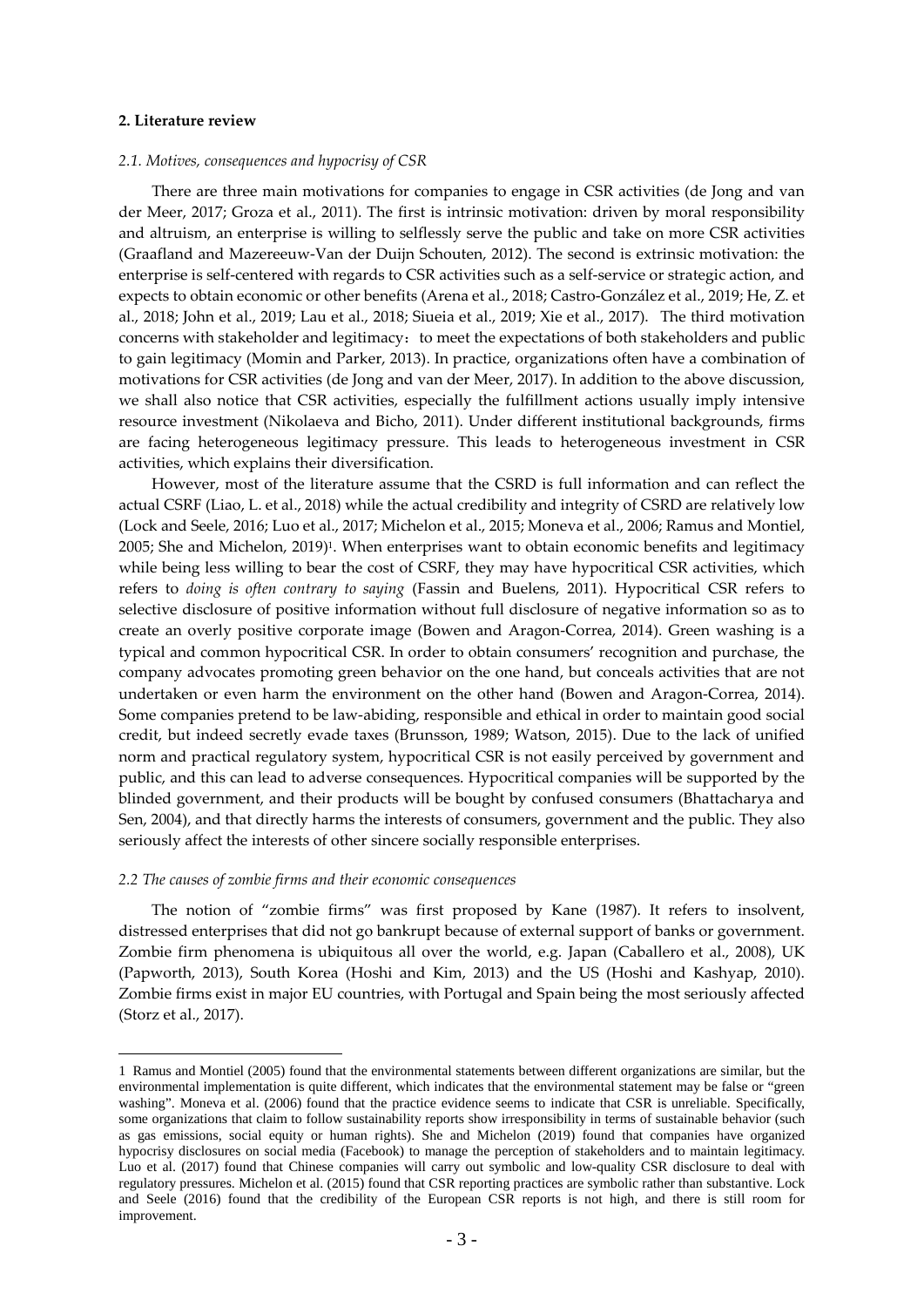The bad motive for banks to cover up bad loans losses is considered as an important reason for the emergence of "zombie firms" (Hoshi and Kashyap, 2010). The second reason is the government's regulatory relaxation and support (Jaskowski, 2015). Under pressure to ensure employment, social stability, and economic growth, the government will relax regulations and connive the misconduct of banks. Some local governments intervene in bank credit decisions to help companies with financial crisis (He, Q. et al., 2018) and some local governments grant direct subsidy to help the zombie firms to survive (Huang and Zhang, 2018).

The literature also discusses the impact of zombie firms from two aspects: the enterprise itself and the spillover effects on other companies. First, the zombie firms themselves occupy a large amount of credit capital, equity capital, labor, and other resources while having lower operating efficiencies, which leads to higher total factor productivity loss (Banerjee and Hofmann, 2018). Second, zombie firms have spillover effects that affect non-zombie firms. Under the premise of limited total capital, zombie firms that occupy credit capital will lead to an increase in the financing costs and financing difficulty of non-zombie firms (Kwon et al., 2015), thus inhibiting the normal investments of non-zombie firms (Caballero et al., 2008). Zombie firms often use the malicious means of lowering product prices and increasing workers' wages, which seriously distort normal market competition (Papava, 2010). This will expose non-zombie firms to unfavorable competitive threats and hinder new potential market entrants (Urionabarrenetxea et al., 2018). In total, the external support under Chinese economic and institutional background may distort the behavior (especially, CSR activities in this paper) of zombie firms and hence amplify their negative impact on economic development.

#### **3. Institutional background and hypothesis**

#### *3.1. Institutional background of zombie firms and CSR practices in China*

#### 3.1.1. Institutional background of zombie firms in China

Unsurprisingly, Chinese zombie firms receive greater governmental supports. Most Chinese banks are state owned, and the government often intervenes in bank credit decisions. For example, the interest-bearing liabilities of zombie firms have increased from around 70 billion yuan in 2009 to 400 billion yuan in 2016, which indicates a five times increase. In addition, the Chinese government often directly subsidizes zombie firms. According to the data disclosed by the listed company's annual reports, government subsidies received by zombie firms have increased from 1 billion yuan in 2009 to 10.5 billion yuan in 2015, and the accumulated amount until 2016 has exceeded 44.6 billion yuan. The dual support of government subsidies and bank credits has pushed the number and scale of Chinese zombie firms to an unpreceded high level, as shown in Fig. 1.

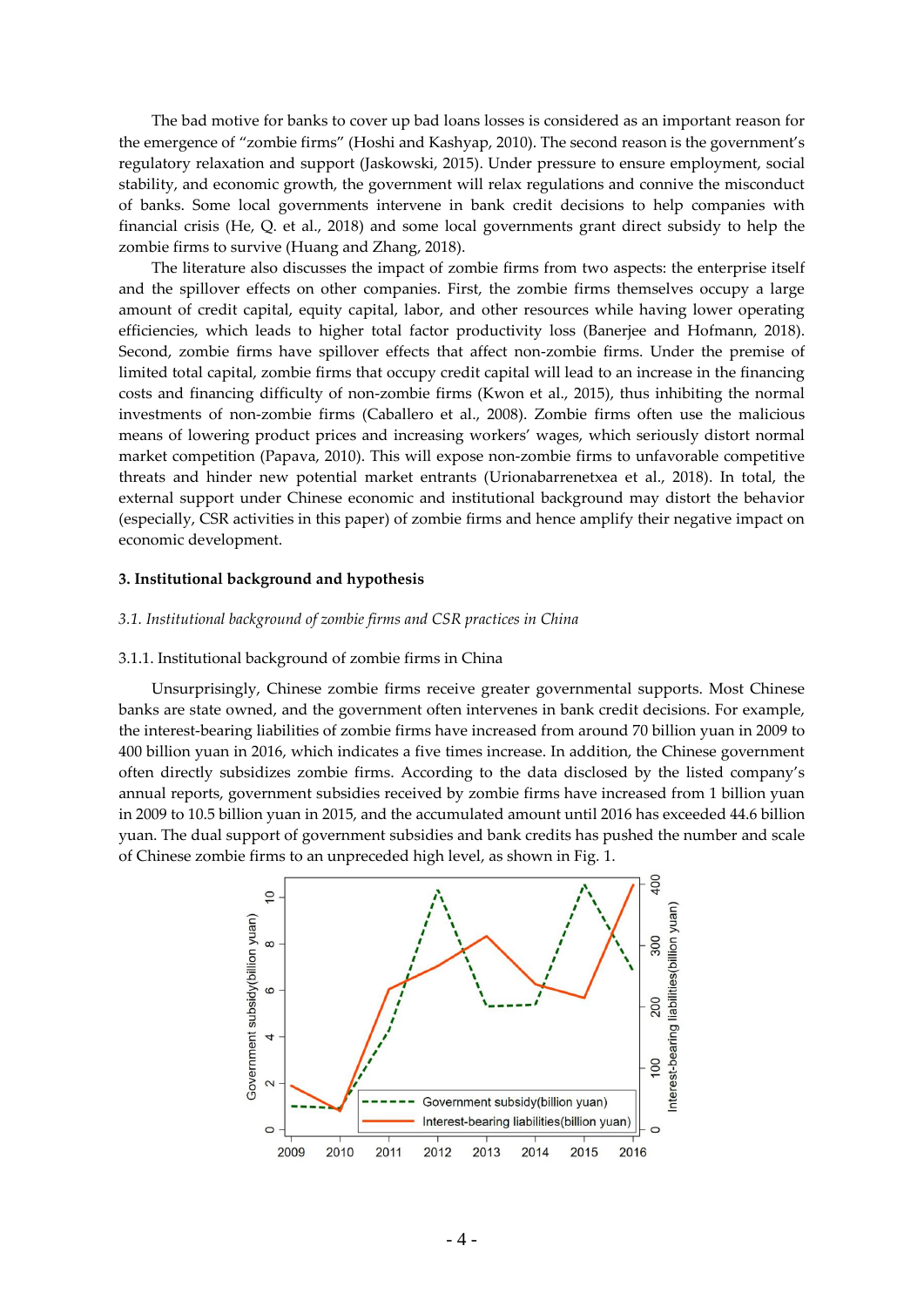## **Fig. 1.** Annual trend of external support for zombie firms (Source: Financial statements of Chinese listed companies, 2009-2016.)

## 3.1.2. Institutional background of CSR practices in China

There have been some seriously irresponsible incidents attributed to Chinese companies in recent years. The Chinese tainted milk powder incident in 2008 involved more than 10,000 infants and young children, seriously hurting the physical and psychological health of the victims. The 2017 vaccine event involved 650,000 unqualified vaccines produced by private producers and posed a serious safety hazard to vaccinators. In addition, some multinational corporations with good international reputation of being environmental responsible have repeatedly committed environmental violations in China, which shows a serious lack of CSR.

These serious irresponsible incidents have aroused wide public concern and inspired public expectations for enterprises to assume CSR. The Chinese government is also aware that such irresponsibility can constrain the sustainable development of the economy, and has begun to develop various policies to promote CSR practices<sup>2</sup>. However, most of these policies encourage or require companies to voluntarily fulfill and disclose CSR. At the same time, more and more companies are launching standalone CSR reports<sup>3</sup>, which can help establishing effective interactions with stakeholders, demonstrating their good corporate image, and winning the trust of investors and consumers.

However, due to the absence of standard norms, there is a great subjectivity and arbitrariness in the content of CSR reports. Most of these reports have not been audited by a third party and lack corresponding oversight and credibility. To meet the expectations of the government and the public, some companies create responsible image by exaggerating or selectively disclosing their CSR. The CSRD of listed companies in China has always been low overall, and now there are new hypocrisy CSR behaviors which disclosure is greater than actual fulfillment. These problems are intertwined to make CSR practice more complicated. How to promote a more efficient CSR practice of Chinese enterprises has become an important practical question.

#### *3.2. Hypothesis development*

Legitimacy theory (LT), neo-institutional theory (NIT), and stakeholder theory (ST) are common simultaneous explanations for motivations and behaviors of CSR. These theories are complementary rather than competitive theories (Gray et al., 1995) so that we use the above three theories to analyze the CSR activities of zombie firms.

#### 3.2.1. The relation between zombie firms and the release of CSR reports

The standalone CSR reports are a good way to communicate with the outside world (Wagner et al., 2009) because they contain the company's CSR activities in comprehensive detail (Thorne et al., 2014; Wagner et al., 2009). The release of CSR reports can not only meet the expectations of stakeholders and obtain legitimacy, but also create a good corporate image and access to the corresponding economic benefits. Therefore, if a company could bear the cost of CSR while facing

 <sup>2</sup> On 25 September, 2006, the Shenzhen Stock Exchange (SZSE) issued the "Guidelines for Social Responsibility of Listed Companies of Shenzhen Stock Exchange". On December 29, 2007, the State-owned Assets Supervision and Administration Commission (SASAC) issued the "Guiding Opinions on the Implementation of Social Responsibilities of Central Enterprises". In April 2010, the "Guidelines for the Application of Internal Control of Enterprises" promulgated by the Ministry of Finance incorporated CSR into the entire internal control system. On May 14, 2008, the Shanghai Stock Exchange (SSE) issued two documents, "Notice on Strengthening the Social Responsibility of Listed Companies" and "Guidelines on Environmental Information Disclosure of Listed Companies on the Shanghai Stock Exchange". The China Securities Regulatory Commission (CSRC) issued the No. 37 announcement on December 31, 2010, requiring heavily polluting listed companies to disclose environmental responsibility in the "significant events" of the annual reports.

<sup>3</sup> The SSE requires companies of listed in overseas and listed in the corporate governance sector to release CSR reports. The SZSE requires the companies belong of the "Shenzhen 100 Index" to release CSR reports. However, according to CSMAR and RKS, about 40% of these companies still do not release CSR reports. Moreover, we have not found that these companies are subject to appropriate penalties for not releasing. Therefore, this mandatory publication policy does not seem to be enforcement but voluntary.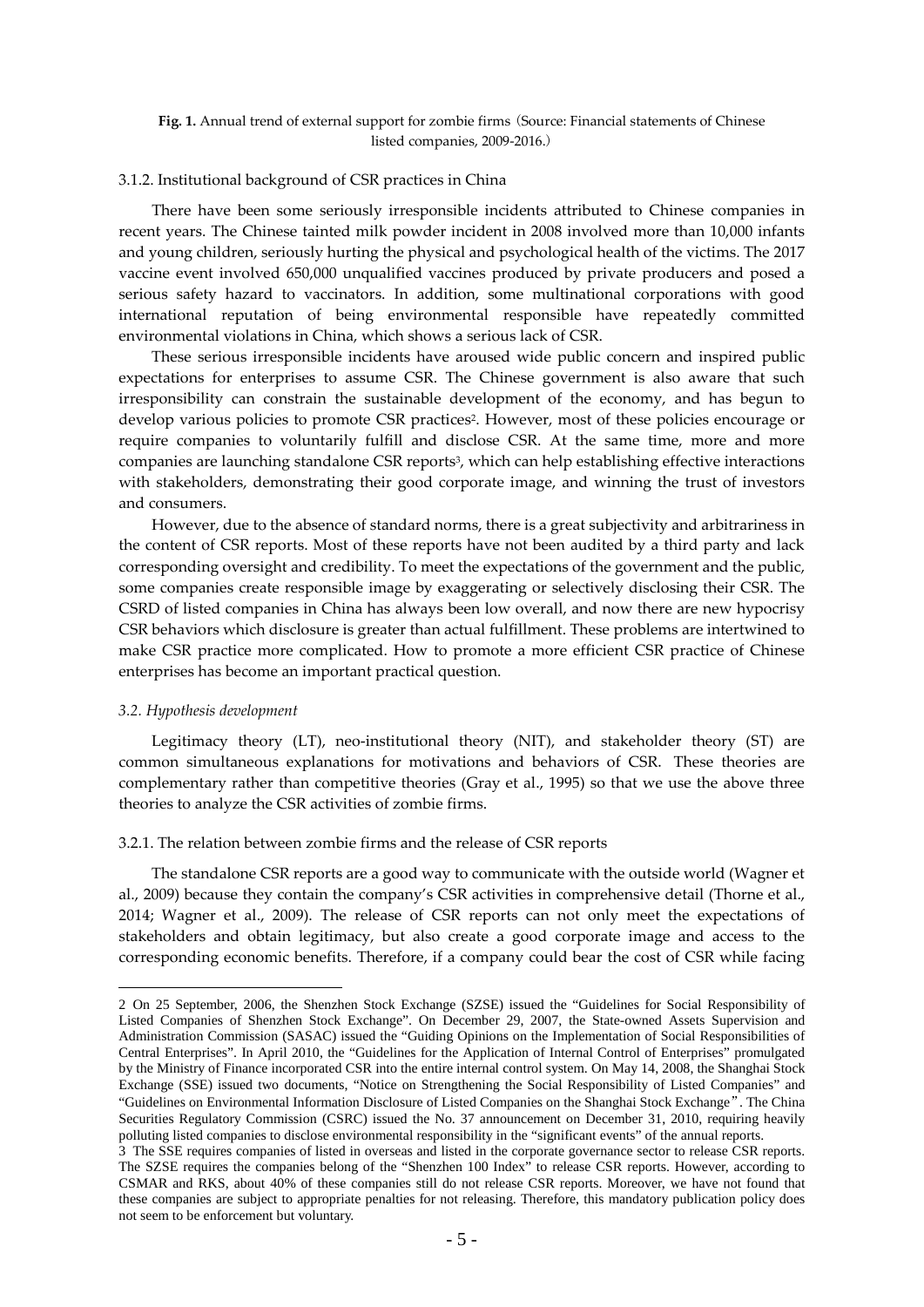high level of stakeholders' CSR expectations and legitimacy pressure, it would be more willing to release the standalone CSR reports in order to enjoy the benefits. However, these driving factors are significantly lower in zombie than non-zombie firms, which makes zombie firms are less willing to release CSR reports than non-zombie firms.

First, the shortage of resources for zombie firms limits their ability to engage in CSR activities. The CSR activities require the company to bear the corresponding costs, which will consume a lot of resources and lead the short-term performance to decline (Nikolaeva and Bicho, 2011). Zombie firms often lose money year after year, and their profitability and operational efficiency are low, which leads to tight cash flow and shortage of resources (Caballero et al., 2008; Urionabarrenetxea et al., 2018). The primary object of zombie firm is to survive thus they are less likely to be able to afford the cost of carrying out CSR activities. Therefore, zombie firms are often CSR inactive.

Second, CSR is a long-term strategy that helps companies establishing sustainable competitive advantages, while with uncertainty (Adegbite et al., 2019; Liao, P.-C. et al., 2018; McWilliams et al., 2006; Nazeer, 2011; Porter and Kramer, 2006). The long-term strategy, such as CSR activities, is determined by the management team that includes the board of directors and senior executives (Davidson et al., 2018). Zombie firms are standing on the edge of bankruptcy. So that their management teams are more likely to be short sighted opportunists and rarely consider long-term benefits. Therefore, these management teams of zombie firms are often reluctant to assume CSR activities.

Third, the institutional environment of external support has changed the negotiation power of zombie firms and expectations of their stakeholders. These changes led to a lower legitimacy pressure for zombie firms. In order to help zombie firms to survive, local governments, as the most important stakeholders, must relax their CSR expectations, and give more support to zombie firms. In the case where the "helping hand" plays a crucial role (Shleifer and Vishny, 2002), the legitimacy pressure for the zombie firms will be much lower. As another important stakeholder, the public expectation concerning zombie firms' CSR might also decline. Large zombie firms have a large impact on local labor markets and on local economic system. Many small and medium-sized enterprises (SMEs) are attached to zombie firms for carrying out production and management activities. Once the zombie firms collapse, the employees of the zombie firms and the attached SMEs may lose their jobs. So they will also reduce their CSR expectations. For example, local residents continue to tolerate environmental hazards in heavily polluting zombie firms (Han et al., 2019). Therefore, according to the LT, NIT, and ST theories, the CSR activities of zombie firms are lower than non-zombie firms.

In addition, companies with lower CSR activities are reluctant to issue standalone CSR reports. This will expose the company's poor CSR activities to the outside world, and the company will be labeled as "irresponsible" by the public, and their reputation will be damaged, which will lead to a series of negative consequences. Therefore, irresponsible companies often do not disclose their CSR information (Belal and Cooper, 2011; Fassin and Buelens, 2011) or selectively remain silent (Carlos and Lewis, 2018), such as not issuing the standalone CSR reports.

Overall, the compromise of stakeholders under the special institutional environment reduces the zombie firms' legitimacy pressure; under the management of short-sighted and opportunistic, the resource-poor zombie firms have neither the ability nor the motivation to fulfill CSR; in order to avoid exposing of the irresponsible image, zombie firms to be silent or even less willing to release standalone CSR reports. Accordingly, we propose our first hypothesis as follows:

*Hypothesis* 1: Zombie status is negatively associated with the release of standalone CSR reports.

#### 3.2.2. The relation between zombie firms and CSRD and CSRF

In recent years, the legitimacy pressure of Chinese enterprises engaged in CSR activities is increasing with institutional regulation reinforcements and public expectations changes overtime. On one hand, the public's demands on CSR have increased with the improvement of living standards. On the other hand, the central government pursuing sustainable development has also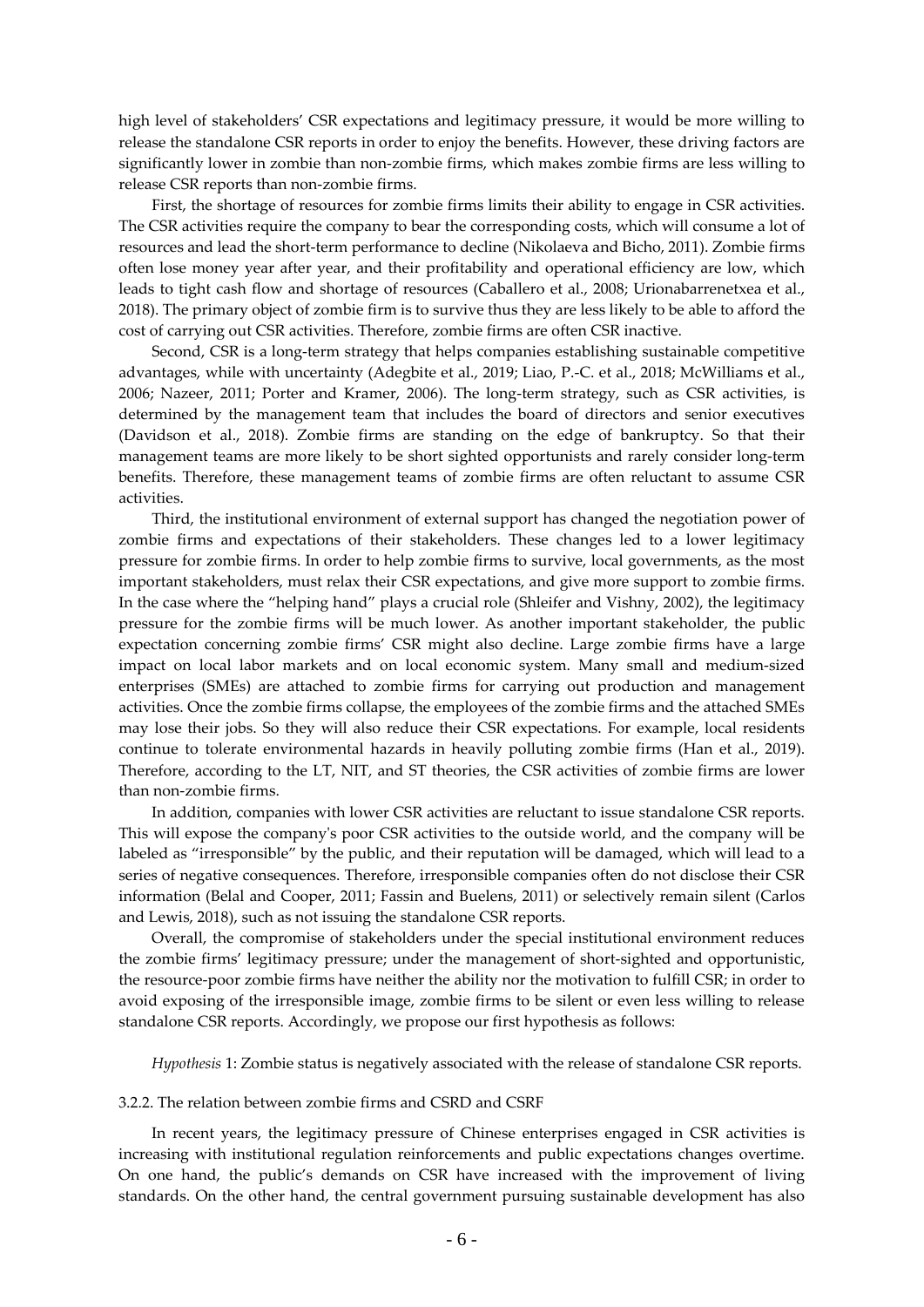taken various measures to require enterprises to assume CSR. More and more Chinese companies are releasing standalone CSR reports<sup>4</sup> to convey their CSR activities to external stakeholders.

Although the legitimacy pressure for zombie firms has been lower than for non-zombie firms, it has been increasing over time. First, the Chinese central government requires local governments to dispose of zombie firms and prohibits them to provide governmental support at will. Second, listed zombie firms need to publicly disclose information about external support received. The governmental support policy, such as local government subsidies and credit intervention, are the root cause of the survival of zombie firms, but the rationality of this policy is now being questioned by the central government and public investors. Zombie firms assume more CSR and deserve corresponding governmental support, which is the main basis for local governments and zombie firms to rationalize their external support policies. If the central government and the public investors believe that zombie firms are irresponsible, governmental support policy will suffer from widespread legitimacy suspicion and will be difficult to sustain. Therefore, when zombie firms' external support is subject to greater legitimacy pressure, they need to shape a responsible image in order to continue to obtain support and to survive.

However, the lack of resources inherent to zombie firms (Caballero et al., 2008; Urionabarrenetxea et al., 2018) has not changed fundamentally, which severely limits their CSR activities. So, the conflict between eager to shape a responsible external image and the inherent nature of low CSR activities may lead zombie firms adopting a hypocritical CSR tactic. Specifically, some zombie firms decided to disclose their CSR activities through exaggerated rhetoric in the CSR reports, and to shape themselves into a responsible image. This can meet the stakeholders' expectations to win their favor (Perez-Batres et al., 2012), to reduce the zombie firms' legitimacy pressure , and to obtain legitimacy in order to constantly receive government subsidies. In order to limit the CSRF cost, zombie firms have not actually fulfilled as much CSR as they promised (Fassin, 2005; Orlitzky et al., 2003).

The inconsistence between CSRD and CSRF is also the result of management opportunism. Without the support of the government, zombie firms will face bankruptcy and liquidation, and the zombie firms' senior management teams will face greater loss of benefits, such as job loss, income decline, *etc*. Hypocritical CSR allows companies to enjoy the CSR benefits without paying the cost of the corresponding CSRF. Once the opportunistic managements find that they can benefit from CSR image manipulation (Sikka, 2010), they will adopt this masking technique and embark on the path of hypocritical CSR (Riyanto and Toolsema, 2007).

Finally, the lack of supervision of CSRD provides an opportunity for exaggerated disclosures by zombie firms. First, laws and regulations on CSRD are imperfect and non-standard in China, which leads to greater freedom for companies to disclose CSR information (Martínez-Ferrero et al., 2017). Second, in China, many governments and institutions seem to have regulatory power over the company's CSR, such as the China Securities Regulatory Commission (CSRC), the Ministry of Finance, the State-owned Assets Supervision and Administration Commission (SASAC), the Ministry of the Environment, the Shanghai Stock Exchange (SSE) and the Shenzhen Stock Exchange (SZSE). However, these institutions do not undertake in fact major regulatory responsibilities. The decentralization of such regulatory powers and responsibilities has led to weak supervision of CSR. Third, unlike financial information, most of the CSRD (non-financial information) are not audited by independent third party. Fourth, the close ties between local governments and zombie firms have also reduced the regulatory pressures faced by zombie firms for false disclosures. Therefore, zombie firms can exaggerate CSRD while being unlikely to suffer from the risk of hypocritical disclosure, which further condone the hypocritical CSR of zombie firms. Consistent with these analyses, we postulate our second hypothesis:

 <sup>4</sup> According to CSMAR and RKS data, the CSR reports released by Chinese listed companies increased from 255 in 2009 to 558 in 2016, and increased by 118%.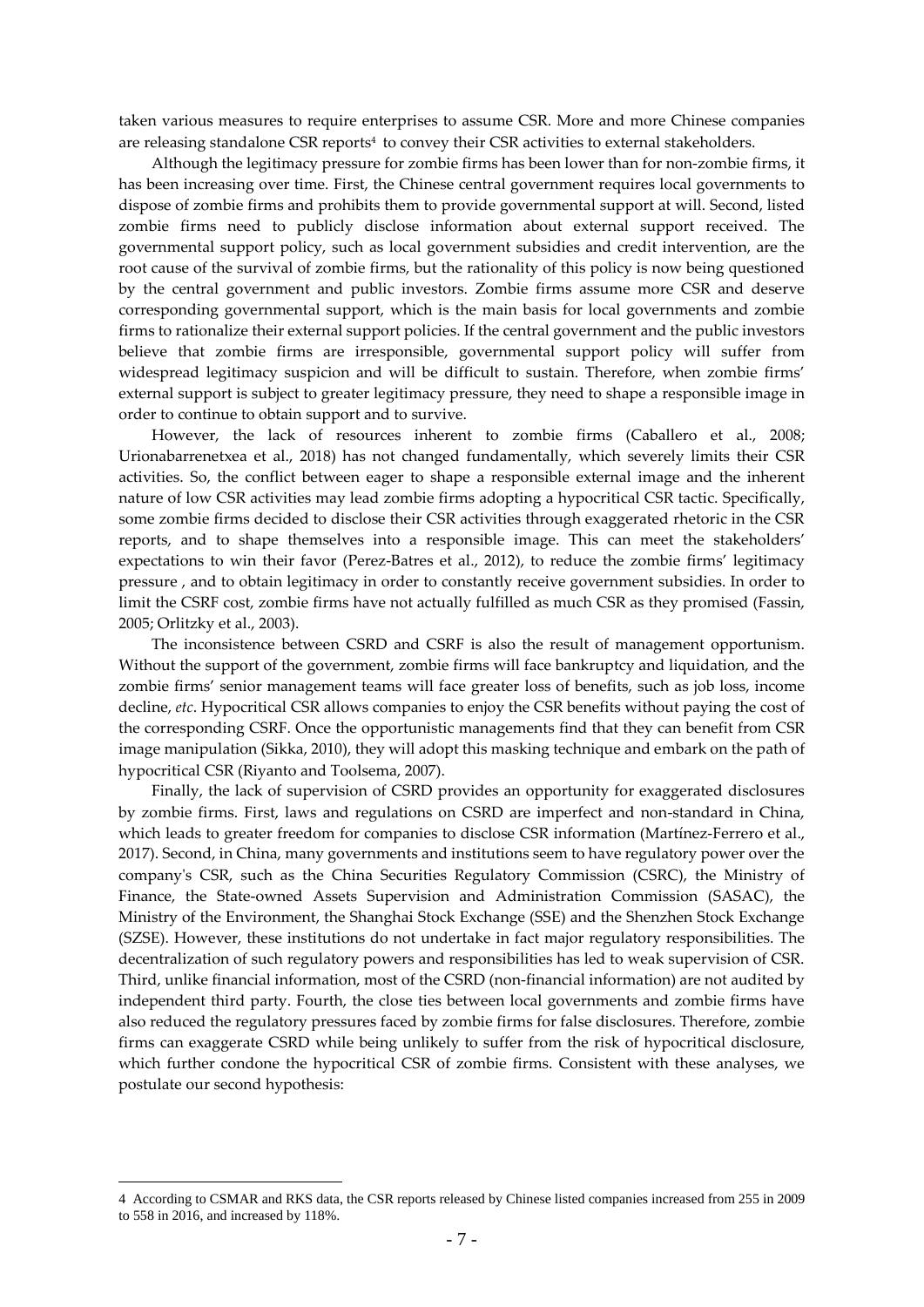*Hypothesis* 2: Among the firms who release CSR reports, zombie firms fulfill (CSRF) less their promises (CSRD) than non-zombie firms. That is, the CSRD and CSRF of zombie firms are inconsistent compared to non-zombie firms.

#### **4. Research design**

#### *4.1. Data and sample selection*

This study covers all Chinese firms that are listed on the Shanghai or Shenzhen stock exchanges, excluding financial institutions, from 2009 to 2016. We choose to start our sample from 2009 because the CSRD data of RKS begin to be published in 2009. CSR data are obtained from the CSR rating agency RKS. Other financial and governance data are obtained from the China Stock Market and Accounting Research (CSMAR) database, the WIND database, and the National Bureau of Statistics of China. After removing firms that have missing values, we obtain 13,008 firm-year observations (hereafter full sample), out of which 3,617 samples concerned CSR reports (hereafter subsample). Following prior literature, all independent and control variables (except *ZOM*) are lagged by one year (Luo et al., 2017). Next, we will discuss the main variables chosen for our analysis.

#### *4.2. Main variable definitions and descriptions*

#### 4.2.1. Measuring CSR activities

From the perspective of CSR decision-making, we should consider three events. First, whether to release standalone CSR reports or not. Second, if reports are released, how detailed is the disclosed information, i.e. the level of CSRD. Third, to which extent the CSR has been fulfilled, i.e., the level of CSRF.

Throughout the paper, *CSR\_R* is an indicator for the release of the standalone CSR reports which being 1 if a standard CSR report has been published, and 0 otherwise.

*CSRD\_S* is an overall rating of CSRD activities, which is obtained from the third party RKS (Marquis and Qian, 2013). Just as KLD is widely used in United States research (Dhaliwal et al., 2011; Tran and O'Sullivan, 2018), RKS is widely used in CSRD research in China (Fassin, 2005; Luo et al., 2019; Wang et al., 2018; Yu and Zheng, 2018). RKS has set four zero-level indicators in terms of macrocosm, content, technique, and industry (MCTI)<sup>5</sup>. The rating ranges from 0 to 100 according to the content of the CSR reports. If a company does not release CSR reports, RKS will not evaluate it. Therefore, RKS's rating essentially reflects CSRD activities, rather than CSRF activities.

*CSRF\_S* is an overall rating of CSRF activities. Chinese companies are mainly engaged in CSR activities under the guidance and encouragement of the government. The government emphasizes that the CSR is the responsibility of shareholders, creditors, employees, customers, consumers, suppliers, communities and other stakeholders, which is consistent with the ST theory (Lin et al., 2019; Margaretha Jastram and Klingenberg, 2018; Ranängen and Lindman, 2018). Therefore, we build a comprehensive CSRF indicator based on different stakeholders. In order to correctly reflect the CSRF level, according to the "cash basis of accounting", we use the data in the "statement of cash flows" to measure CSRF. Compared with the "balance sheet" and "income statement" prepared on "accrual basis of accounting", the "statement of cash flows" prepared on "cash basis of accounting" is less likely to be manipulated. At the request of the stakeholders of the Chinese regulatory authorities, and based on the data in the "statement of cash flows", we argue that the CSRF includes four aspects: "cash paid for dividends, profits or interest payments", "cash paid for employees", "cash paid for goods and services", and "cash paid for charitable purposes". We sum the above four

 <sup>5</sup> With further detailed division, RKS has set 15 first-level indicators and 63 second-level indicators. Specifically, 15 first-level indicators include strategy, governance, stakeholders, economic performance, labor and human rights, environment, fair operations, consumers, community participation and development, content balance, information comparable, report innovation, credibility and transparency, normative, accessibility, and information delivery effectiveness.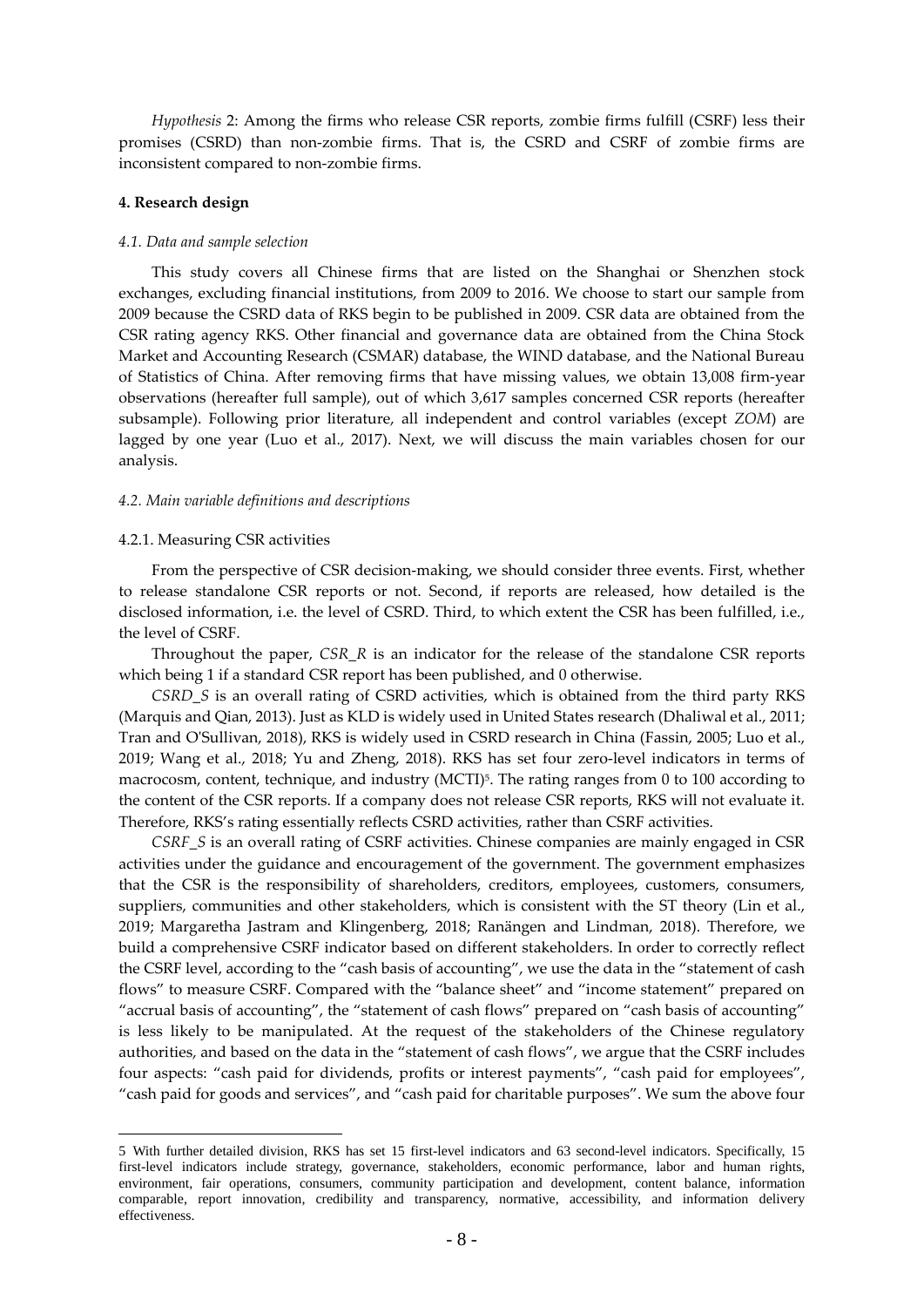cash outflows and then divide them by the operating income of the beginning year as a measure of CSRF activities.

#### 4.2.2. Identifying zombie firms

To investigate CSR activities of zombie firms, it is critical to identify those firms that can be categorized as zombies. Depending on whether the company receives interest subsidies from the bank, Caballero et al. (2008), hereafter CHK, defined the zombies as those firms with actual interest payments below the assumed minimum risk-free interest payment. However, it is a noisy measurement method, in which the Type I error and Type II error are worth noting. Type I error is that zombies formed by obtaining evergreen loans rather than interest subsidies are mistakenly identified as non-zombies. Type II error is that non-zombies with low interest rates or interest-free loans due to good performance can be misidentified as zombies. In order to avoid these two types of errors, Fukuda and Nakamura (2011) modify the CHK measure using the "profit standard" and "evergreen loan standard" (FN-CHK). Due to the high accuracy of recognition, the FN-CHK model is widely used in the study of zombie firms (Han et al., 2019; Jiang et al., 2017; Shen and Chen, 2017; Tan et al., 2016). We use the FN-CHK model to identify zombie firms according to the following three steps.

**Step1**: Calculate the company's assumed minimum interest payment *R\* it*, which is the interest at the risk-free rate.

$$
R_{it}^* = rs_{t-1} \times BS_{i,t-1} + (\frac{1}{5} \sum_{j=1}^5 r l_{t-j}) \times BL_{i,t-1} + rcb_{\min\text{last5 years},t} \times Bonds_{i,t-1}
$$
(1)

where *BSi,t* are short-term bank loans with a term of less than one year, and *rst* are the average interest rate of annual short-term loans. *BLit* are long-term bank loans with a term of more than one year (including long-term bank loans due within one year), and *rlt* are the average interest rate of annual long-term loans. *Bondsit* are a corporate bond issued (including convertible corporate bonds), and *rcb<sub>min last 5 year,t* is the lowest interest rate on bonds and convertible corporate bonds that have been</sub> observed in the past five years.

**Step2**: Calculate interest subsidy quota and interest subsidy rate.

$$
GAP_{it} = \frac{R_{it} - R_{it}^{*}}{BS_{i,t-1} + BL_{i,t-1} + Bonds_{i,t-1}}
$$
(2)

where  $R_{i,t}$  are company's actual interest payment amount, measured by the interest payment in the listed company's financial expense. The actual interest payment minus the assumed minimum interest payment  $(R_{it}-R_{it})$ , is the interest subsidy quota that the firms receives from the bank. (*BS<sub>it</sub>* +*BLit* +*Bondsit*) are the total interest-bearing liabilities of listed companies. To eliminate the impact of debt amount, we divide the interest subsidy quota by the total interest-bearing liabilities at the beginning of the period. If *GAPit*< 0, firm *i* has received a subsidy, and its zombie index is 1; otherwise its zombie index is 0.

**Step3:** Adjust the zombie index based on the "profitability criteria" and the "evergreen loan criteria". First, if the earnings before interest and tax (EBIT) of the zombie firms exceed the assumed minimum interest payment ( $EBIT_{ii} \geq R^*_{ii}$ ), we reclassify the zombies as non-zombies based on "profitability criteria". Second, if a non-zombie's asset-liability ratio exceeded more than 50% in period *t*-1, and EBIT was lower than the assumed minimum interest payments in period *t*  $(EBITi<sub>i</sub><  $R^*$ <sub>it</sub>),$  and borrowing increased in period *t*, we reclassify such non-zombie as zombies according to the "evergreen loan criteria".

#### *4.3. Model specification and control variables*

#### 4.3.1. The basic model for the impact of zombie firms on the release of CSR reports

To investigate the willingness to release CSR reports, we build the following binary response model: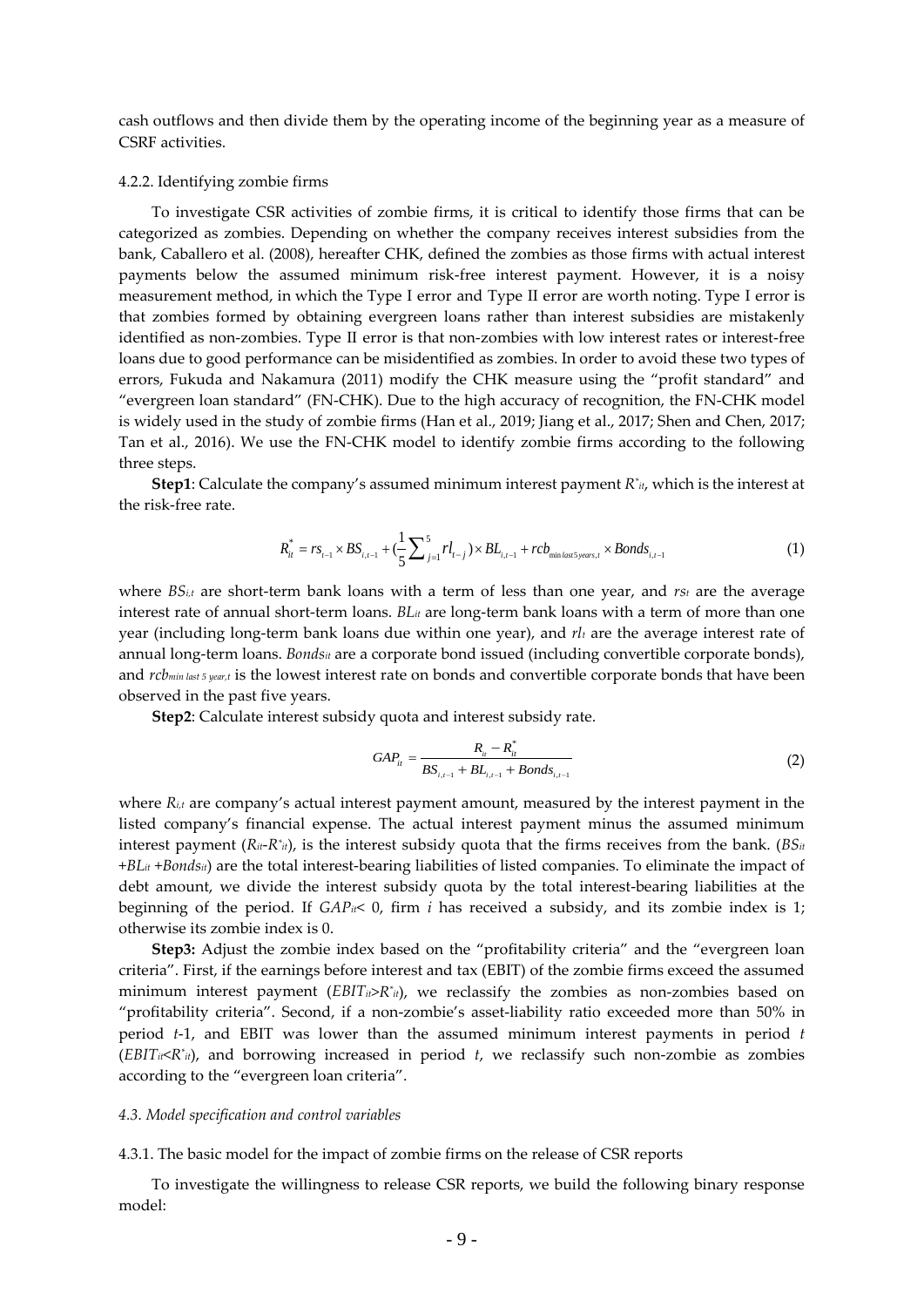where *CSR\_R* equals to 1 if  $CSR \_\mathbb{R}^* > 0$ , and 0 otherwise. Variable *ZOM* equals to 1 when firm *i* is recognized as a zombie firm at year *t*, and 0 otherwise, and the error term follows a standard normal distribution. According to *Hypothesis* 1, zombie firms are less likely to release CSR reports, thus we expect a negative sign for  $\lambda$ . To test *Hypothesis* 1, we estimate Model (3) using the full sample.

Following previous literature (Ali et al., 2017; Banerjee et al., 2019; Chams and García-Blandón, 2019; García-Sánchez et al., 2019), we also include other control variables *X*<sub>*i*-1</sub> that might influence CSR activities. Specifically, we consider: *INCOMEit* is the natural logarithm of a firm's total income at the end of the fiscal year; *ROAit* is the profitability of firm *i* calculated as net profit divided by total assets; *LEVit* is the leverage ratio of firm *i* calculated as total debt scaled by total assets in year *t*; *AGEit* is the natural logarithm of the listing age of firm *i* in year *t*;  $TQ_{it}$  is the Tobin's Q of firm *i* calculated as market value scaled by total assets in year *t*; *CFOit* is defined as cash flows divided by total assets; *FIRSTit* is the shareholding ratio of the largest shareholder; *BOARDit* is the natural logarithm of the total number of directors of firm *i* in year *t*; *MANSHRit* is the ownership percentage by executive managers of firm  $i$  in year  $t$ ;  $DUAL<sub>it</sub>$  is a dummy which equals to 1 for cases where the CEO and board Chair are the same person, or vice-CEO and Chair are the same, or CEO and vice-Chair are the same; *STit* is a dummy for trading status which equals 1 if firm *i* is special treatment and 0 if normal trading; *CROSSit* is a dummy for cross-listing which equals 1 if firm *i* is cross-listed overseas and 0 if listed only domestically;  $NATURE<sub>it</sub>$  is a dummy variable assigned value 1 for SOEs and 0 for non-SOEs in year *t*; *IndustryDums* is the industry specific dummy variables to take into account possible omitted industry characteristics; *YearDums* is the year specific dummy variables to control macroeconomic shocks and changes in regulations. To mitigate the impact of outliers, we winsorize all continuous financial variables at the 1% and 99% levels.

4.3.2. The basic model for the impact of zombie firms on the CSRD and CSRF

To test the effect of zombie firms on the CSRD and CSRF, we estimate the following model after controlling for other factors that have been documented to affect CSR activities:

$$
CSRD \t Sit = \beta_0 + ZOM_{it} \lambda + X'_{i,t-1} \alpha + IndustryDums + YearDums + error
$$
 (4)

$$
CSRF \_\ S_{ii} = \beta_0 + ZOM_{ii} \lambda + X'_{i,i-1} \alpha + IndustryDums + YearDums + error \tag{5}
$$

where *CSRD\_Si,t* represents variables describing the CSRD score of firm *i* in year *t*, *CSRF\_Si,t* represents variables describing the CSRF score of firm  $i$  in year  $t$ . We include  $SIZE_{it}$  which is the natural logarithm of a firm's total asset at the end of the fiscal year. Other variables are the same as Equation (3). According to *Hypothesis* 2, zombie firms are not worse than non-zombie firms in CSRD, but they are lower than non-zombie firms in CSRF, which reflects the contradiction between the disclosure and fulfillment of zombie firms' CSR activities. Therefore, we expect that *ZOM* has non-significant negative effect on the dependent variable *CSRD\_S* in Model (4) and has significant negative impact on the dependent variable *CSRF\_S* in Model (5). To test *Hypothesis* 2, we estimate the Models (4) and (5) using the subsample.

In Models (4) and (5), we also include control variables such as company characteristics, financial resources, governance characteristics, annual and industry effects. All continuous variables (except *CSRD\_S*) are winsorized at the 1% and 99% levels.

#### **5. Empirical results**

In this section we present our empirical evidence. We start with descriptive statistics to illustrate some stylized facts. We then present preliminary results using naive models (simple Probit and linear regressions). To overcome potential self-selection and endogeneity bias, we propose a three stage model with a double Heckman correction using simulation methods. To identify the effect of potential endogenous variable, we apply and compare different identification strategies, i.e.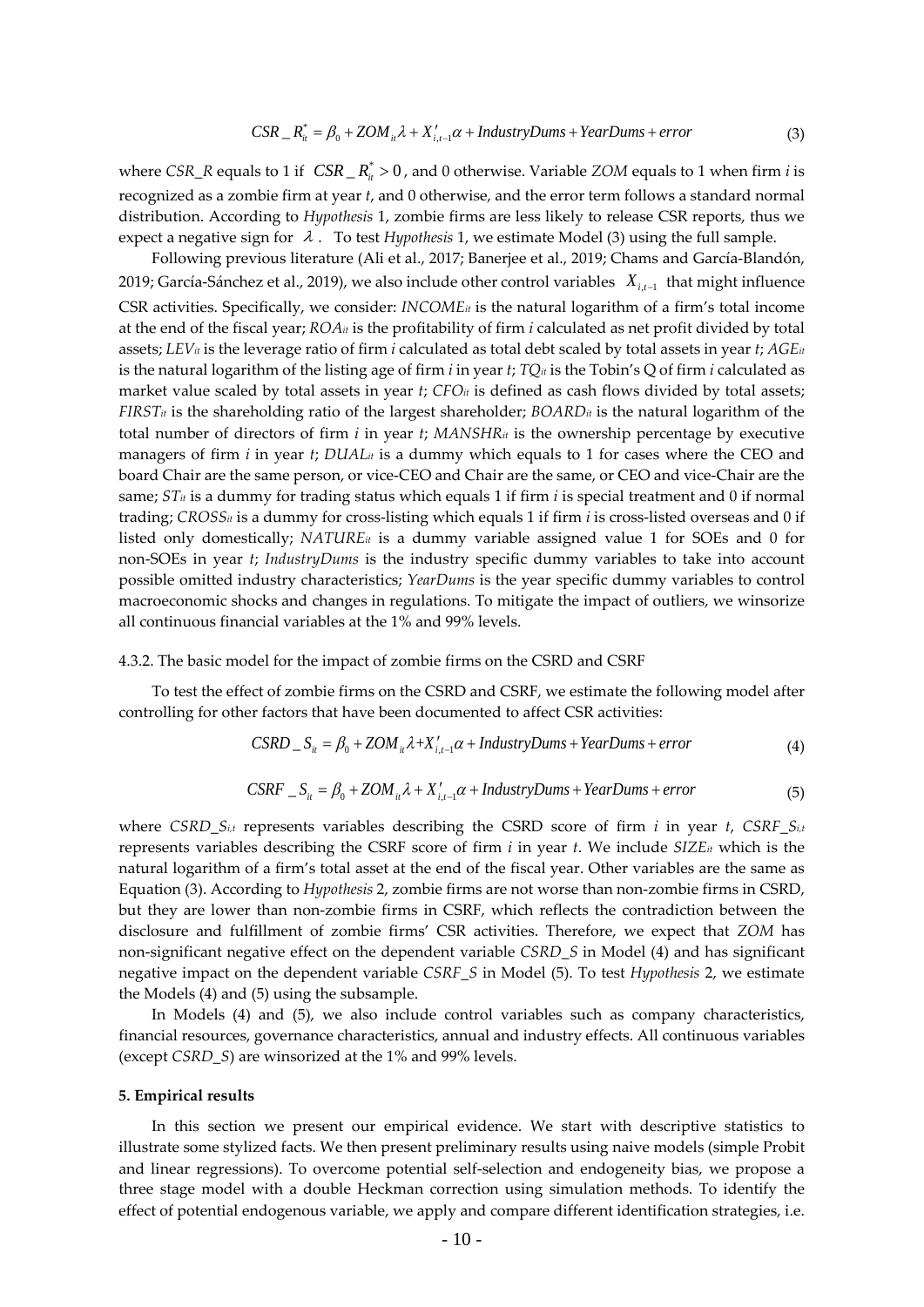using IV or parametric heteroscedasticity approaches. We then present the results accordingly and show that results obtained from proposed method lead to consistent findings. A set of robustness analysis is carried out to support our conclusions.

#### *5.1. Descriptive statistics*

Table 1 provides a description of the sample. Panel A presents the full sample distribution over time. First, we divide the sample into two groups: CSR reports released and non-CSR reports released. The CSR reports released by Chinese listed companies increased from 255 in 2009 to 558 in 2016, and 3,724 CSR reports were released. Second, we divide the full sample into two groups: zombie firms and non-zombie firms. The number of zombie firms has increased from 90 in 2009 to 263 in 2015, indicating that the situation of zombie firms in Chinese listed companies is even more serious. The proportion of zombie firms in the sample is about 9.92%.

Panel B shows the distribution of the subsample over time. We also divided the subsample into two groups of zombies and non-zombies. The proportion of zombie firms in the subsample which released CSR reports dropped to around 7.85%, which initially indicates that the zombie firms have a lower willingness to release CSR reports. However, there are still 284 zombie firms that have released CSR reports. What kind of pressure and motivation have led these zombie firms to release CSR reports? How do these zombie firms' CSRD and CSRF differ from those of non-zombie firms?

#### **Table 1**

Sample description Panel A: The full sample used for Model (3)

| year  | Non-CSR reports release |         | CSR reports release |         | Non-zombie firms |           | Zombie firms |         | Total |
|-------|-------------------------|---------|---------------------|---------|------------------|-----------|--------------|---------|-------|
|       | number                  | percent | number              | percent | number           | percent   | number       | percent |       |
| 2009  | 558                     | 68.63%  | 255                 | 31.37%  | 723              | 88.93%    | 90           | 11.07%  | 813   |
| 2010  | 990                     | 71.84%  | 388                 | 28.16%  | 1283             | 93.11%    | 95           | 6.89%   | 1378  |
| 2011  | 1126                    | 73.16%  | 413                 | 26.84%  | 1401             | 91.03%    | 138          | 8.97%   | 1539  |
| 2012  | 1276                    | 73.04%  | 471                 | 26.96%  | 1545             | 88.44%    | 202          | 11.56%  | 1747  |
| 2013  | 1348                    | 72.01%  | 524                 | 27.99%  | 1689             | $90.22\%$ | 183          | 9.78%   | 1872  |
| 2014  | 1360                    | 70.91%  | 558                 | 29.09%  | 1729             | 90.05%    | 189          | 9.84%   | 1918  |
| 2015  | 1342                    | 70.67%  | 557                 | 29.33%  | 1636             | 82.63%    | 263          | 13.28%  | 1899  |
| 2016  | 1284                    | 69.71%  | 558                 | 30.29%  | 1682             | 82.01%    | 160          | 7.80%   | 1842  |
| Total | 9284                    | 71.37%  | 3724                | 28.63%  | 11688            | 87.88%    | 1320         | 9.92%   | 13008 |

Panel B: The subsample used for Models (4) and (5)

| year  |        | Non-zombie firms |        | Zombie firms |       |  |
|-------|--------|------------------|--------|--------------|-------|--|
|       | number | percent          | number | percent      | Total |  |
| 2009  | 166    | 95.95%           | 7      | $4.05\%$     | 173   |  |
| 2010  | 373    | 96.63%           | 13     | 3.37%        | 386   |  |
| 2011  | 388    | 94.87%           | 21     | 5.13%        | 409   |  |
| 2012  | 417    | 88.91%           | 52     | 11.09%       | 469   |  |
| 2013  | 484    | 92.72%           | 38     | 7.28%        | 522   |  |
| 2014  | 514    | 92.45%           | 42     | $7.55\%$     | 556   |  |
| 2015  | 479    | 87.25%           | 70     | 12.75%       | 549   |  |
| 2016  | 512    | 92.59%           | 41     | 7.41%        | 553   |  |
| Total | 3333   | 92.15%           | 284    | 7.85%        | 3617  |  |

Table 2 provides summary statistics for the main variables of our study. Panel A shows the descriptive statistics for the full sample in Model (3). The dependent binary variable *CSR\_R* has mean 0.286 indicating 28.6% of observations in our sample disclosed CSR reports. This is basically consistent with other Chinese CSRD studies (Yu and Zheng, 2018), indicating that Chinese companies' CSR reports are still at a low level (Liao et al., 2017). This ratio is also much lower than the 41.4% observed in some US studies (Holder-Webb et al., 2009). The dependent binary variable *ZOM* has mean 0.101 indicating 10.1% of observations in our sample are identified as zombie firms. This proportion is consistent with the results using FN-CHK model in other studies (Shen and Chen,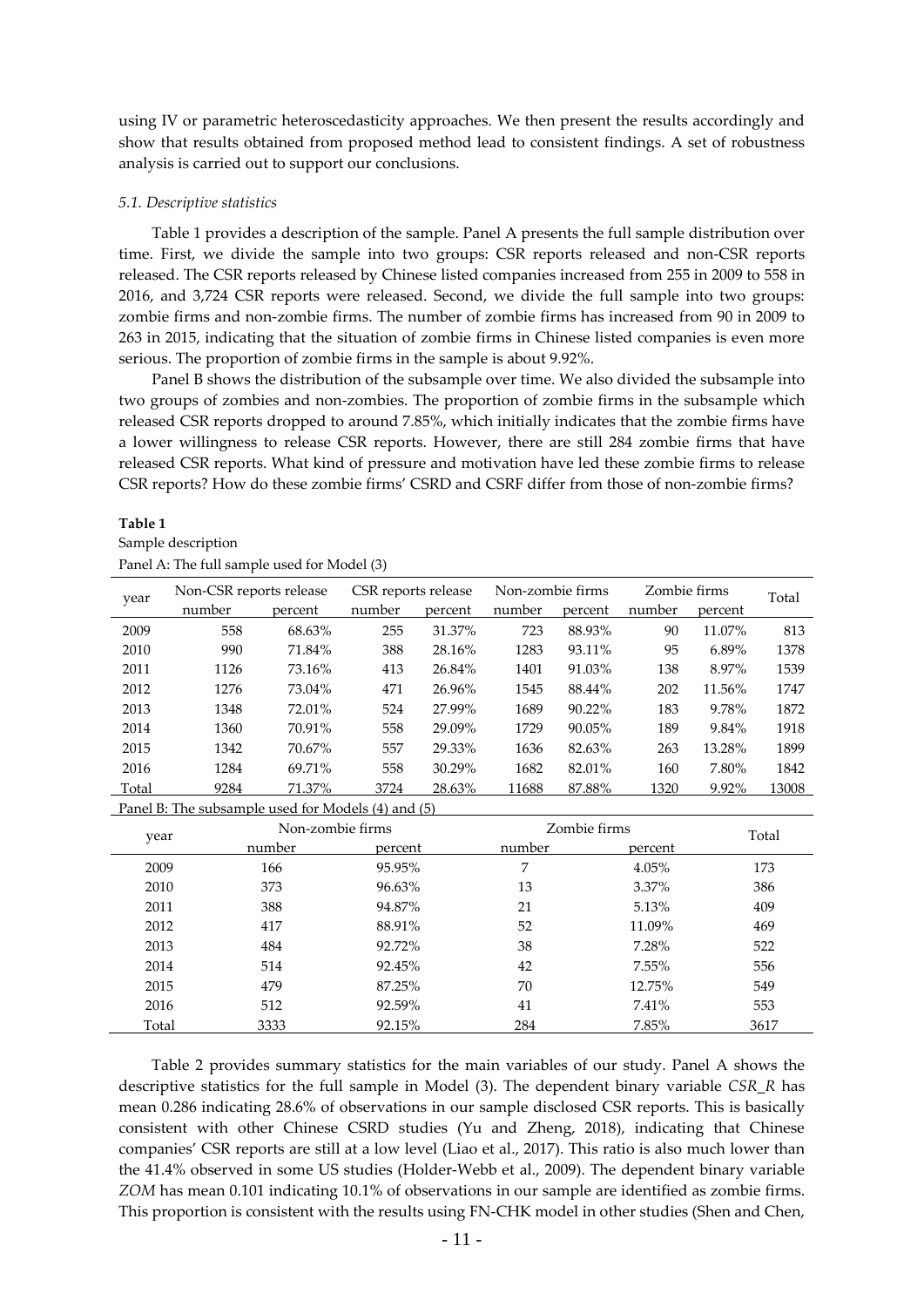2017). This is however lower than the results of about 20% of those who simply use the CHK model (Jiang et al., 2017).

Panel B shows the descriptive statistics for the subsample used in Models (4) and (5). The average *CSRD\_S* rating is 37.772, with a range of 11.690 to 87.948. The average *CSRF\_S* rating is 1.010, with a range of 0.297 to 4.699. The standard deviations of *CSRD\_S* and *CSRF\_S* are 12.354 and 0.458, respectively. The coefficient of variation for *CSRD\_S* and *CSRF\_S* are 0.327 and 0.454, respectively. The coefficient of variation of *CSRF\_S* is 38.84% greater than *CSRD\_S* ((0.454-0.327)/0.327), which indicates that the CSRF difference is higher than the CSRD difference, and it seems to show the inconsistency between CSRD and CSRF. The effects of zombie firms on these variations will be studied in detail later. The mean value of *ZOM* is 0.079, which indicates that 7.9% of the subsample were zombie firms. This is lower than the proportion of zombie firms in the full sample. This seems to indicate that zombie firms are less willing to release standalone CSR reports, which is basically consistent with our *Hypothesis* 1. The mean value of *NATURE* is 0.666 indicating that 66.6% of the subsample were SOEs. This is higher than the proportion of SOEs in the full sample (0.666 > 0.488). This seems to indicate that SOEs are more willing to release CSR reports.

| Summary statistics                                 |       |        |           |       |        |        |        |  |  |
|----------------------------------------------------|-------|--------|-----------|-------|--------|--------|--------|--|--|
| Panel A. Summary Statistics for Model (3)          |       |        |           |       |        |        |        |  |  |
| VarName                                            | Obs   | Mean   | <b>SD</b> | CV.   | Min    | Median | Max    |  |  |
| CSR R                                              | 13008 | 0.286  | 0.452     | 1.579 | 0.000  | 0.000  | 1.000  |  |  |
| ZOM                                                | 13008 | 0.101  | 0.302     | 2.976 | 0.000  | 0.000  | 1.000  |  |  |
| <b>NATURE</b>                                      | 13008 | 0.488  | 0.500     | 1.025 | 0.000  | 0.000  | 1.000  |  |  |
| Panel B. Summary Statistics for Models (4) and (5) |       |        |           |       |        |        |        |  |  |
| CSRD S                                             | 3617  | 37.772 | 12.354    | 0.327 | 11.690 | 35.030 | 87.948 |  |  |
| CSRF S                                             | 3617  | 1.010  | 0.458     | 0.454 | 0.297  | 0.948  | 4.699  |  |  |
| ZOM                                                | 3617  | 0.079  | 0.269     | 3.426 | 0.000  | 0.000  | 1.000  |  |  |
| <i>NATURE</i>                                      | 3617  | 0.666  | 0.472     | 0.708 | 0.000  | 1.000  | 1.000  |  |  |

#### *5.2. Univariate tests*

**Table 2**

In Table 3 we report the univariate mean-difference *t*-statistics of main variables between zombie and non-zombie firms. Panel A shows the mean-differences between zombie and non-zombie firms for the full sample. The *CSR\_R* ratio for zombie and non-zombie firms are 22.0% and 29.4% respectively where the difference is 7.4% and significant (p value $<0.01$ ). This initially shows that zombie firms have taken a lower CSR reports release ratio and presumably supports our *Hypothesis* 1 that zombie firms are less likely to release CSR reports.

Panel B refers to the mean-differences between zombie and non-zombie firms for the subsample. We found no significant difference for *CSRD\_S* between the two groups, and secondly, while *CSRF\_S* in zombie group has mean value at 0.945 which is significantly lower (p value<0.05) than the mean value of the non-zombie group (1.015). This preliminary shows that zombie firms have roughly the same level of CSRD as non-zombie firms, and that zombie firms have lower levels of CSRF than non-zombie firms. So, it provides initial support for *Hypothesis* 2.

| Table 3<br>Univariate tests            |         |        |      |                                                 |             |          |  |  |  |
|----------------------------------------|---------|--------|------|-------------------------------------------------|-------------|----------|--|--|--|
| Panel A. univariate tests of Model (3) |         |        |      |                                                 |             |          |  |  |  |
|                                        | ZOM = 0 |        |      | ZOM = 1                                         | mean-diff   | t-Test   |  |  |  |
| CSR R                                  | 11688   | 0.294  | 1320 | 0.220                                           | $0.074***$  | 5.653    |  |  |  |
| <b>NATURE</b>                          | 11688   | 0.478  | 1320 | 0.577                                           | $-0.099***$ | $-6.816$ |  |  |  |
|                                        |         |        |      | Panel B. univariate tests of Models (4) and (5) |             |          |  |  |  |
| CSRD S                                 | 3333    | 37.751 | 284  | 38.027                                          | $-0.277$    | $-0.362$ |  |  |  |
| CSRF S                                 | 3333    | 1.015  | 284  | 0.945                                           | $0.070**$   | 2.474    |  |  |  |
| <i>NATURE</i>                          | 3333    | 0.656  | 284  | 0.789                                           | $-0.133***$ | $-4.580$ |  |  |  |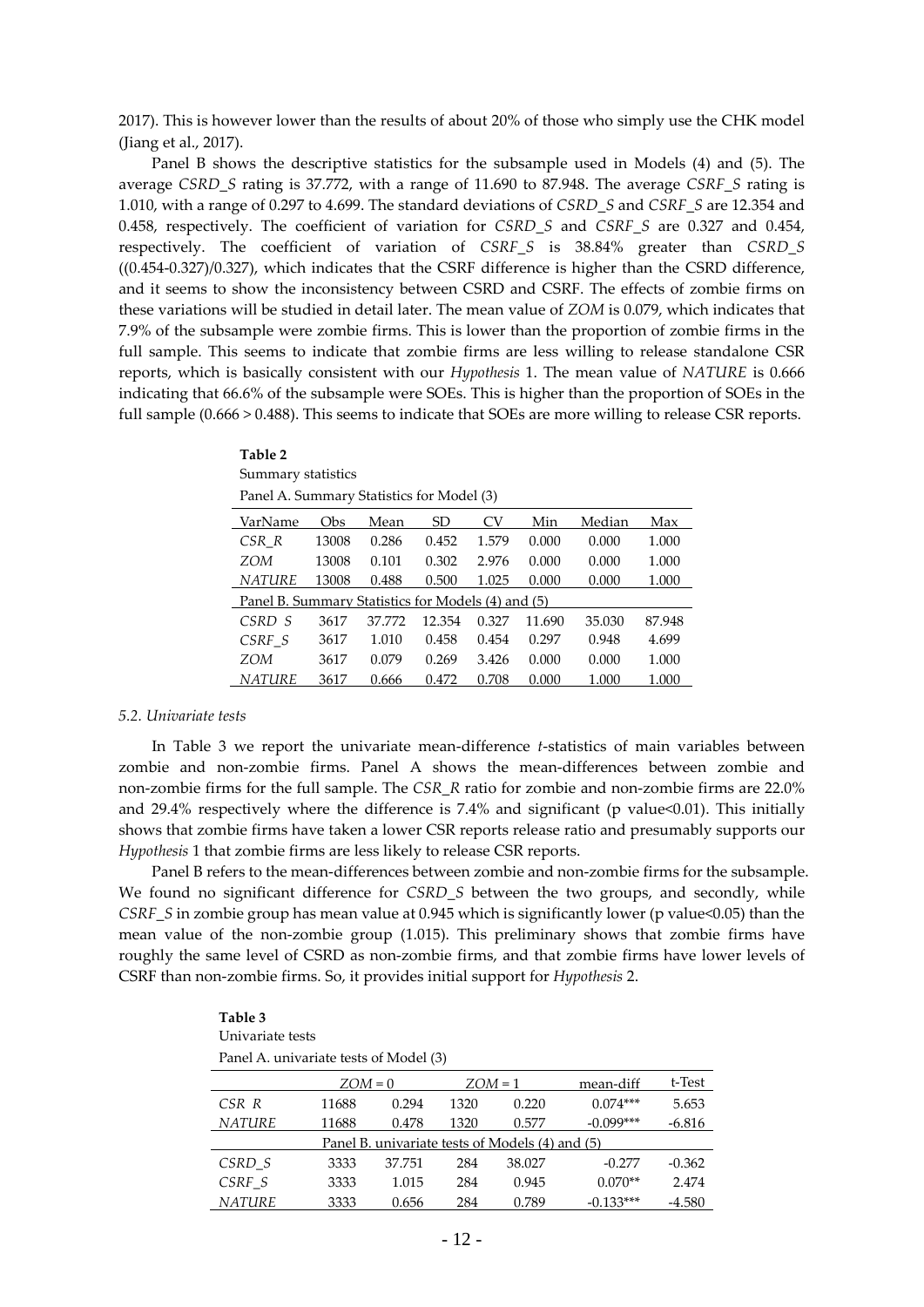## *5.3. Zombie firms and the release of CSR reports*

**Table 4**

We test *Hypothesis* 1 by identifying the association between zombie firms and the release of CSR reports, as proposed in Model (3). Column (1) in Table 4 are the regression results of the Probit models. We found significant negative effect of being *ZOM* on *CSR\_R*. Again, our first regression provides evidence that zombie firms are less likely to release CSR reports than non–zombie firms. The regression results for other control variables are basically consistent with the existing literature (Dhaliwal et al., 2011; Han et al., 2019; Marquis and Qian, 2013).

| Zombie firms and the CSR activities |              |              |             |
|-------------------------------------|--------------|--------------|-------------|
|                                     | (1) Probit   | $(2)$ OLS    | $(3)$ OLS   |
|                                     | $CSR_R$      | CSRD_S       | $CSRF_S$    |
| <b>ZOM</b>                          | $-0.236***$  | $-0.661$     | $-0.105***$ |
|                                     | (0.083)      | (0.628)      | (0.025)     |
| <b>INCOME</b>                       | $0.770***$   |              |             |
|                                     | (0.025)      |              |             |
| <b>SIZE</b>                         |              | $3.544***$   | $0.032***$  |
|                                     |              | (0.206)      | (0.008)     |
| <b>ROA</b>                          | $1.452**$    | $-3.794$     | $-0.426**$  |
|                                     | (0.613)      | (4.298)      | (0.216)     |
| LEV                                 | $-1.460***$  | $-2.962**$   | $0.186***$  |
|                                     | (0.166)      | (1.259)      | (0.062)     |
| AGE                                 | $0.228***$   | $-2.310***$  | 0.018       |
|                                     | (0.044)      | (0.413)      | (0.014)     |
| TQ                                  | $0.041**$    | $0.264*$     | $0.026***$  |
|                                     | (0.020)      | (0.144)      | (0.007)     |
| <b>CFO</b>                          | $-0.161$     | $9.533***$   | $-1.311***$ |
|                                     | (0.332)      | (2.540)      | (0.143)     |
| <b>FIRST</b>                        | $-0.002$     | $0.026**$    | 0.000       |
|                                     | (0.002)      | (0.012)      | (0.001)     |
| <b>BOARD</b>                        | $0.395***$   | $3.824***$   | $-0.025$    |
|                                     | (0.134)      | (1.052)      | (0.042)     |
| <b>MANSHR</b>                       | $-0.548***$  | $2.578*$     | 0.069       |
|                                     | (0.193)      | (1.522)      | (0.060)     |
| <b>DUAL</b>                         | $-0.091$     | $-1.143***$  | $-0.002$    |
|                                     | (0.061)      | (0.441)      | (0.022)     |
| ST                                  | $-0.310*$    | 0.173        | $-0.088$    |
|                                     | (0.187)      | (1.580)      | (0.110)     |
| <b>CROSS</b>                        | $0.253***$   | $4.390***$   | $0.049**$   |
|                                     | (0.084)      | (0.684)      | (0.023)     |
| <b>NATURE</b>                       | $0.286***$   | $0.802*$     | $-0.057***$ |
|                                     | (0.056)      | (0.440)      | (0.021)     |
| Constant                            | $-17.629***$ | $-56.626***$ | 0.320       |
|                                     | (0.577)      | (4.730)      | (0.195)     |
| Year effects                        | Yes          | Yes          | Yes         |
| Industry effects                    | Yes          | Yes          | Yes         |
| <i><b>Observations</b></i>          | 13008        | 3617         | 3617        |
| Pseudo/Adjusted R <sup>2</sup>      | 0.193        | 0.336        | 0.179       |

| Zombie firms and the CSR activities |  |  |  |
|-------------------------------------|--|--|--|

Notes: \*, \*\* or \*\*\* indicates a significance level at 10%, 5%, and 1% respectively.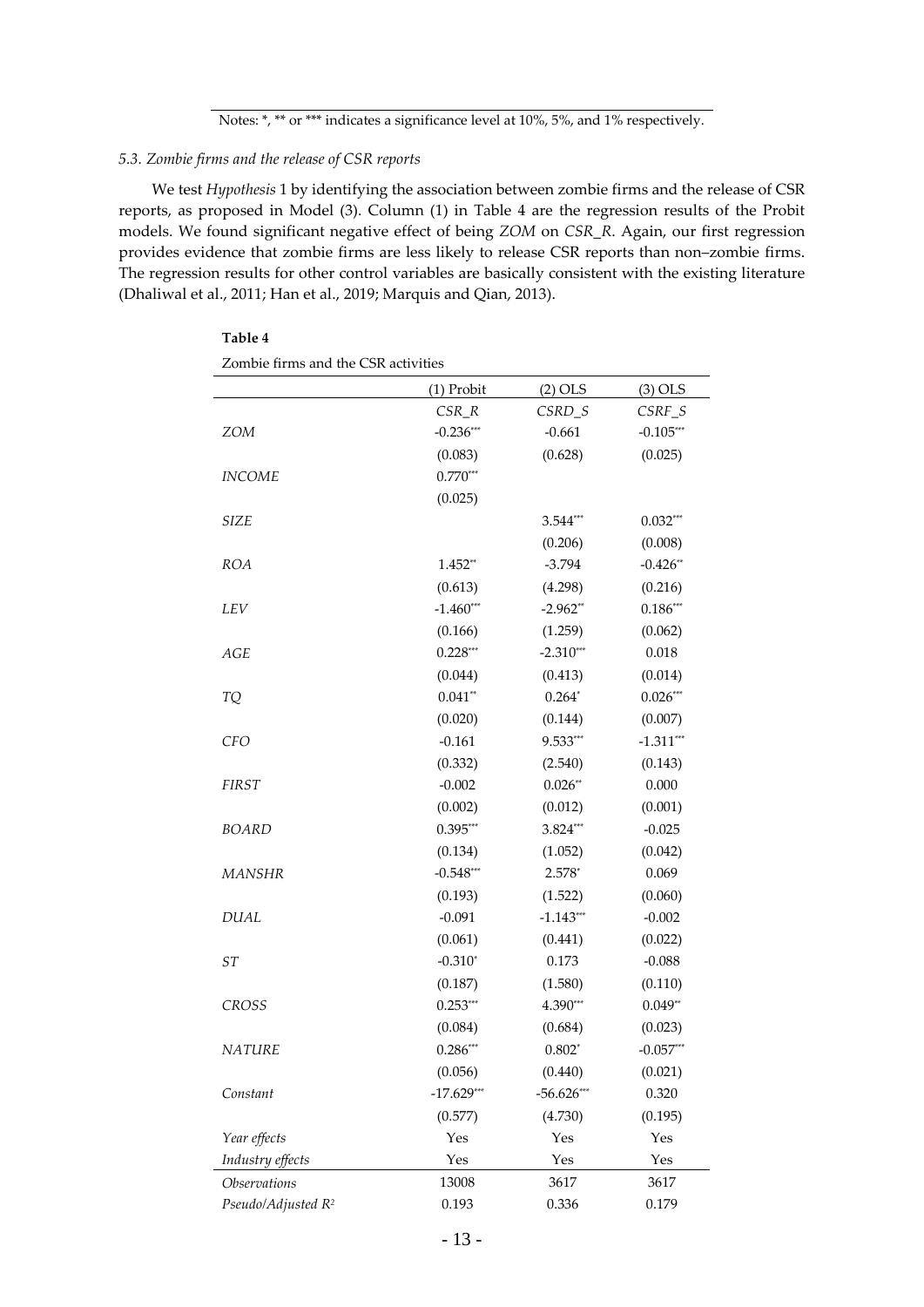| F/Chi2 test                                                                                  | 3014.268 | 44.766 | 16.975 |
|----------------------------------------------------------------------------------------------|----------|--------|--------|
| Notes: Robust standard errors in parentheses; * $p < 0.1$ , ** $p < 0.05$ , *** $p < 0.01$ . |          |        |        |

#### *5.4. Zombie firms and* CSRD *and* CSRF

In Columns (2) and (3) of Table 4 we report estimates for Models (4) and (5) with dependent variable *CSRD\_S* and *CSRF\_S* respectively using the subsample who released CSR reports. The VIFs of the key variables ranged from 1.01 to 2.51, which indicates that the results are not subject to severe collinear interference.

The coefficient of *ZOM* to *CSRD\_S* in Column (2) of Table 4 is not significant, which shows that CSRD are not significantly different between zombies and non-zombies, that is, zombies are just as "good" as non-zombies say they are. The coefficient of *ZOM* for *CSRF\_S* in Column (3) of Table 4 is significantly negative, which indicates that the CSRF of zombie firms is significantly lower than non-zombie firms, that is, zombie firms do worse than non-zombie firms on average. Thus, after controlling for a series of exogenous variables, we reach the same conclusion as previous preliminary findings that there is no significant difference between zombie and non-zombie group in term of *CSRD\_S* ("words") but the former group behave significantly lower level for *CSRF\_S* ("actions"). This indicates the zombie firms did less than what they described.

#### *5.5. Endogeneity issue*

Our previous results obtained from naive models might be biased because of endogeneity risks. For instance, zombie status could be simultaneously endogenous to all CSR activities, including CSR reports release, CSRD and CSRF while the latter two activities are observed conditional on the release of CSR reports*.* To obtain the consistent results and to benefit from the rich information contained in the panel structure, we consider a three stage model with a double Heckman correction implemented as follows: (i) We estimate a triangular bivariate panel Probit model (see Model 6 below) with individual random effects to measure the effect of being zombie (stage one and two, see Model 6 below which corresponds to *Hypothesis* 1); (ii) In a third stage, we introduce the two previously calculated correction terms (Inverse Mills ratio, hereafter IMR) as regressors in Model (4)/(5) respectively (*Hypothesis* 2). Moreover, to overcome the fragility of using conventional instrument variables, we consider a pure statistical approach (using heteroscedasticities) and a relevant discussion follows.

## 5.5.1. A three stage model with Heckman corrections: stage 1 and 2, zombie status and CSR reports release

In our naive estimation, we found empirical evidence to support *Hypothesis* 1 and 2. However, the effect of zombie status may be endogenous to the CSR reports releasing behavior, meanwhile both variables are binary. In order to obtain an unbiased estimate of zombie status upon *CSR\_R* response, we consider a triangular bivariate Probit model with individual random effects:

$$
\begin{cases}\nZOM_{ii}^* = X_{ii}\alpha + Z_{ii}\gamma + \pi_i + \nu_{ii} \\
CSR_{-}R_{ii}^* = X_{ii}\beta + ZOM_{ii}\lambda + \tau_i + \varepsilon_{ii}\n\end{cases}
$$
\n(6)

where *Zit* is a set of instrumental variables which are excluded from structural equations. Specifically, we use employee density (*PEMPLOYEE*) as an instrument, despite criticisms. *PEMPLOYEE* is calculated as total number of employees divided by total assets. The major motivation (excuse) of the Chinese government to help zombie firms is to maintain employment and social stability (Shen and Chen, 2017). As a result, the bankruptcy of labor-intensive companies has greater impact on local government goals. All other things being equal, the government is more willing to help companies with more employees to avoid bankruptcy, which leads to these companies to become zombies. As a result, companies with more employees are more likely to get governmental support, and more likely to become zombie firms. CSR activities are major decisions made by a small number of core figures, such as the board of directors and senior executives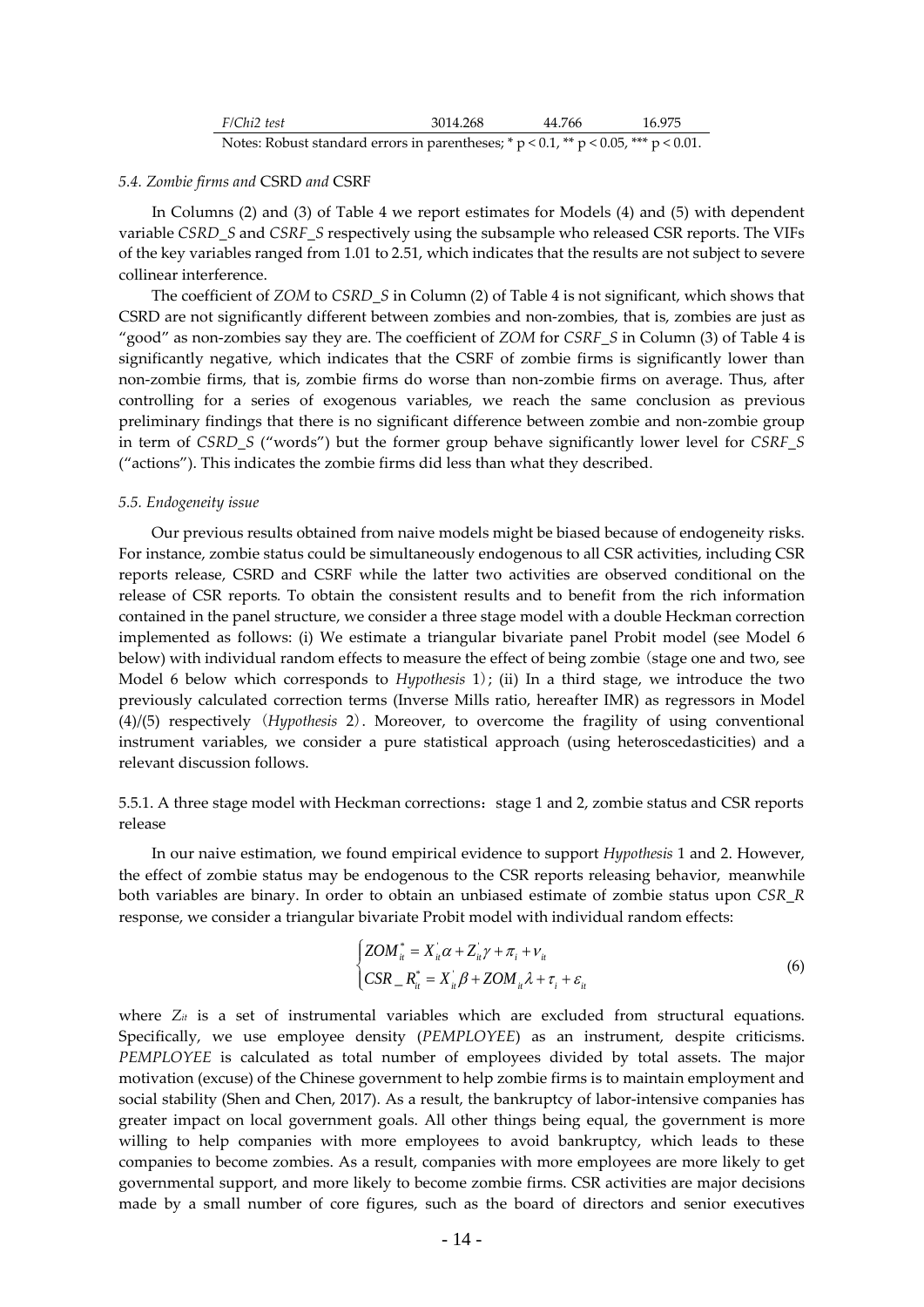(Davidson et al., 2018), after careful consideration of the power of stakeholders. Most grassroots employees are unable to participate in or to influence the CSR decisions. The symbolic trade unions of Chinese companies are relatively small and are at pain to influence the management team's decision-making (Zhu et al., 2011). Therefore, the increase of *PEMPLOYEE* does not affect the company's CSR decision-making (CSR reports release, CSRD and CSRF), but it influences the formation of zombie firms.

 $\pi_i$ :  $N(0, \sigma_{\text{ad}}^2)$  and  $\tau_i$ :  $N(0, \sigma_{\text{ad}}^2)$  are the individual random effects. For identification reasons, we have to impose that  $\sigma_{rd}^2 + \sigma_{v}^2 = 1$  and  $\sigma_{cd}^2 + \sigma_{s}^2 = 1$  (Cappellari and Jenkins, 2004). We assume that the two individual random effects are correlated with covariance equal to  $\rho\sigma_v\sigma_z$  and  $-1 < \rho < 1$ . Because we must consider *T* waves of observations and in each wave there're two equations to be evaluated, the full variance-covariance matrix  $\Sigma$  is a  $2T \times 2T$  matrix as follows:

$$
Z_{t=1} \n\begin{bmatrix}\nZ_{t=1} & C_{t=1} & Z_{t=2} & C_{t=2} & L & Z_{t=T} & C_{t=T} \\
1 & \rho \sigma_{\nu} \sigma_{\varepsilon} & \sigma_{\varepsilon d}^{2} & 0 & L & \sigma_{\varepsilon d}^{2} & 0 \\
\sigma_{\nu} \sigma_{\varepsilon} & 1 & 0 & \sigma_{\varepsilon d}^{2} & L & 0 & \sigma_{\varepsilon d}^{2} \\
Z_{t=2} \n\sigma_{\varepsilon d}^{2} & 0 & 1 & \rho \sigma_{\nu} \sigma_{\varepsilon} & L & \sigma_{\varepsilon d}^{2} & 0 \\
0 & \sigma_{\varepsilon d}^{2} & \rho \sigma_{\nu} \sigma & 1 & L & 0 & \sigma_{\varepsilon d}^{2} \\
M & M & M & M & M & M & M\n\end{bmatrix}
$$
\n
$$
Z_{t=T} \n\begin{bmatrix}\n\sigma_{\varepsilon}^{2} & 0 & \sigma_{\varepsilon d}^{2} & 0 & L & 1 & \rho \sigma_{\nu} \sigma_{\varepsilon} \\
\sigma_{\varepsilon d}^{2} & 0 & \sigma_{\varepsilon d}^{2} & 0 & L & 1 & \rho \sigma_{\nu} \sigma_{\varepsilon} \\
\sigma_{\varepsilon d}^{2} & 0 & \sigma_{\varepsilon d}^{2} & 0 & L & 1 & \rho \sigma_{\nu} \sigma_{\varepsilon} \\
\sigma_{\varepsilon T}^{2} & 1 & \sigma_{\varepsilon d}^{2} & L & \rho \sigma_{\nu} \sigma_{\varepsilon} & 1\n\end{bmatrix}
$$
\n(7)

As this matrix is positive definite, it can be Cholesky decomposed and thus be delivered to the conventional GHK simulator for conducting simulation maximum likelihood inference. The endogeneity problem is present whenever  $\rho \sigma_{\nu} \sigma_{\varepsilon}$  is non-zero.

The probability of the joint success events at period 1 is given by:

$$
Pr(ZOM_{i,t=1} = 1, CSR_{-}R_{i,t=1} = 1)
$$
  
= Pr( $v_{i1} + \pi_i < X_{i1} \alpha + Z_{i1} \gamma, \varepsilon_{i1} + \tau_i < X_{i1} \beta + ZOM_{i1} \lambda$ )  
= Pr( $v_{i1} + \pi_i < X_{i1} \alpha + Z_{i1} \gamma$ ) × Pr( $\varepsilon_{i1} + \tau_i < X_{i1} \beta + ZOM_{i1} \lambda$  |  $v_{i1} + \pi_i < X_{i1} \alpha + Z_{i1} \gamma$ ) (8)

To implement, we apply the GHK simulation. Let *A* be the lower triangular Cholesky decomposition of the variance-covariance  $\Sigma$  such that  $AA = \Sigma$  with:

$$
A = \begin{pmatrix} a_{11} & 0 & \dots & 0 \\ a_{21} & a_{22} & \dots & 0 \\ M & M & a_{ii} & 0 \\ a_{2T,1} & a_{2T,2} & L & a_{2T,2T} \end{pmatrix}
$$
 (9)

We consider 2*T iid* standard normal random variables  $\eta_m$ ,  $m = 1$ , 2,...,2*T*, so that we can express the error terms as a linear combination of the two independent *ηm*, an expanded notation being:

$$
\nu_{i1} + \pi_i = a_{11}\eta_1
$$
  
\n
$$
\varepsilon_{i1} + \tau_i = a_{11}\eta_1 + a_{22}\eta_2
$$
  
\nL  
\n
$$
\nu_{iT} + \pi_i = a_{2T-1,1}\eta_1 + L + a_{2T-1,2T-1}\eta_{2T-1}
$$
  
\n
$$
\varepsilon_{i1} + \tau_i = a_{2T,1}\eta_1 + L + a_{2T,2T}\eta_{2T}
$$
\n(10)

Therefore, we can rewrite joint probability of the first two success events as:

$$
Pr(ZOM_{ii=1} = 1, CSR_{ii=1} = 1)
$$
  
= 
$$
Pr(\eta_1 < \frac{X_{i1}^{\prime}\alpha + Z_{i1}^{\prime}\gamma}{a_{11}}) \times Pr(\eta_2 < \frac{X_{i1}^{\prime}\beta + ZOM_{i1}\lambda - a_{21}\eta_1^*}{a_{22}})
$$
 (11)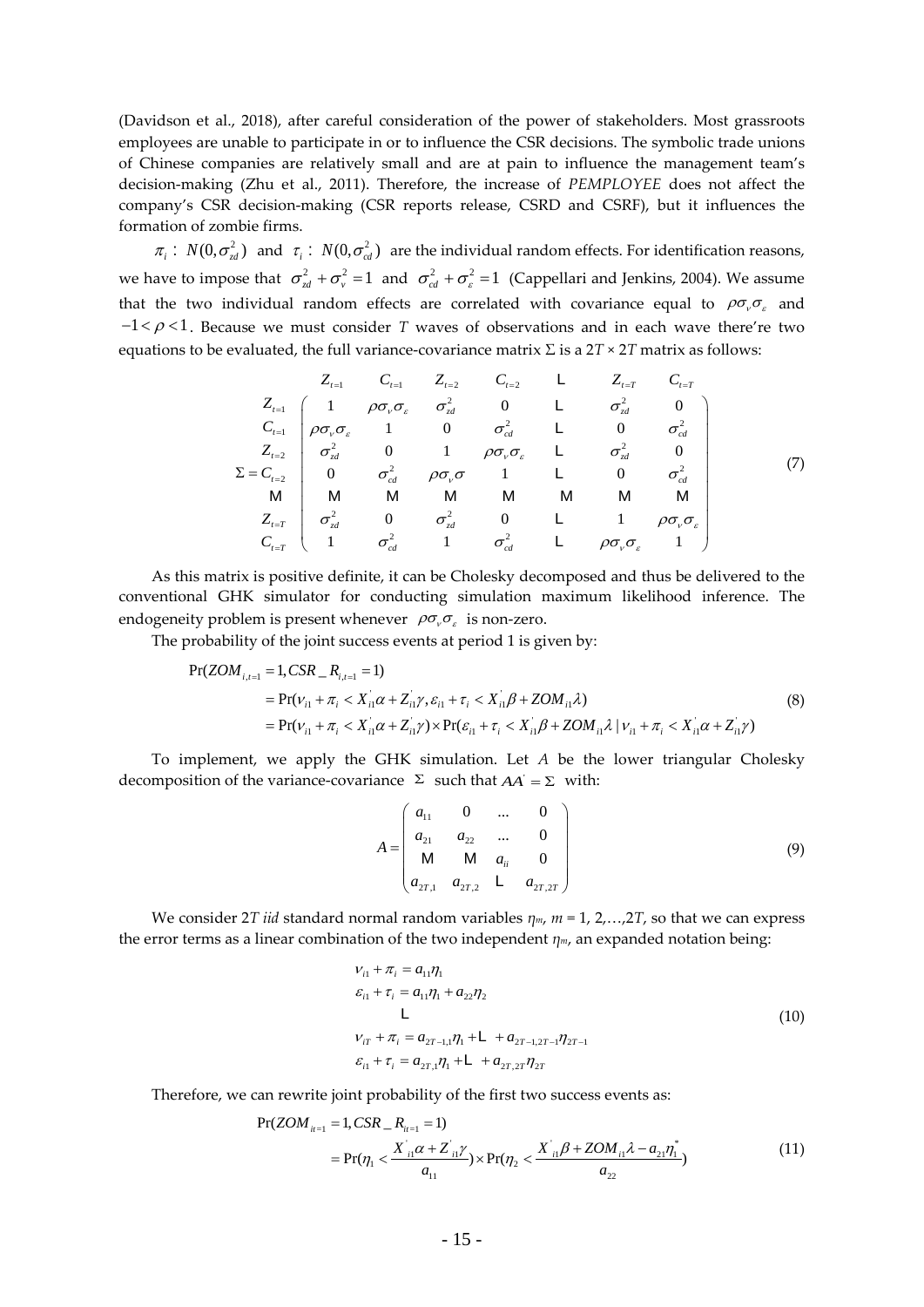where  $\eta_1^*$  is the truncated standard normal variate with upper truncation point at  $\frac{X_n \alpha + Z_n}{a_n}$ 11  $\frac{X_{i1}\alpha + Z_{i}\gamma}{a_{11}}$ . If we

have *R* draws of  $\eta_1^*$ , the measure of the conditional probability is straightforward, the simulated joint probability can be approximated by the arithmetic mean of each probability given the *rth* random draw of  $\eta_1^r$ :

$$
\overline{\Pr_i}(ZOM_{t=1},CSR_{-}R_{t=1})_{GHK} = \frac{1}{R}\sum_{r=1}^{R}[\Pr_{ZOM_{t=1}} \times \Pr_{CSR_{-}R_{t=1}}^{r}]
$$
\n(12)

Similarly, we obtain the simulated probabilities for each *t* and then we have the likelihood function for individual *i* as:

$$
L_{GHK,i} = \frac{1}{R} \sum_{r=1}^{R} \left[ \Pr_{ZOM_{i,r=1}} \times \Pr_{CSR\_R_{i,r=1}}^{r} \times \prod_{i,i=2}^{T} \left( \Pr_{ZOM_{ii}}^{r} \times \Pr_{CSR\_R_{ii}}^{r} \right) \right]
$$
(13)

In Table 5, we report the empirical results using the proposed bivariate Probit model with individual random effects. When comparing it to Table 4, we obtain similar estimates, except that the coefficient of zombie status now has a higher magnitude, although the sign and significance level remain unchanged. On the other hand, both individual random effects are significant and the correlation between the two Probit processes is significantly positive. Although these results lead to the conclusion that the naive model lead to biased estimate of zombie effect, the empirical results shown here still support *Hypothesis* 1.

**Table 5**

| The first two stages: A bivariate Probit model |             |               |             |  |  |  |  |
|------------------------------------------------|-------------|---------------|-------------|--|--|--|--|
| 1)                                             |             |               | (2)         |  |  |  |  |
| <b>ZOM</b>                                     |             | $CSR_R$       |             |  |  |  |  |
| PEMPLOYEE                                      | $-0.055***$ | <b>ZOM</b>    | $-1.074***$ |  |  |  |  |
|                                                | (0.015)     |               | (0.044)     |  |  |  |  |
| Other controls                                 | Yes         |               | Yes         |  |  |  |  |
| Year effects                                   | Yes         |               | Yes         |  |  |  |  |
| Industry effects                               | Yes         |               | Yes         |  |  |  |  |
| $\rho \sigma_v \sigma_{\varepsilon}$           | $0.590***$  |               |             |  |  |  |  |
|                                                | (0.090)     |               |             |  |  |  |  |
| $\sigma$ zd                                    | $0.353***$  | $\sigma_{cd}$ | $0.764***$  |  |  |  |  |
|                                                | (0.020)     |               | (0.025)     |  |  |  |  |
| Likelihood -6647.966                           |             |               |             |  |  |  |  |

Notes: Robust standard errors in parentheses; \*  $p < 0.1$ , \*\*  $p < 0.05$ , \*\*\*  $p < 0.01$ .

## 5.5.2. A three stage model with Heckman corrections: stage 3, zombie status and CSRD/CSRF

We now analyze how zombie status affects CSRD and CSRF. As zombie status might be endogenous and as the observability of CSR might cause selection bias, we use the IMR calculated from the previous bivariate Probit estimate to implement the third stage with Heckman corrections. As we assume that the third stage (*CSRD\_S*/*CSRF\_S*) equations' idiosyncratic errors are respectively correlated with the error part of the previous two events' equations<sup>6</sup>.

 <sup>6</sup> In our three stage model with a double Heckman correction, the first stage refers to upper Equation of Model (6), the second stage refers to lower Equation of Model (6) and the third stage refers to Equation  $(4)/(5)$ . Similar to the conventional two stage Heckman model, the first two stages are estimated jointly while independently of the third stage. Then we extract a pair of correlated IMRs (one for each stage) at each period and insert them into the equation of the third stage.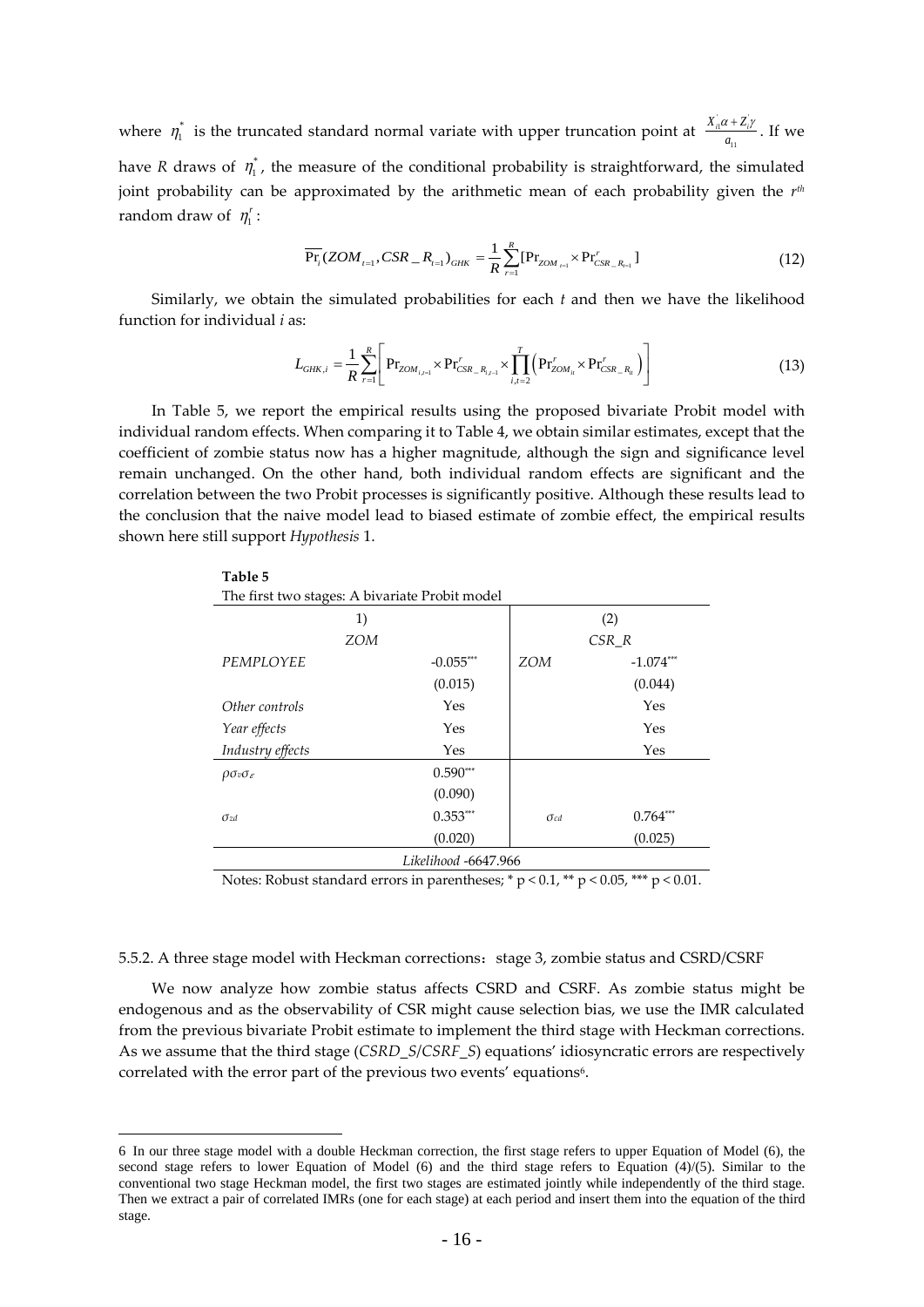We calculate the standard IMR from the first stage Zombie equation (upper Equation in Model 6) at period 1 since the first event has a marginal probability so that:

$$
IMR_{ZOM_{r=1}} = \begin{cases} \frac{\phi(X_{i1} \hat{\alpha} + Z_{i1} \hat{\gamma})}{\Phi(X_{i1} \hat{\alpha} + Z_{i1} \hat{\gamma})} & \text{if } ZOM = 1\\ \frac{-\phi(X_{i1} \hat{\alpha} + Z_{i1} \hat{\gamma})}{1 - \Phi(X_{i1} \hat{\alpha} + Z_{i1} \hat{\gamma})} & \text{if } ZOM = 0 \end{cases}
$$
(14)

where  $\hat{\alpha}$ ,  $\hat{\lambda}$  are estimated from the previous bivariate Probit model.

However, the errors between the first two stages are correlated, thus applying normal IMR for the ongoing events  $IMR_{CSR_R_{R_{t=1}}}$ ,  $IMR_{ZOM_{t=2}}$ ,  $IMR_{CSR_R_{R_{t=2}}}$ , ...,  $IMR_{ZOM_{t=T}}$ ,  $IMR_{CSR_R_{t=T}}$ ) might lead to inconsistent results. In fact, the IMR refers to the expectation of the truncated random variable, however, note that these quantities are conditioned on previous events. Thus, we obtain each conditional truncated expectation via simulations using the same framework of the GHK method. To illustrate, the second stage IMR from *CSR\_R* equation (lower equation in Model 6) at period 1 could be obtained using:

$$
IMR_{CSR_{-}R_{r=1}} \approx \frac{1}{R} \sum_{r=1}^{R} [\hat{a}_{21} \eta_1^{*r} + \hat{a}_{22} \eta_2^{*r}]
$$
\n(15)

where  $\hat{a}_s$  are the Cholesky components of the estimated  $\Sigma$  from previous bivariate Probit model and  $\eta_2^{*r}$  is  $r^{th}$  random draw generated from the truncated standard normal distribution with upper truncation point (according to the occurred event, here refers to the fact  $X_{i1} \hat{\beta} + ZOM_{i1} \hat{\lambda} + \hat{a}_{21} \eta_1^* + \hat{a}_{22} \eta_2^* > 0$  ) at  $\frac{X_{i1} \hat{\beta} + ZOM_{i1} \hat{\lambda} - \hat{a}_{21} \eta_1^*}{\hat{\beta}}$ 22  $\hat{\beta}$  + ZOM  $\hat{\lambda}$  -  $\hat{a}$ ˆ  $\frac{X_n^{\prime}\hat{\beta}+ZOM_n\hat{\lambda}-\hat{a}_{21}\eta_1^{*r}}{\hat{a}_{22}}$ . It can be simulated in the same way as for  $\eta_1^{*_r}$ . Similarly, we have IMRs for the two stage events at each *t* for all *t*>1:

$$
IMR_{ZOM_t} \approx \frac{1}{R} \sum_{r=1}^{R} \left[ \hat{a}_{2t-1,1} \eta_1^{*r} + \hat{a}_{2t-1,2} \eta_2^{*r} + \ldots + \hat{a}_{2t-1,2t-1} \eta_{2t-1}^{*r} \right]
$$
(16)

$$
IMR_{CSR_{-}R_{r}} \approx \frac{1}{R} \sum_{r=1}^{R} \left[ \hat{a}_{2r,1} \eta_1^{*r} + \hat{a}_{2r,2} \eta_2^{*r} + \ldots + \hat{a}_{2r,2r} \eta_{2r}^{*r} \right]
$$
(17)

Once we have the two IMRs for each *t*, we insert them into the third stage equations to measure *CSRD\_S* (Model 4) and *CSRF\_S* (Model 5) accordingly.

We also consider fixed effect in the third stage because that could further mitigate the endogeneity concern by eliminating the potential bias caused by unobserved time-invariant endogeneity. However, our main explanatory variable "being zombie" has very small within-person variance. Specifically, the between-to-within individual variance ratio is 6.13, which is much higher than the critical value as discussed in Plümper and Troeger (2007). This means zombie status barely changes over time for a given individual so that applying a conventional fixed effect approach returns only the within-person switching effect of zombie status rather than its between-person effect. To reach both ends, we use the fixed effect vector decomposition (FEVD) method proposed by Boyce (2010):

**Step1**: A FE regression of *CSRD\_S*/*CSRF\_S* over time-variant variables, e.g. *SIZE*, *ROA*, *LEV*, *TQ*, *CFO* to obtain residuals.

**Step2**: Regress the first step residuals over time-invariant or low within-person varying variation variables, e.g. *ZOM*, *FIRST*, *BOARD*, *MANSHR*, *DUAL*, *ST*, *etc*., and obtain the residuals as the "true unobserved component" (*Res2*) that is orthogonal to zombie status and is almost constant for a given firm.

**Step3**: Estimate the full model by adding the previously obtained unobserved component (*Res2*) to control for time-invariant individual effect and thus to reduce the endogeneity risk.

We report the third stage estimates in Table 6. In the Column (1) for *CSRD\_S* equation, we see that being zombie has a significant positive effect which is different from the naive model result but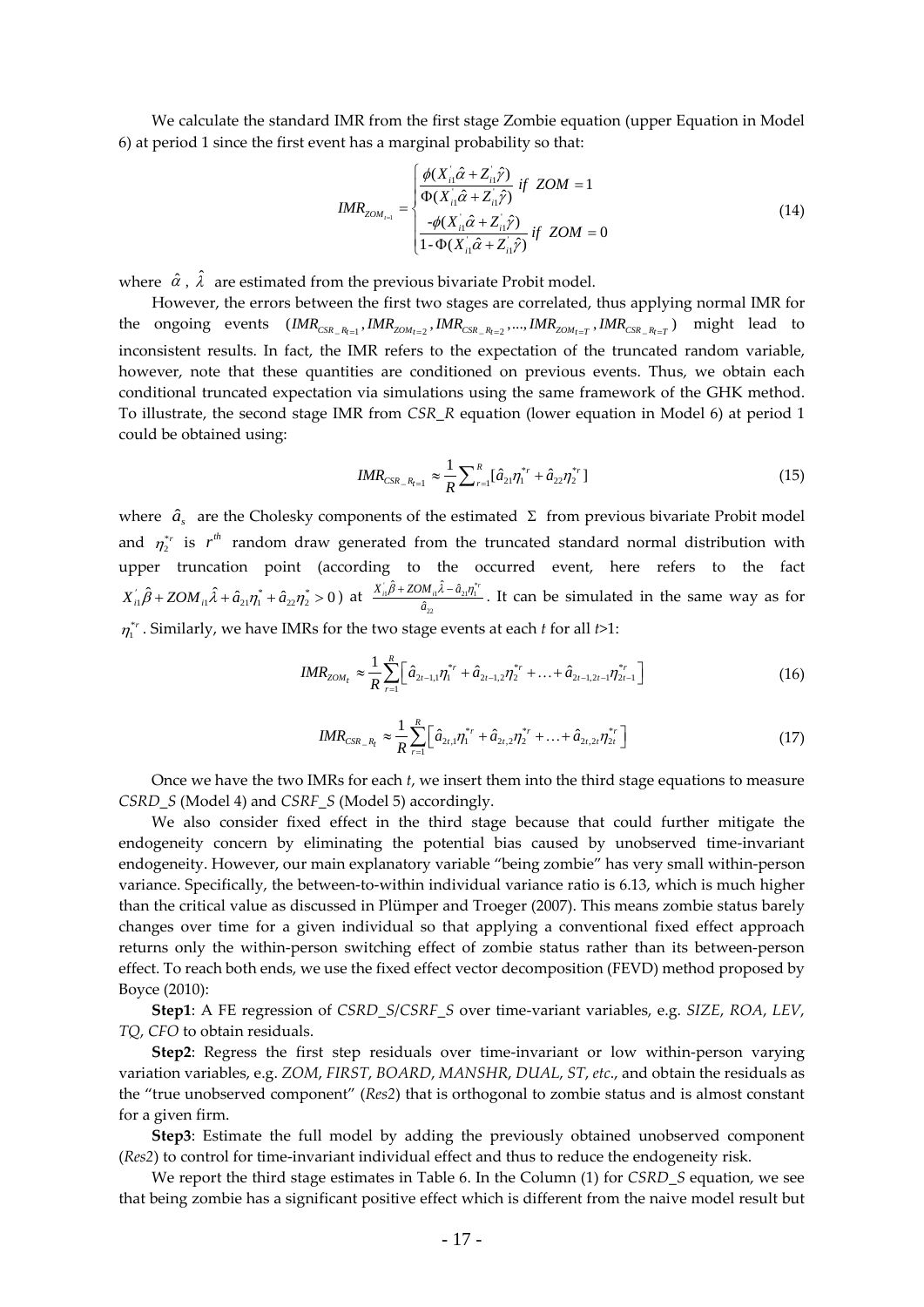still consistent with *Hypothesis* 2, while it has a negative sign in Column (2) for the *CSRF\_S* equation which is the same as in the naive model.

The two IMR terms are both significant in the *CSRD\_S* equation (Model 4) which justifies the necessity of correcting for endogeneity and selection bias. In *CSRF\_S* equation (Model 5), endogeneity of zombie status is an issue. On the contrary, selection bias is less of a problem in the *CSRF\_S* equation. We use this subsample not because of CSRF observability, but because we want to focus on the comparison between zombie and non-zombie firms when releasing CSR reports. This indicates sample selection in Model (5) does not cause any selectivity bias.

The insertion of the last correction term obtained using FEVD process allows us to further correct endogeneity bias. This refers to the *Res2* terms. We found a significant time-invariant individual effect while it is again less significant in the right panel.

| Table 6                    |                                                                |             |  |  |  |  |  |  |  |
|----------------------------|----------------------------------------------------------------|-------------|--|--|--|--|--|--|--|
|                            | The third stage results (CSRD_S and CSRF_S equations) using IV |             |  |  |  |  |  |  |  |
|                            | (1)                                                            | (2)         |  |  |  |  |  |  |  |
|                            | $CSRD_S$                                                       | $CSRF_S$    |  |  |  |  |  |  |  |
| <b>ZOM</b>                 | $2.432***$                                                     | $-0.126***$ |  |  |  |  |  |  |  |
|                            | (0.663)                                                        | (0.037)     |  |  |  |  |  |  |  |
| IMR1                       | $-12.047***$                                                   | 1.193***    |  |  |  |  |  |  |  |
|                            | (0.720)                                                        | (0.040)     |  |  |  |  |  |  |  |
| IMR <sub>2</sub>           | $-1.114***$                                                    | $-0.030*$   |  |  |  |  |  |  |  |
|                            | (0.325)                                                        | (0.018)     |  |  |  |  |  |  |  |
| Res2                       | $0.754***$                                                     | $0.002*$    |  |  |  |  |  |  |  |
|                            | (0.015)                                                        | (0.001)     |  |  |  |  |  |  |  |
| Other controls             | Yes                                                            | Yes         |  |  |  |  |  |  |  |
| Year effects               | Yes                                                            | Yes         |  |  |  |  |  |  |  |
| Industry effects           | Yes                                                            | Yes         |  |  |  |  |  |  |  |
| <i><b>Observations</b></i> | 3617                                                           | 3617        |  |  |  |  |  |  |  |
| Adjusted $R^2$             | 0.589                                                          | 0.096       |  |  |  |  |  |  |  |
| F test                     | 305.300                                                        | 23.520      |  |  |  |  |  |  |  |

Notes: Robust standard errors in parentheses;  $* p < 0.1$ ,  $** p < 0.05$ ,  $*** p < 0.01$ .

So far, after controlling for multiple endogeneity and selection issues, our empirical evidence supports *Hypothesis* 2 consistently.

## 5.5.3. Endogeneity correction without exclusion restrictions

Our instrumental variable choice be doubtful as in the same remark raised by Lennox et al. (2011). Therefore, we turn to parametric heteroscedasticity to achieve identification<sup>7</sup>. Analogous approaches have been discussed in recent econometric literature, see for instance Klein and Vella (2010) and Farré et al. (2013).

Since our first two stages are Probit models, heterogeneity could be introduced directly by resealing the variance of the error terms, using a general form of heteroscedasticity such as:

$$
\sigma_{zd}^2 + \sigma_v^2 = \exp(W_{it}\delta_z)
$$
 (18)

$$
\sigma_{cd}^2 + \sigma_{\varepsilon}^2 = \exp(W_{it}\delta_c)
$$
 (19)

 <sup>7</sup> The identification based on heteroscedasticity avoids the risk of invalid instruments and meanwhile using pure statistical information brings practical accessibility in the absence of trustful exclusion restriction restrictions.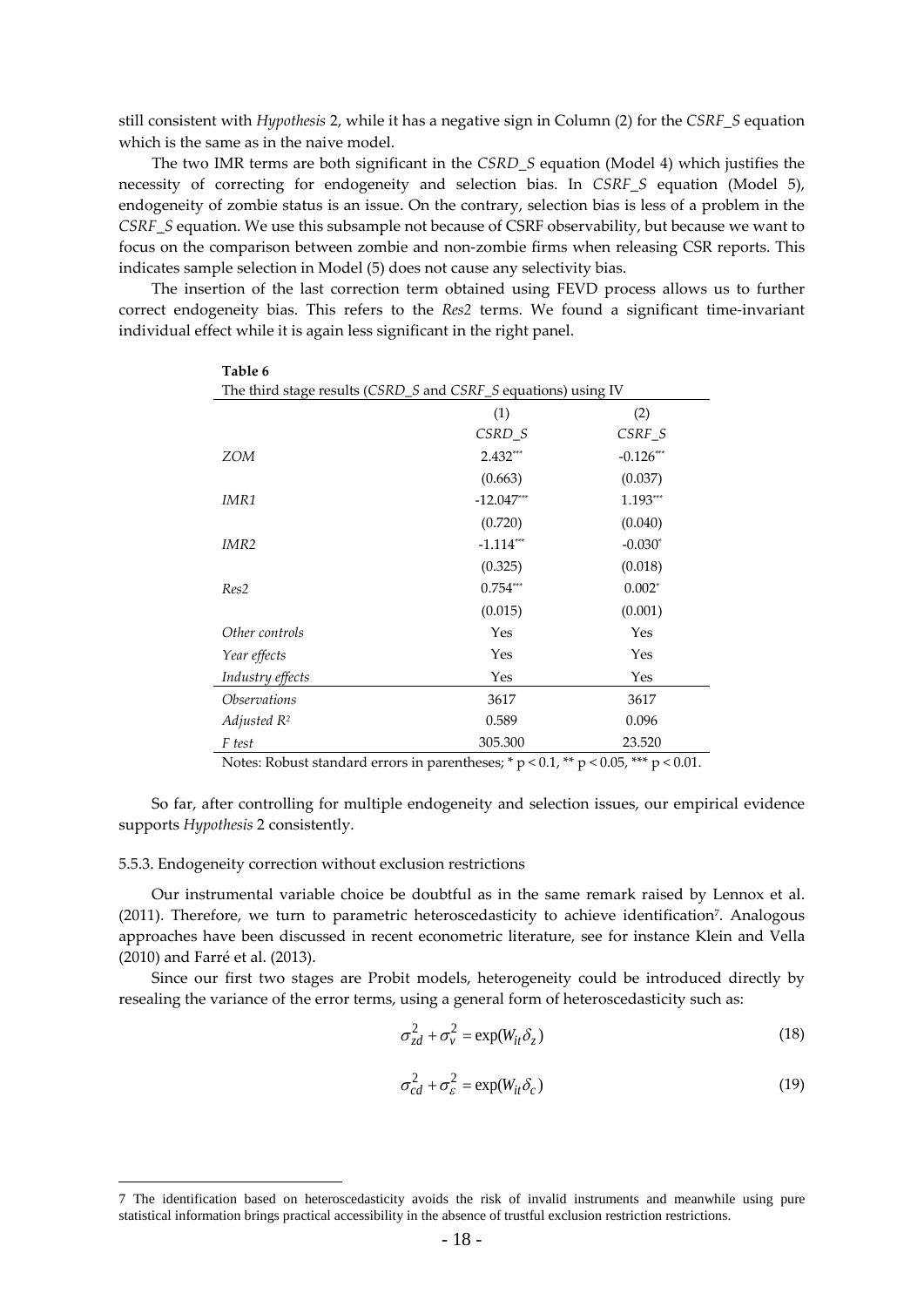where  $W_{ii}$  is a set of observed variables explaining residual dispersion and  $\delta$  is a vector of parameters. In our empirical analysis, we chose *PEMPLOYEE*, *SIZE*, *LEV*, *AGE* to model heteroscedasticity. The main estimated parameters are given in Table 7.

After considering the parametric heteroscedasticity, the share of random effects variances has dropped dramatically<sup>8</sup> compared to Table 5 (reduced from 0.590 to 0.231) but all are still significant. The *ZOM* effect in the *CSR\_R* equation remains negative and significant. The significant positive effect of *ZOM* for the *CSRD\_S* equation vanishes but is still positive, while the effect for the *CSRF\_S* keeps the same. So, our previous results using IV were fragile, and the results estimated using heteroscedasticity are more reliable. However, parametric heteroscedasticity may cause distributional misspecification error, we shall further test the robustness of our results in the next subsection.

| Table 7                                                                            |             |               |             |  |  |  |  |  |
|------------------------------------------------------------------------------------|-------------|---------------|-------------|--|--|--|--|--|
| Endogeneity correction without exclusion restrictions                              |             |               |             |  |  |  |  |  |
|                                                                                    | (1)         | (2)           | (3)         |  |  |  |  |  |
|                                                                                    | CSR R       | CSRD_S        | CSRF_S      |  |  |  |  |  |
| ZOM                                                                                | $-0.384***$ | 0.301         | $-0.139***$ |  |  |  |  |  |
|                                                                                    | (0.021)     | (0.529)       | (0.029)     |  |  |  |  |  |
| Other controls                                                                     | Yes         | Yes           | Yes         |  |  |  |  |  |
| Year effects                                                                       | Yes         | Yes           | Yes         |  |  |  |  |  |
| Industry effects                                                                   | Yes         | Yes           | Yes         |  |  |  |  |  |
| $\rho \sigma_v \sigma_{\varepsilon}$                                               | $0.231***$  |               |             |  |  |  |  |  |
|                                                                                    | (0.06)      |               |             |  |  |  |  |  |
| $\sigma_{zd}$                                                                      | $0.003***$  | $\sigma_{cd}$ | $0.207***$  |  |  |  |  |  |
|                                                                                    | (0.000)     |               | (0.010)     |  |  |  |  |  |
| Likelihood                                                                         | $-6501.39$  |               |             |  |  |  |  |  |
| Adjusted $R^2$                                                                     |             | 0.583         | 0.096       |  |  |  |  |  |
| Notes: Standard errors in parentheses; * $p$ < 0.1, ** $p$ < 0.05, *** $p$ < 0.01. |             |               |             |  |  |  |  |  |

## *5.6. Robustness checks*

In order to test the validity of our results, we conduct three checks in the following section. These include considering: (i) propensity score matching (PSM); (ii) alternative measurement of zombie firms; (iii) alternative measurement of CSRF.

#### 5.6.1. PSM methodology

We apply the PSM methodology to get a paired sample for regression and to estimate the average treatment effect on the treated (ATT) between zombie and non-zombie groups.

The first step estimates the "likelihood of receiving treatment", that is, the propensity score (PS). In the full sample of Model (3), the zombie firms are in the treatment group and the non-zombie firms are in the control group. In the subsample of Models (4) and (5), the zombie firms who released CSR reports are in the treatment group, and the non-zombie firms of released CSR reports are in the control group. We start with a logistic regression for Model (6) using full sample and subsample respectively, and obtained PS under two samples.

The second step matches the zombie firms to their control pairs based on PS. We use nearest-neighbor matching to obtain two sets of paired samples: paired sample under full sample to test Model (3) and paired sample under subsample to test Models (4) and (5). As shown in Fig. 2 (full sample) and Fig. 3 (subsample), the kernel densities of zombie and non-zombie firms are quite different before matching while they become very close after matching, indicating that the characteristics of the variables in the two groups are similar.

 <sup>8</sup> The decrease of the share is because part of the variances has been explained by the parametric heteroscedasticity.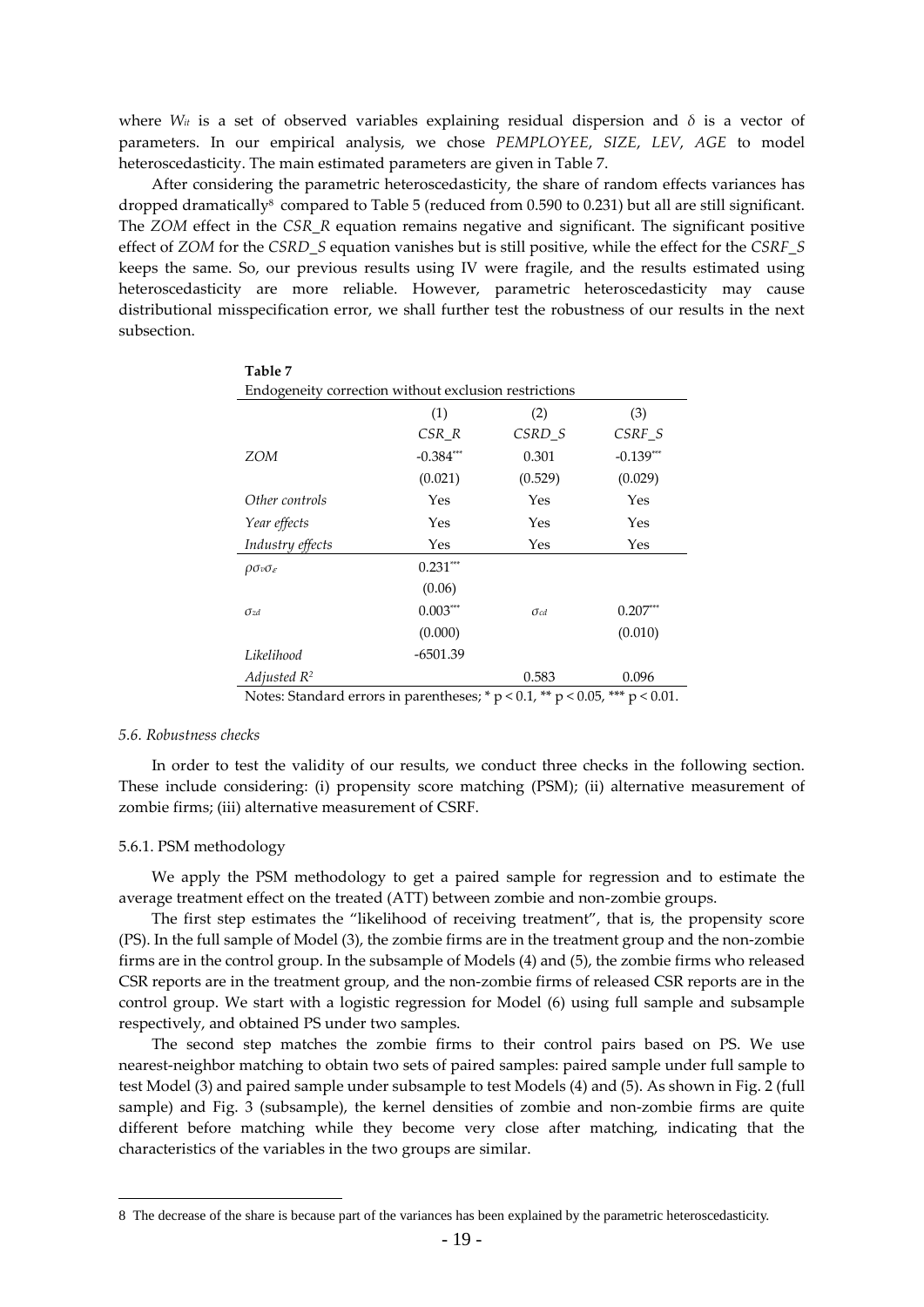

**Fig. 2.** Kernel density of zombie firms and non-zombie firms under full sample. (a) before matching; (b) after matching.



**Fig. 3.** Kernel density of zombie firms and non-zombie firms under CSR reports released subsample. (a) before matching; (b) after matching.

The final step estimates Models (3), (4), and (5) using only paired samples. Using the paired sample obtained under the full sample, we estimate Model (3) using Probit, as shown in Column (1) of Table 8. Using the paired sample obtained under the subsample releasing CSR reports, we estimate the Models (4) and (5), as shown in Columns (2) and (3) of Table 8. Thus, when we focus on non–zombie firms that have similar characteristics to zombie firms, we find results which are consistent with those reported in Table 4.

| Robustness check: propensity score matching methodology |           |             |  |  |  |  |  |  |
|---------------------------------------------------------|-----------|-------------|--|--|--|--|--|--|
| $(1)$ Probit                                            | $(2)$ OLS | $(3)$ OLS   |  |  |  |  |  |  |
| CSR R                                                   | CSRD S    | CSRF S      |  |  |  |  |  |  |
| $-0.153***$                                             | $-0.359$  | $-0.113***$ |  |  |  |  |  |  |
| (0.055)                                                 | (0.747)   | (0.035)     |  |  |  |  |  |  |
| Yes                                                     | Yes       | Yes         |  |  |  |  |  |  |
| Yes                                                     | Yes       | Yes         |  |  |  |  |  |  |
| Yes                                                     | Yes       | Yes         |  |  |  |  |  |  |
| 3326                                                    | 709       | 709         |  |  |  |  |  |  |
| 0.195                                                   | 0.336     | 0.170       |  |  |  |  |  |  |
| 728.765                                                 | 11.753    | 4.276       |  |  |  |  |  |  |
|                                                         |           |             |  |  |  |  |  |  |

Notes: Robust standard errors in parentheses;  $* p < 0.1$ ,  $** p < 0.05$ ,  $*** p < 0.01$ .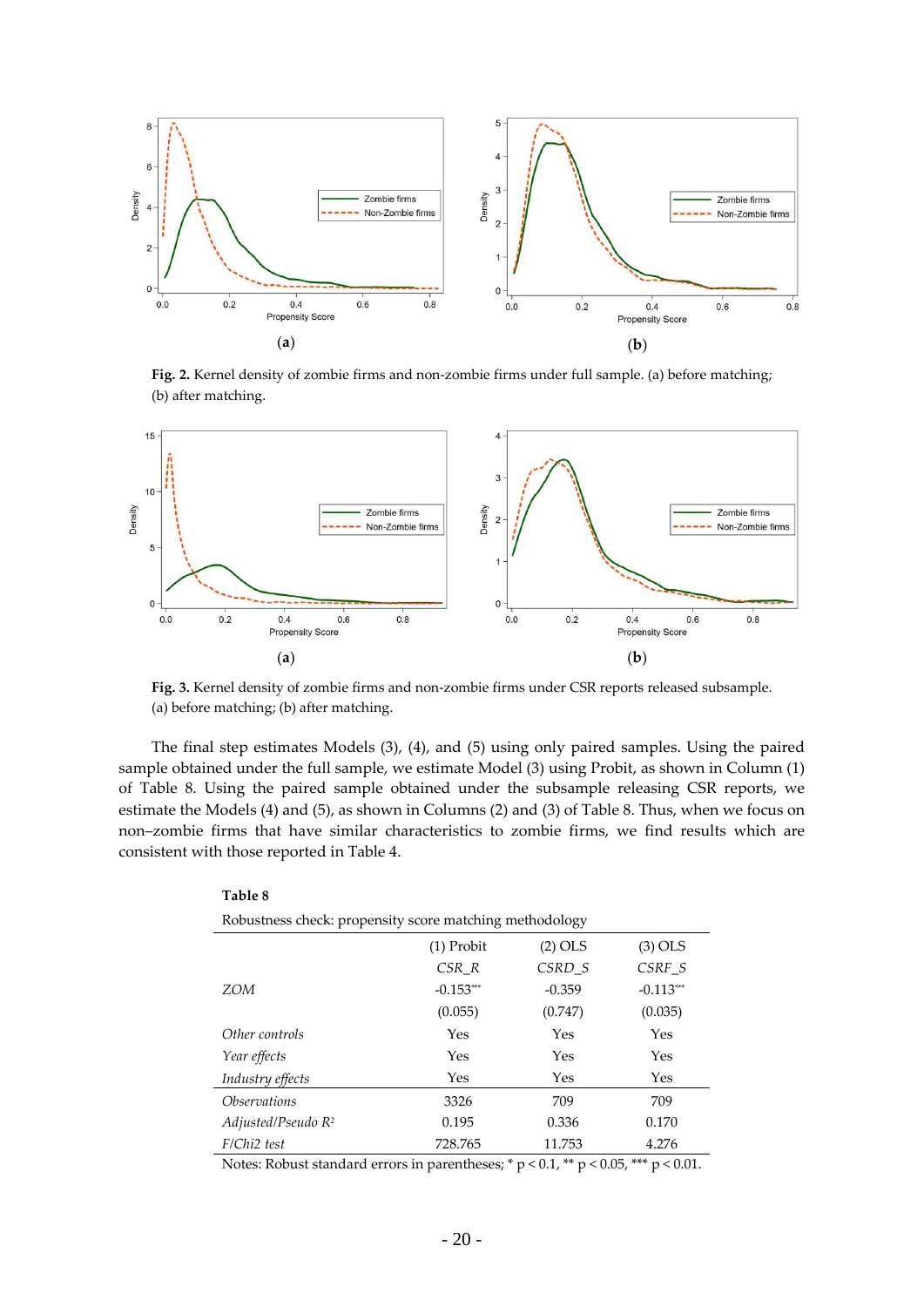In addition, we also used the nearest neighbor matching, radius matching, and nuclear matching to calculate the ATT of zombie firms. The differences of the *CSR\_R* between zombie firms and non-zombie firms are all significant in both unmatched and matched cases while the differences of *CSRD\_S* between zombie firms and non-zombie firms are not significant. However, the *CSRF\_S* of zombie firms is significantly lower than non-zombie firms in both unmatched and matched cases. The ATT differences obtained by PSM are less prone to endogenous risks and not sensitive to the functional form and the results here validate our previous empirical evidence and support our hypothesis.

| Table 9                                                   |         |            |        |        |          |       |         |
|-----------------------------------------------------------|---------|------------|--------|--------|----------|-------|---------|
| Robustness checks: ATT calculated by PSM                  |         |            |        |        |          |       |         |
| Differ<br>Sample<br>Treated<br>Controls<br>S.E.<br>Method |         |            |        |        |          |       |         |
|                                                           |         | Unmatched  | 0.220  | 0.294  | $-0.074$ | 0.013 | $-5.65$ |
| $CSR_R$                                                   | nearest | ATT        | 0.220  | 0.255  | $-0.035$ | 0.016 | $-2.25$ |
|                                                           | radius  | ATT        | 0.221  | 0.256  | $-0.035$ | 0.014 | $-2.57$ |
|                                                           | nuclear | ATT        | 0.220  | 0.259  | $-0.039$ | 0.013 | $-3.02$ |
|                                                           |         | Unmatched  | 38.027 | 37.778 | 0.250    | 0.771 | 0.32    |
| $SSRD_S$                                                  | nearest | ATT        | 38.027 | 38.170 | $-0.143$ | 0.958 | $-0.15$ |
|                                                           | radius  | ATT        | 37.462 | 38.165 | $-0.703$ | 0.952 | $-0.74$ |
|                                                           | nuclear | <b>ATT</b> | 38.027 | 38.043 | $-0.015$ | 0.821 | $-0.02$ |
|                                                           |         | Unmatched  | 0.945  | 1.021  | $-0.075$ | 0.029 | $-2.62$ |
| S                                                         | nearest | ATT        | 0.945  | 1.061  | $-0.115$ | 0.039 | $-2.97$ |
| CSRF                                                      | radius  | ATT        | 0.953  | 1.073  | $-0.120$ | 0.033 | $-3.67$ |
|                                                           | nuclear | <b>ATT</b> | 0.945  | 1.039  | $-0.093$ | 0.028 | $-3.38$ |

## 5.6.2. Alternative measures to proxy for zombie firms

No matter which method is used, the identification of zombies and non-zombies may still be problematic. The probability of identification errors is greater when the characteristics of zombie and non-zombie firms are similar. When the subsidized interest rate is around 0, the characteristics of zombies and non-zombies are relatively close. A small error calculated by the subsidized interest rate near the value of 0 may cause the sign change of *GAP* which leads to misidentification. In order to overcome this type of error, we use "fuzzy set" method proposed by Caballero et al. (2008). As shown by the member function of Equation (20), we take an interval (*d1*, *d2*) around the value of 0. When *GAP* belongs to (*d1*, *d2*), the firms are between zombies and non-zombies, which is a fuzzy set of zombie firms. A clear zombie firms when *GAP* is less than *d1*, a clear non-zombie firms when *GAP* is greater than *d2*. We remove this fuzzy set and only keep crisp zombies or non-zombies, which can reduce the possibility of misclassification. Columns (1) - (3) of Table 10 are the results of deleting the observations corresponding to  $GAP \in (0, 0.005)$ , Columns (4) - (6) of Table 10 are the results of deleting the observations corresponding to *GAP*∈ (-0.0025, 0.0075).

$$
Z(GAP; d_1, d_2) \begin{cases} 1 & \text{if } GAP < d_1 \\ \frac{d_2 - GAP}{d_2 - d_1} & \text{if } d_1 \leq GAP \leq d_2 \text{ where } d_1 \leq 0 \leq d_2 \\ 0 & \text{if } GAP > d_2 \end{cases}
$$
(20)

**Table 10** Robustness check: delete fuzzy zombie firms

| delete $(d_1, d_2) = (0, 0.005)$ |  |  | delete $(d_1, d_2) = (-0.0025, 0.0075)$               |  |  |
|----------------------------------|--|--|-------------------------------------------------------|--|--|
|                                  |  |  | (1) Probit (2) OLS (3) OLS (4) Probit (5) OLS (6) OLS |  |  |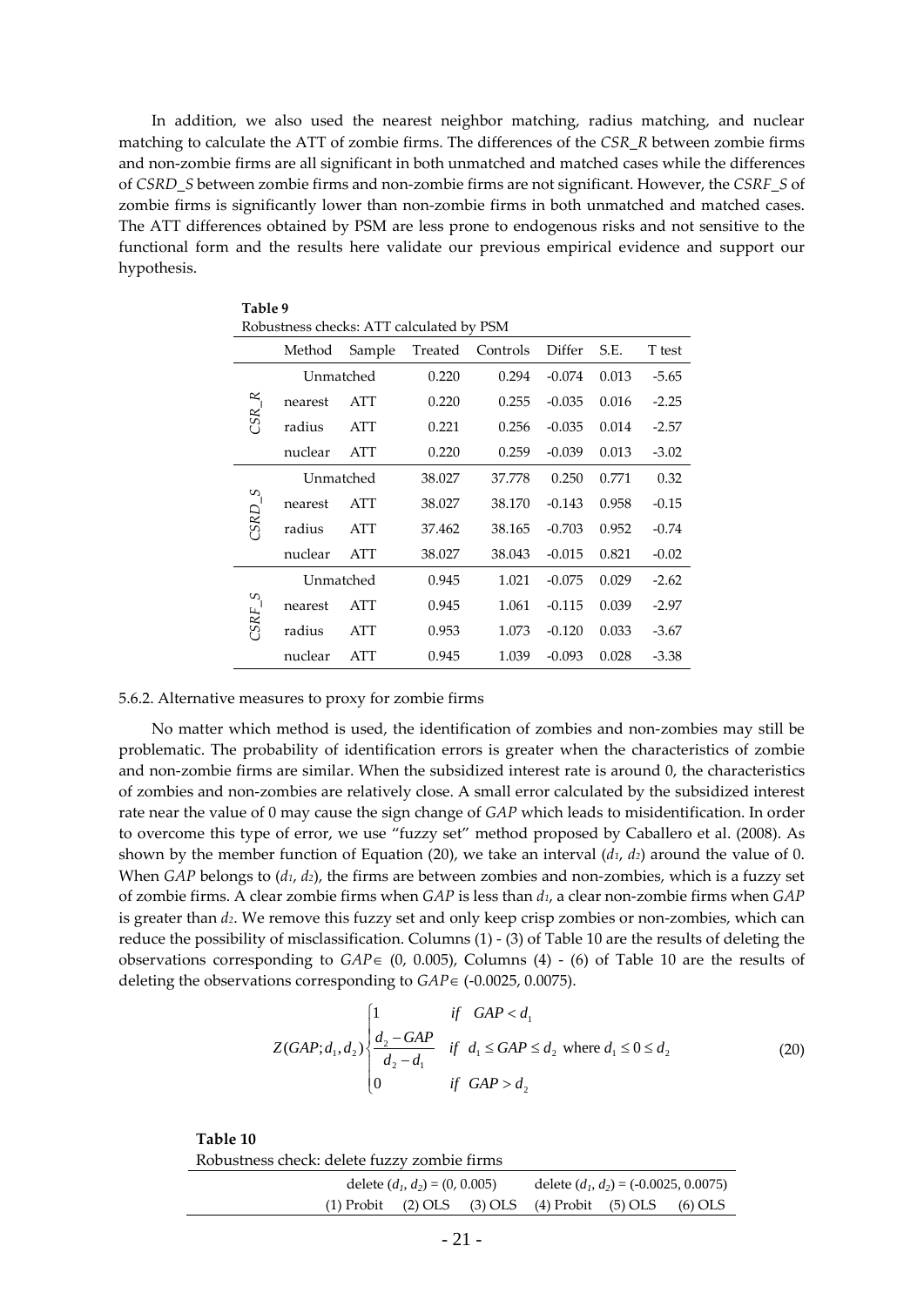|                            | CSR R       | CSRD S   | CSRF S      | $CSR_R$     | CSRD S   | CSRF S      |
|----------------------------|-------------|----------|-------------|-------------|----------|-------------|
| ZOM                        | $-0.138***$ | $-0.728$ | $-0.110***$ | $-0.138***$ | $-0.562$ | $-0.116***$ |
|                            | (0.048)     | (0.648)  | (0.026)     | (0.050)     | (0.649)  | (0.027)     |
| Other controls             | Yes         | Yes      | Yes         | Yes         | Yes      | Yes         |
| Year effects               | Yes         | Yes      | Yes         | Yes         | Yes      | Yes         |
| Industry effects           | Yes         | Yes      | Yes         | Yes         | Yes      | Yes         |
| <i><b>Observations</b></i> | 12327       | 3414     | 3414        | 11595       | 3189     | 3189        |
| Adjusted/Pseudo $R^2$      | 0.193       | 0.338    | 0.173       | 0.188       | 0.329    | 0.173       |
| F/Chi2 test                | 2842.260    | 42.053   | 16.090      | 2601.007    | 38.270   | 15.130      |

Notes: Robust standard errors in parentheses;  $* p < 0.1$ ,  $** p < 0.05$ ,  $** p < 0.01$ .

We still found consistent conclusions after using these alternative definitions of zombie firms.

#### 5.6.3. Alternative measures to proxy for CSRF

The measurement of CSRF is calculated using the data from the "statement of cash flows" prepared on the "cash basis of accounting". Although this method can avoid the defects that the data is easily manipulated by the management team under the "accrual basis of accounting", there are also shortcomings that cannot fully reflect the CSRF due to the limitation of data availability. For example, the CSRF for the consumer cannot be reflected in the "statement of cash flows" (He, Z. et al., 2018). Therefore, in combination with the "cash basis of accounting" and the "accrual basis of accounting", we use the data in the "balance sheet", "income statement" and "statement of cash flows" to correct the measurement of CSRF.

First, we have increased consumer social responsibility in existing measurements, as measured by operating costs in the "income statement". In addition, we have also noticed that the Chinese government often refunds some taxes and fees to enterprises through tax incentives, so the CSRF should deduct these refunds. Therefore, we amend the indicators of the CSRF, specifically plus operating costs and then subtract the tax refunds. Then, using this as the explanatory variable, the Model (5) is re-estimated, and the results are as shown in Column (1) of Table 11, which is consistent with the foregoing discussion.

The concept of "social contribution per share" (SCPS) is proposed in the "Notice on Strengthening the Social Responsibility of Listed Companies" issued by the SSE in May 2008. On the basis of the earnings per share (EPS) created for shareholders, the SCPS increases the value created for other stakeholders, such as taxes created for the state, wages paid to employees, interest paid to creditors, external donations, and deduct other social costs caused by environmental pollution. SSE advocates that listed companies actively implement SCPS, which can help the public to understand more fully the true value that the company creates for its shareholders, employees, customers, creditors, communities and society as a whole. We use the SCPS to measure the CSRF. Specifically, SCPS = (net income + income tax expense + business tax and surcharge + cash paid for employees + year-on-year net increase in "payroll payables" + financial expenses + donations - sewage charges and cleaning fee) / Average of the total number of shares at the beginning and end of the period. Column (2) in Table 11 is the result of measuring *CSRF\_S* with SCPS, which also shows that the CSRF of zombies is still significantly lower than that of non-zombies.

**Table 11**

| Robustness check: alternative measures to proxy for CSRF_S |  |  |  |  |
|------------------------------------------------------------|--|--|--|--|
|                                                            |  |  |  |  |

|                            | (1) modified CSRF | $(2)$ SCPS  |
|----------------------------|-------------------|-------------|
| ZOM                        | $-0.198***$       | $-0.873***$ |
|                            | (0.040)           | (0.056)     |
| Other controls             | Yes               | Yes         |
| Year effects               | Yes               | Yes         |
| Industry effects           | Yes               | Yes         |
| <i><b>Observations</b></i> | 3617              | 3617        |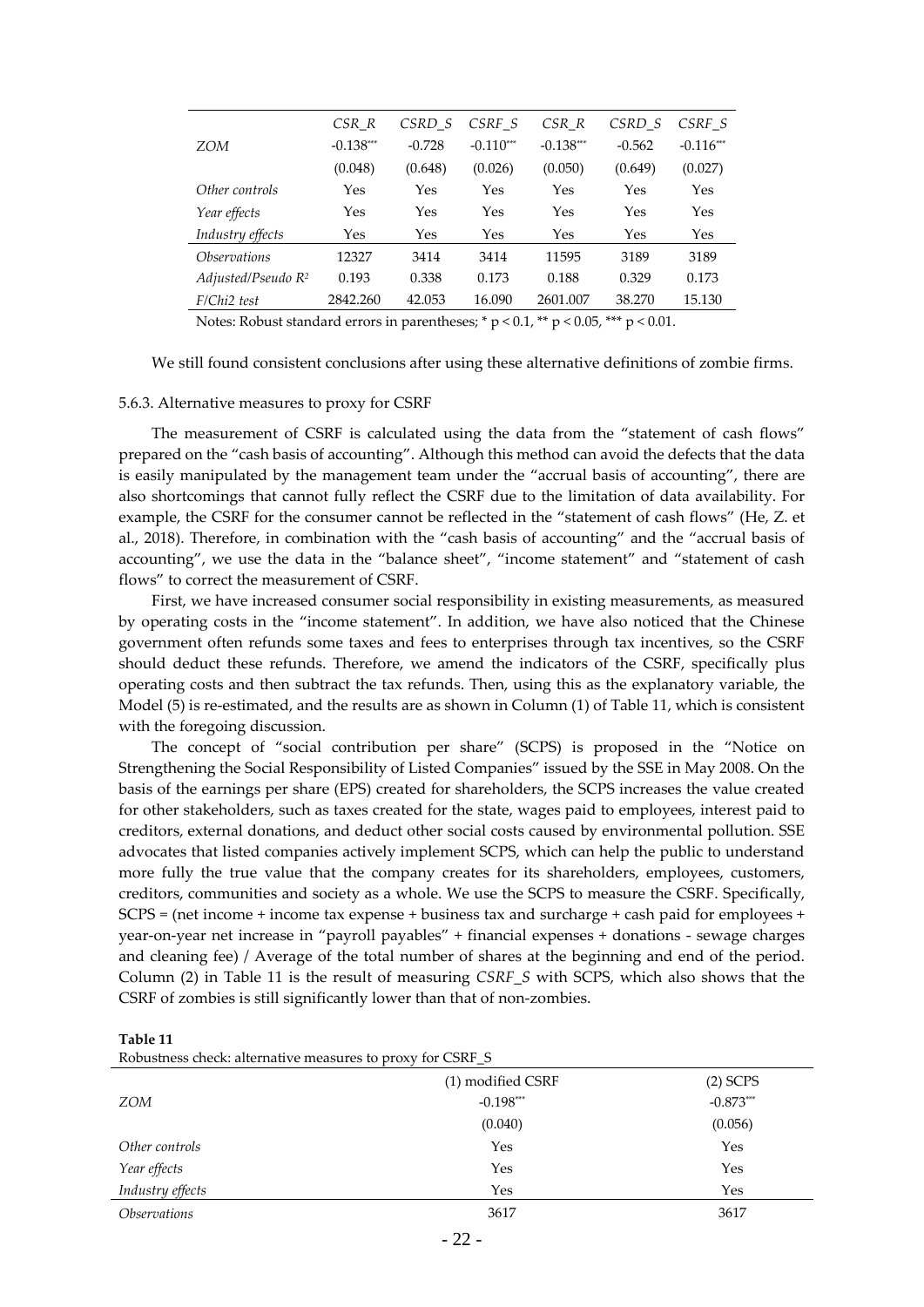| Adjusted $R^2$ | 0.147  | 0.404  |
|----------------|--------|--------|
| F test         | 16.629 | 54.116 |

Notes: Robust standard errors in parentheses; \*  $p < 0.1$ , \*\*  $p < 0.05$ , \*\*\*  $p < 0.01$ ; Ordinary least square is applied here.

#### **6. Further analysis**

In this section, we further investigate the degree of inconsistence due to heterogeneity using different comparison group definitions. However, we do not further discuss any potential endogeneity issues.

#### 6.1. How does external support affect CSRD and CSRF of zombie firms?

External support not only brings more resources to the zombie firms, but also creates more relaxed institutional environment for zombie firms. In order to test the impact of external support on the CSRD and CSRF of zombie firms, we add the interaction between zombie firms and external support in Models (4) and (5). Specifically, "governmental support" is measured by the natural logarithm of the government subsidy received by firms, and is recorded as *G\_SUB*; "bank support" is measured by the subsidized interest rate enjoyed by firms, that is, the opposite figure of *GAP* calculated within the CHK model, and is recorded as *B\_SUB*.

Columns (1) and (2) in Table 12 are the results of the regression of *CSRD\_S* and *CSRF\_S* on *ZOM*\**G\_SUB*, respectively. The coefficient of *ZOM*\**G\_SUB* is not significant in the regression of *CSRD\_S*, but is significantly positive in the regression of *CSRF\_S*. This shows that zombies receiving government subsidies have indeed fulfilled more CSR, but still lag non-zombie firms. The Chinese government, especially local governments, often provide subsidies for zombie firms in a variety of ways, such as "stable employment", "employee resettlement", "industry upgrade", "technical transformation", and "energy saving and emission reduction". Although these subsidies appear to be legitimate and reasonable in form, they are still being questioned by the investor, market, and public. In response to these doubts, zombie firms have to fulfill some CSR, which in turn provides an excuse to receive continuous government subsidies. However, the zombie firms facing bankruptcy use most of the subsidies to maintain their survival. They can only use the remaining small subsidies for CSR activities such as "relocation of workers" and "energy saving and emission reduction". By maintaining the same level of CSRD as other non-zombies, zombies can ease the legitimacy pressure without having to bear the cost of actually fulfilling CSR. Therefore, although the CSRF of zombie firms will increase with the receipt of government subsidies, it is still lower than non-zombie firms, and its words and actions are still inconsistent.

Columns (3) and (4) in Table 12 are the results of the regression of the *ZOM*\**B\_SUB* to *CSRD\_S* and *CSRF\_S*, respectively. The coefficients of *ZOM*\**B\_SUB* are both not significant in the two regressions. This shows that bank subsidies have not affected the CSRD and CSRF of zombie firms. Unlike government subsidies, bank interest subsidies are interest reduction, which only reduces the outflow of resources from zombie firms, and there are no incremental resources flowing into zombie firms. Bank interest subsidies are also more concealed than government subsidies. Therefore, taxpayers and other publics are less concerned about the interest subsidies received by zombie firms. This puts the zombie firms under less pressure to enforce CSR. In the absence of resource inflows and less legitimacy pressure, zombie firms tend to manipulate a responsible image through exaggerated CSRD, while not actually fulfill more CSR.

## **Table 12**

|  |  |  | The impact of external support on CSRD and CSRF |  |
|--|--|--|-------------------------------------------------|--|
|  |  |  |                                                 |  |

|            | (1)       | (2)         | (3)      | (4)         | (5)     | (6)         |
|------------|-----------|-------------|----------|-------------|---------|-------------|
|            | CSRD S    | CSRF S      | CSRD S   | CSRF S      | CSRD S  | CSRF S      |
| <i>ZOM</i> | $-4.244*$ | $-0.254***$ | $-0.531$ | $-0.103***$ | 0.318   | $-0.207***$ |
|            | (2.321)   | (0.094)     | (0.700)  | (0.025)     | (1.009) | (0.047)     |
| ZOM*G SUB  | 0.224     | $0.009*$    |          |             |         |             |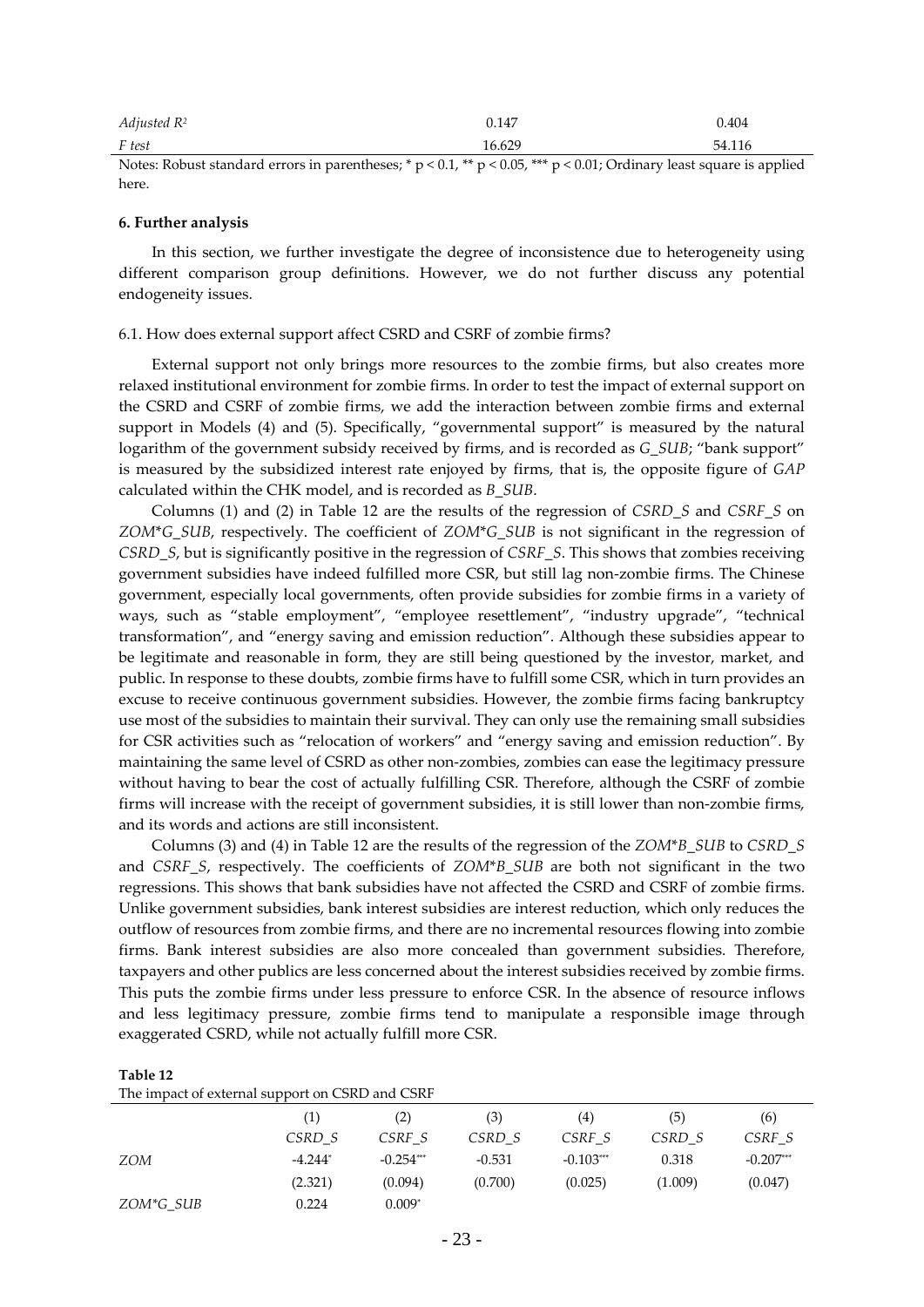|                            | (0.150)  | (0.006)    |          |             |          |             |
|----------------------------|----------|------------|----------|-------------|----------|-------------|
| $G_SUB$                    | $-0.025$ | $0.005***$ |          |             |          |             |
|                            | (0.060)  | (0.002)    |          |             |          |             |
| ZOM*B_SUB                  |          |            | 2.667    | 0.146       |          |             |
|                            |          |            | (6.124)  | (0.230)     |          |             |
| <b>B_SUB</b>               |          |            | $2.791*$ | $-0.322***$ |          |             |
|                            |          |            | (1.532)  | (0.097)     |          |             |
| ZOM*NATURE                 |          |            |          |             | $-1.259$ | $0.130**$   |
|                            |          |            |          |             | (1.236)  | (0.053)     |
| <b>NATURE</b>              |          |            |          |             | $0.880*$ | $-0.065***$ |
|                            |          |            |          |             | (0.451)  | (0.021)     |
| Other controls             | Yes      | Yes        | Yes      | Yes         | Yes      | Yes         |
| Year effects               | Yes      | Yes        | Yes      | Yes         | Yes      | Yes         |
| Industry effects           | Yes      | Yes        | Yes      | Yes         | Yes      | Yes         |
| <i><b>Observations</b></i> | 3617     | 3617       | 3617     | 3617        | 3617     | 3617        |
| Adjusted $R^2$             | 0.336    | 0.181      | 0.337    | 0.183       | 0.336    | 0.180       |
| F test                     | 42.567   | 16.325     | 42.705   | 16.681      | 43.627   | 16.588      |

Notes: Robust standard errors in parentheses; \*  $p < 0.1$ , \*\*  $p < 0.05$ , \*\*\*  $p < 0.01$ ; Ordinary least square is applied here.

## 6.2. Does ownership affect CSRD and CSRF of zombie firms?

As given in Table 3, the proportion of state-owned zombie firms in the full sample is 57.7%, but this percentage increased to 78.9% in the subsample. The regression results of Model (3) in Table 4 indicate that SOEs are more inclined to release CSR reports. Then, for state-owned zombie firms that release CSR reports, how is their CSRF and CSRD different from the non-state-owned zombie firms?

We added the interaction of SOEs and zombie firms in Models (4) and (5). The results of Column (5) in Table 12 show that the coefficient of *ZOM*\**NATURE* is not significant. This shows that the CSRD of state-owned zombies and non-state-owned zombies are not significantly different, and zombie firms are basically the same level as non-zombie firms. The results of Column (6) in Table 12 show that the coefficient of *ZOM*\**NATURE* is significantly positive. This shows that the CSRF of state-owned zombies is significantly higher than non-state-owned zombies, but still lower than non-zombies (-0.207+0.131<0). On the whole, compared with non-state-owned zombies, state-owned zombies have indeed assumed more CSR, and their "words" and "actions" deviations have decreased, but their CSRD and CSRF are still inconsistent.

#### 6.3. Does CSR assurance affect CSRD and CSRF of zombie firms?

The inconsistency between the CSRD and CSRF indicates that the credibility of CSR reports is poor. This "symbolic" or "labelling" CSRD has been well known to stakeholders (Velte and Stawinoga, 2017) and has attracted the regulators' attention. In China, SSE and SZSE both encourage companies to conduct independent third-party assurance of CSR reports (CSRA) to improve the credibility of CSR reports. As an effective monitoring mechanism, CSRA can improve the credibility of CSR reports, and may alleviate the inconsistency between CSRD and CSRF.

To analyze this question, we divide the subsample into two groups: the CSRA group and non-CSRA group. We use the two samples of the CSRA group and non-CSRA group to estimate Models (4) and (5), respectively. In the results of the non-CSRA group in Columns (1) and (2) of Table 13, there is no significant difference in *CSRD\_S* of zombie firms relative to non-zombie firms, but the *CSRF\_S* is significantly lower, which indicates that the inconsistency in the CSRD and CSRF of zombie firms still exists. In the results of the CSRA group in Columns (3) and (4) of Table 13, the *CSRD\_S* of zombie firms is significantly lower than that of non-zombie firms, which indicates that the CSRD of zombie firms is lower than non-zombie firms. To summarize, CSRA can somewhat restrain the exaggerated CSRD of zombie firms, improve the credibility of CSR reports, and make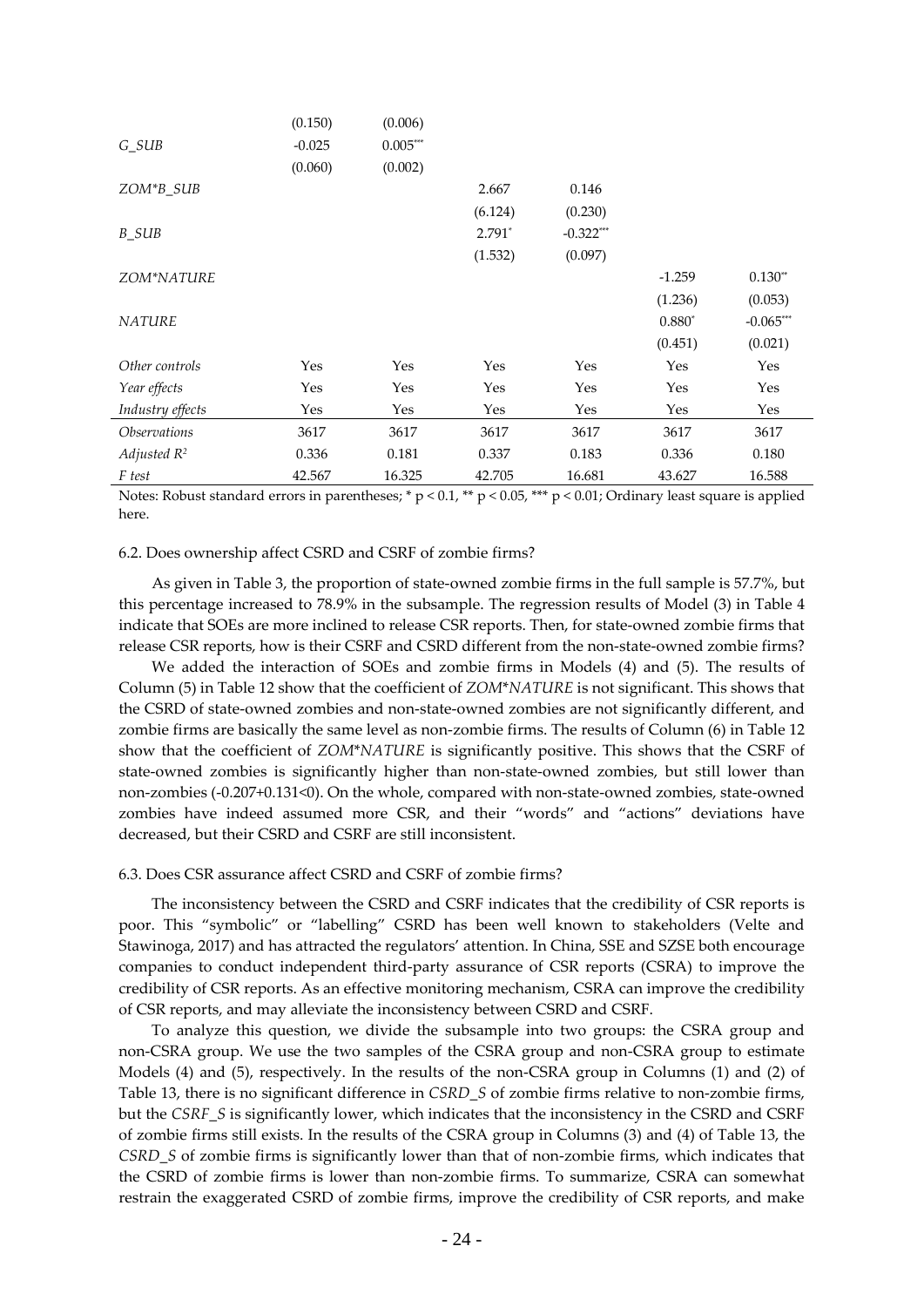the "words" and "actions" of zombie firms less inconsistent (Pflugrath et al., 2011; Simnett et al., 2009).

|                            | (1)      | (2)            | (3)        | (4)      |
|----------------------------|----------|----------------|------------|----------|
|                            |          | Non-CSRA group | CSRA group |          |
|                            | $CSRD_S$ | $CSRF_S$       | CSRD_S     | $CSRF_S$ |
| <b>ZOM</b>                 | $-0.485$ | $-0.107***$    | $-5.408**$ | $-0.141$ |
|                            | (0.619)  | (0.025)        | (2.476)    | (0.095)  |
| Other controls             | Yes      | Yes            | Yes        | Yes      |
| Year effects               | Yes      | Yes            | Yes        | Yes      |
| Industry effects           | Yes      | Yes            | Yes        | Yes      |
| <i><b>Observations</b></i> | 3534     | 3534           | 347        | 347      |
| Adjusted $R^2$             | 0.322    | 0.178          | 0.595      | 0.203    |
| F test                     | 43.788   | 16.583         | 18.909     | 3.989    |

#### **Table 13** The impact of CSR assurance on CSRD and CSRF

Notes: Robust standard errors in parentheses; \* p < 0.1, \*\* p < 0.05, \*\*\* p < 0.01; Ordinary least square is applied here.

## **7. Discussion and conclusions**

In literature, most related studies do not distinguish between CSRD and CSRF, and often conduct research assuming they are consistent. However, the inconsistency between CSRD and CSRF is widespread in business practice. Although zombie firms have negative consequences for economic growth, the government, especially the local governments often help zombie firms to survive by claiming that zombie firms have assumed more CSR. Are Zombie firms fulfilling adequate CSR correspondingly? Are their CSRD and CSRF consistent or not?

According to the comprehensive analysis of multiple theories, the institutional environment of external support changes the power of the stakeholders of zombie firms and reduces the legitimacy pressure, which makes zombie firms less willing to release CSR reports. However, once zombie firms release CSR reports, they may engage in hypocritical behavior with inconsistency behavior between CSRD and CSRF. First, using a panel data set of 13,008 Chinese-listed firm-year observations from 2009 to 2016, we found that zombie firms are less willing to release standalone CSR reports than non-zombie firms. Second, using panel data from 3617 Chinese-listed firm-year observations who released CSR reports, we found that there is no significant difference in CSRD between zombie and non-zombie firms, but the CSRF of zombie firms is significantly lower than non-zombie firms. This shows that CSRD and CSRF of zombie firms are relatively inconsistent, which provides supplementary perspective concerning zombie firms for hypocritical CSR theory of Fassin and Buelens (2011).

We apply a range of methods to overcome the endogeneity and our results are robust. First, we use the triangular bivariate Probit model to overcome the endogeneity of being zombie firms to the release of CSR reports, and consistently find that zombie firms are less willing to release CSR reports. Second, using the previous two stages estimated in the first step, we build up a three-stage Heckman model to simultaneously control for the endogeneity of being zombie firms and for the selection bias of releasing CSR reports. It validates inconsistency between CSRD and CSRF of zombie firms. Third, we also suggest to use statistical identification for endogenous variable when exclusion restriction condition does not meet. Fourth, the regression results of the paired sample obtained by the PSM method and the ATT both support our hypothesis. Fifth, using alternative measurement of zombie or CSRF both lead to the same conclusions.

We further discussed the reasons for inconsistency between CSRD and CSRF of zombie firms. First, we found that the inconsistency between CSRD and CSRF of zombie firms could be alleviated with the increase of government subsidies while not suppressed. Bank subsidies had no significant effect on the inconsistency. Second, compared with non-state-owned zombies, state-owned zombies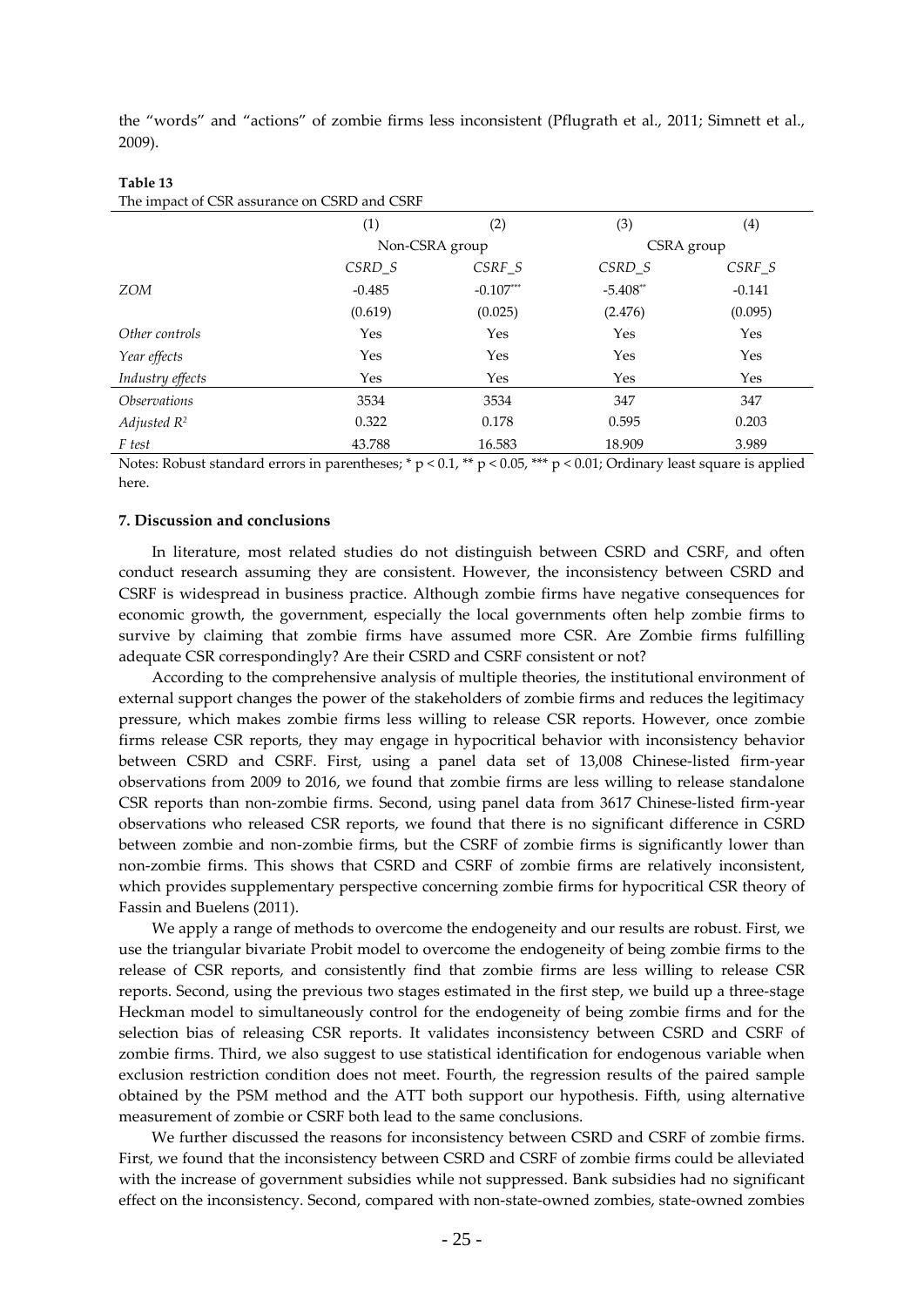have indeed assumed more CSR, and their "words" and "actions" deviations have decreased, but their CSRD and CSRF are still inconsistent. Third, we found that CSRA as an external oversight mechanism does restrains the inconsistency between CSRD and CSRF of zombie firms.

So far, we have two important implications. First, the combination of NIT, ST, and LT theories can better explain the causes of hypocritical CSR. The imperfect institutional environment has changed the stakeholders' power and firms' legitimacy pressure, and at the same time has provided the opportunity for false disclosure. The hypocritical CSR can blind stakeholders, so that the hypocrite could enjoy the benefits of CSR without bearing the cost, such as reducing the pressure of legitimacy, obtaining economic benefits, *etc*. The interests of stakeholders and companies that are truly socially responsible will be harmed. The worst result is that stakeholders who cannot distinguish the true from the false can be extremely distrustful of CSR, and enterprises that truly engage in CSR could not obtain corresponding benefits, which will eventually lead to the shrinking or even disappearance of CSR. When enterprises are unwilling to fulfill CSR activities, the sustainable development of society will also be infringed. This provides better theoretical guidance for suppressing hypocritical CSR, promoting real CSR activities and achieving sustainability.

We also found some practical policy implications. First, the hypocritical CSR of zombie firms indicates that the government's argument for helping zombie firms is untenable. Chinese central government should urge and ensure that local governments fully implement policies to clean up and dispose of zombie firms, and prevent local governments from using various excuses to help zombie firms to survive. Second, along with the economic transformation, continuous improvement of the institutional environment is an important path to promote CSR and sustainable development. One of the typical characteristics of the transitional economy is the incompleteness of the institutional environment and its constant transformation. As a transitional country with the largest population in the world, the incompleteness of China's institutional environment is inevitable, but reform can continuously correct the flawed institutional environment. China should constantly improve the CSRF and CSRD system in light of the problems exposed in CSR practices, such as formulating more specific and enforceable CSRF and CSRD guidelines, establishing third-party supervision and restraint mechanisms such as CSRA, and introducing appropriate penalties for false CSRD.

In the end, we notice that current investigation still leaves one fundamental question: what are the motivations and reasons for zombie firms to choose between silent or hypocritical CSR activities? We have argued that when the legitimacy pressure of external support is relatively high, the zombie firms may release standalone CSR reports to lie. However, the change of legitimacy pressure of external support for zombie firms might attribute to the complex game among multiple stakeholders, such as the central government, the public, public investors, local governments, banks, and zombie firms. We believe that it is extremely challenging to answer such a question empirically and it deserves more investigations in the future.

**Acknowledgments:** We would like to show our sincere gratitude to the Associate Editor (Dr. Mattias Lindahl) and the five anonymous reviewers whose comments and suggestions greatly improved the quality of this paper. The authors gratefully acknowledge the financial support from the National Natural Science Foundation of China (No. 71764008), the Ministry of Education of Humanities and Social Science Project (No. 17YJC790046), Shaanxi Social Science Planning Fund Program (No. 2019D010) and Shaanxi Province Department of Education special scientific research project (No. 17JK0741). The remaining errors are solely ours.

**Conflicts of Interest:** The authors declare no conflict of interest.

## **References**

Adegbite, E., Guney, Y., Kwabi, F., Tahir, S., 2019. Financial and corporate social performance in the UK listed firms: the relevance of non-linearity and lag effects. *Review of Quantitative Finance and Accounting*, 1-54.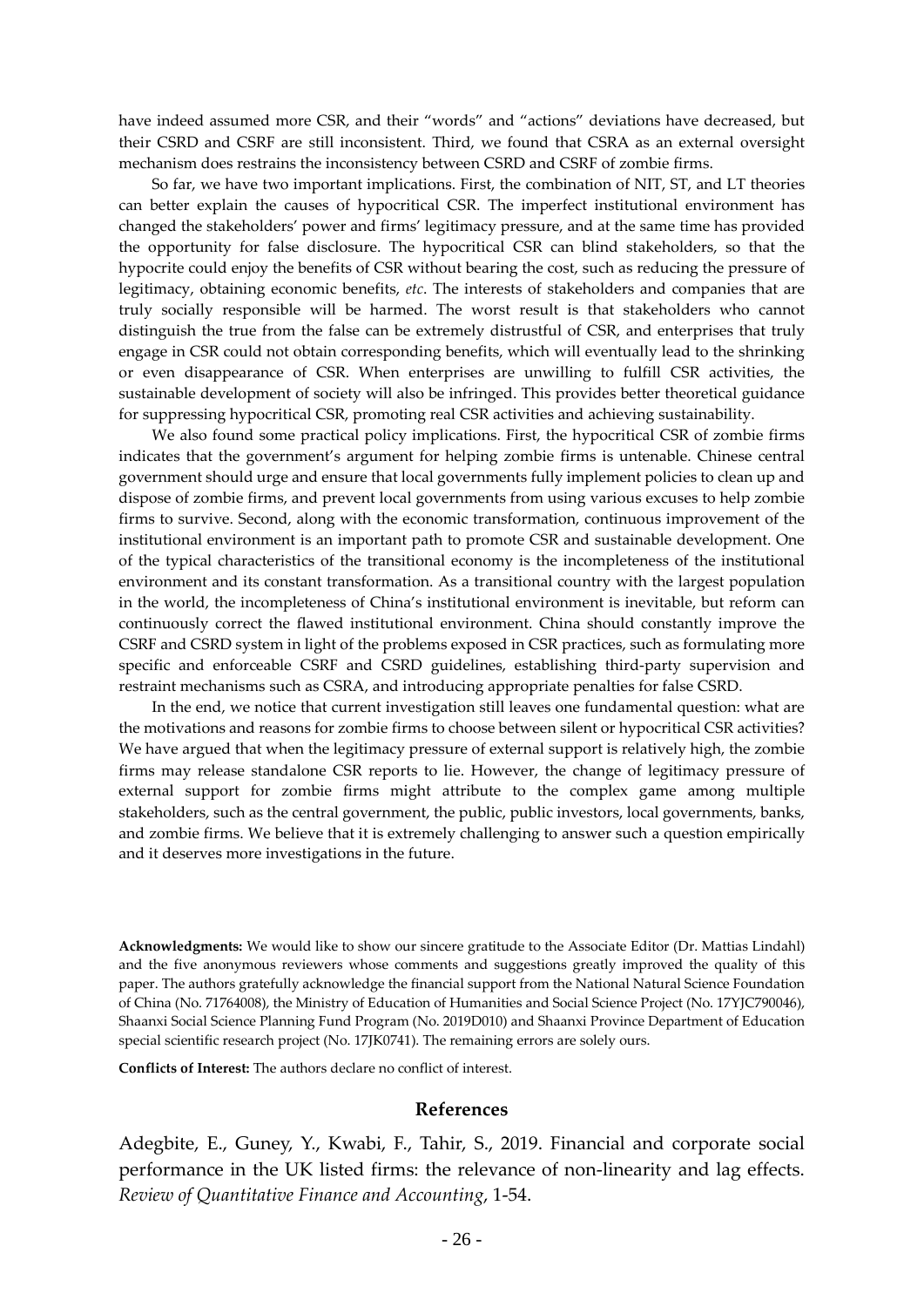Ali, W., Frynas, J.G., Mahmood, Z., 2017. Determinants of corporate social responsibility (CSR) disclosure in developed and developing countries: A literature review. *Corporate Social Responsibility and Environmental Management* 24(4), 273-294.

Arena, M., Azzone, G., Mapelli, F., 2018. What drives the evolution of Corporate Social Responsibility strategies? An institutional logics perspective. *Journal of Cleaner Production* 171, 345-355.

Banerjee, R., Gupta, K., McIver, R., 2019. What matters most to firm-level environmentally sustainable practices: Firm–specific or country–level factors? *Journal of Cleaner Production* 218, 225-240.

Banerjee, R., Hofmann, B., 2018. The rise of zombie firms: causes and consequences. *BIS Quarterly Review* September.

Belal, A.R., Cooper, S., 2011. The absence of corporate social responsibility reporting in Bangladesh. *Critical Perspectives on Accounting* 22(7), 654-667.

Bhattacharya, C.B., Sen, S., 2004. Doing better at doing good: When, why, and how consumers respond to corporate social initiatives. *California Management Review* 47(1), 9-24.

Bowen, F., Aragon-Correa, J.A., 2014. *Greenwashing in corporate environmentalism research and practice: The importance of what we say and do*. Sage Publications Sage CA: Los Angeles, CA.

Boyce, C.J., 2010. Understanding fixed effects in human well-being. *Journal of Economic Psychology* 31(1), 1-16.

Brunsson, N., 1989. *The organization of hypocrisy: Talk, decisions and actions in organizations*. John Wiley & Sons.

Caballero, R.J., Hoshi, T., Kashyap, A.K., 2008. Zombie lending and depressed restructuring in Japan. *American Economic Review* 98(5), 1943-1977.

Cappellari, L., Jenkins, S.P., 2004. Modelling low income transitions. *Journal of Applied Econometrics* 19(5), 593-610.

Carlos, W.C., Lewis, B.W., 2018. Strategic silence: Withholding certification status as a hypocrisy avoidance tactic. *Administrative Science Quarterly* 63(1), 130-169.

Castro-González, S., Bande, B., Fernández-Ferrín, P., Kimura, T., 2019. Corporate social responsibility and consumer advocacy behaviors: The importance of emotions and moral virtues. *Journal of Cleaner Production* 231, 846-855.

Chams, N., García-Blandón, J., 2019. Sustainable or not sustainable? The role of the board of directors. *Journal of Cleaner Production* 226, 1067-1081.

Davidson, R.H., Dey, A., Smith, A.J., 2018. CEO materialism and corporate social responsibility. *The Accounting Review* 94(1), 101-126.

de Jong, M.D., van der Meer, M., 2017. How does it fit? Exploring the congruence between organizations and their corporate social responsibility (CSR) activities. *Journal of Business Ethics* 143(1), 71-83.

Dhaliwal, D.S., Li, O.Z., Tsang, A., Yang, Y.G., 2011. Voluntary nonfinancial disclosure and the cost of equity capital: The initiation of corporate social responsibility reporting. *The Accounting Review* 86(1), 59-100.

Farré, L., Klein, R., Vella, F., 2013. A parametric control function approach to estimating the returns to schooling in the absence of exclusion restrictions: an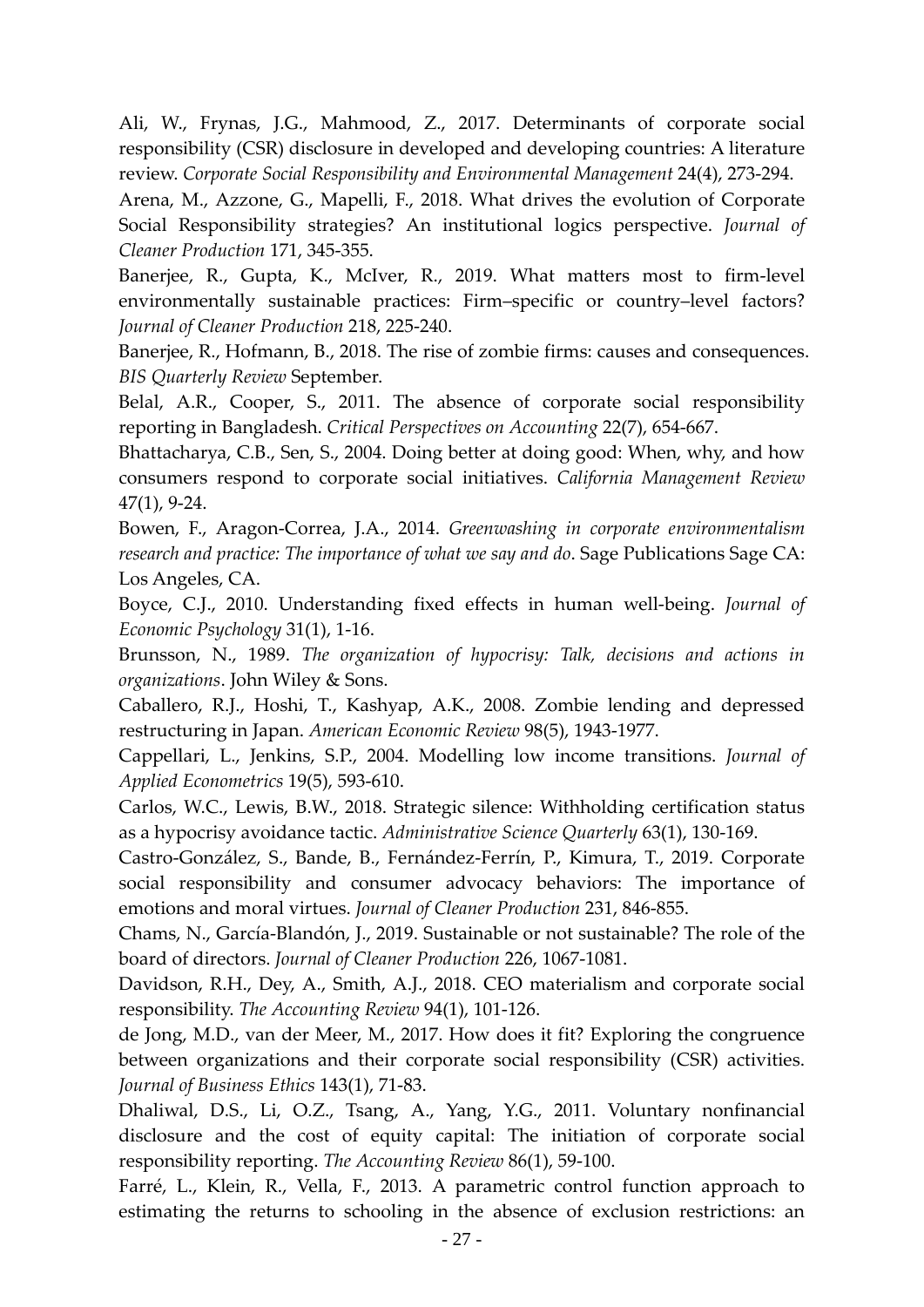application to the NLSY. *Empirical Economics* 44(1), 111-133.

Fassin, Y., 2005. The reasons behind non-ethical behaviour in business and entrepreneurship. *Journal of Business Ethics* 60(3), 265-279.

Fassin, Y., Buelens, M., 2011. The hypocrisy-sincerity continuum in corporate communication and decision making: A model of corporate social responsibility and business ethics practices. *Management Decision* 49(4), 586-600.

Fukuda, S.i., Nakamura, J.i., 2011. Why did 'zombie'firms recover in Japan? *The World Economy* 34(7), 1124-1137.

García-Sánchez, I.-M., Hussain, N., Martínez-Ferrero, J., 2019. An empirical analysis of the complementarities and substitutions between effects of ceo ability and corporate governance on socially responsible performance. *Journal of Cleaner Production* 215, 1288-1300.

Graafland, J., Mazereeuw-Van der Duijn Schouten, C., 2012. Motives for corporate social responsibility. *De Economist* 160(4), 377-396.

Gray, R., Kouhy, R., Lavers, S., 1995. Corporate social and environmental reporting: a review of the literature and a longitudinal study of UK disclosure. *Accounting, Auditing & Accountability Journal* 8(2), 47-77.

Groza, M.D., Pronschinske, M.R., Walker, M., 2011. Perceived organizational motives and consumer responses to proactive and reactive CSR. *Journal of Business Ethics* 102(4), 639-652.

Han, S., You, W., Nan, S., 2019. Zombie firms, external support and corporate environmental responsibility: Evidence from China. *Journal of Cleaner Production*  212, 1499-1517.

He, Q., Li, X., Zhu, W., 2018. Political connection and the walking dead: Evidence from China's privately owned firms. International Review of Economics & Finance. He, Z., Shen, W., Li, Q., Xu, S., Zhao, B., Long, R., Chen, H., 2018. Investigating external and internal pressures on corporate environmental behavior in papermaking enterprises of China. *Journal of Cleaner Production* 172, 1193-1211.

Holder-Webb, L., Cohen, J.R., Nath, L., Wood, D., 2009. The supply of corporate social responsibility disclosures among US firms. *Journal of Business Ethics* 84(4), 497-527.

Hoshi, T., Kashyap, A.K., 2010. Will the US bank recapitalization succeed? Eight lessons from Japan. *Journal of Financial Economics* 97(3), 398-417.

Hoshi, T., Kim, Y., 2013. Macroprudential policy and zombie lending in Korea. T. Hoshi and Y. Kim.

Huang, Y., Zhang, Y., 2018. Why zombies can go out: evidence from Chinese manufacturing. *Applied Economics Letters* 25(12), 853-856.

Jahdi, K.S., Acikdilli, G., 2009. Marketing communications and corporate social responsibility (CSR): marriage of convenience or shotgun wedding? *Journal of Business Ethics* 88(1), 103-113.

Jaskowski, M., 2015. Should zombie lending always be prevented? *International Review of Economics & Finance* 40, 191-203.

Jiang, X., Li, S., Song, X., 2017. The mystery of zombie enterprises–"stiff but deathless". *China journal of accounting research* 10(4), 341-357.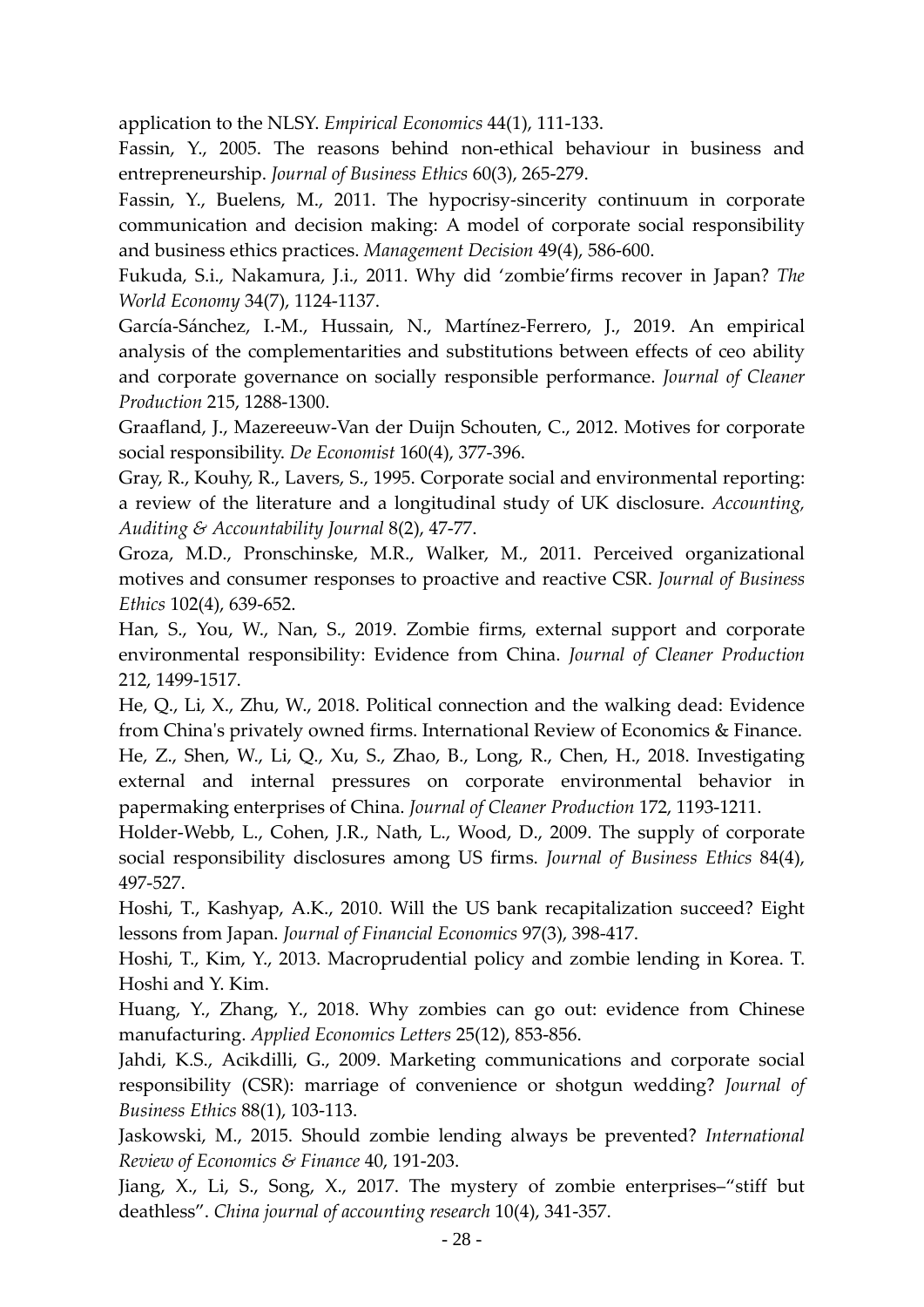John, A., Qadeer, F., Shahzadi, G., Jia, F., 2019. Getting paid to be good: How and when employees respond to corporate social responsibility? *Journal of Cleaner Production* 215, 784-795.

Kane, E.J., 1987. Dangers of capital forbearance: The case of the FSLIC and "Zombie" S&Ls. *Contemp. Econ. Policy* 5(1), 77-83.

Klein, R., Vella, F., 2010. Estimating a class of triangular simultaneous equations models without exclusion restrictions. *Journal of Econometrics* 154(2), 154-164.

Kwon, H.U., Narita, F., Narita, M., 2015. Resource reallocation and zombie lending in Japan in the 1990s. *Review of Economic Dynamics* 18(4), 709-732.

Lau, A.K.W., Lee, P.K.C., Cheng, T.C.E., 2018. An empirical taxonomy of corporate social responsibility in China's manufacturing industries. *Journal of Cleaner Production* 188, 322-338.

Lennox, C.S., Francis, J.R., Wang, Z., 2011. Selection models in accounting research. *The Accounting Review* 87(2), 589-616.

Liao, L., Lin, T.P., Zhang, Y., 2018. Corporate board and corporate social responsibility assurance: Evidence from China. *Journal of Business Ethics* 150(1), 211-225.

Liao, P.-C., Shih, Y.-N., Wu, C.-L., Zhang, X.-L., Wang, Y., 2018. Does corporate social performance pay back quickly? A longitudinal content analysis on international contractors. *Journal of Cleaner Production* 170, 1328-1337.

Liao, P.-C., Xia, N.-N., Wu, C.-L., Zhang, X.-L., Yeh, J.-L., 2017. Communicating the corporate social responsibility (CSR) of international contractors: Content analysis of CSR reporting. *Journal of Cleaner Production* 156, 327-336.

Lin, X., McKenna, B., Ho, C.M.F., Shen, G.Q.P., 2019. Stakeholders' influence strategies on social responsibility implementation in construction projects. *Journal of Cleaner Production* 235, 348-358.

Lock, I., Seele, P., 2016. The credibility of CSR (corporate social responsibility) reports in Europe. Evidence from a quantitative content analysis in 11 countries. *Journal of Cleaner Production* 122, 186-200.

Luo, W., Guo, X., Zhong, S., Wang, J., 2019. Environmental information disclosure quality, media attention and debt financing costs: Evidence from Chinese heavy polluting listed companies. *Journal of Cleaner Production* 231, 268-277.

Luo, X.R., Wang, D., Zhang, J., 2017. Whose call to answer: Institutional complexity and firms' CSR reporting. *Academy of Management Journal* 60(1), 321-344.

Margaretha Jastram, S., Klingenberg, J., 2018. Assessing the Outcome Effectiveness of Multi-Stakeholder Initiatives in the Field of Corporate Social Responsibility – The Example of the United Nations Global Compact. *Journal of Cleaner Production* 189, 775-784.

Marquis, C., Qian, C., 2013. Corporate social responsibility reporting in China: Symbol or substance? *Organization Science* 25(1), 127-148.

Martínez - Ferrero, J., Villarón - Peramato, O., García - Sánchez, I.M., 2017. Can Investors Identify Managerial Discretion in Corporate Social Responsibility Practices? The Moderate Role of Investor Protection. *Australian Accounting Review* 27(1), 4-16.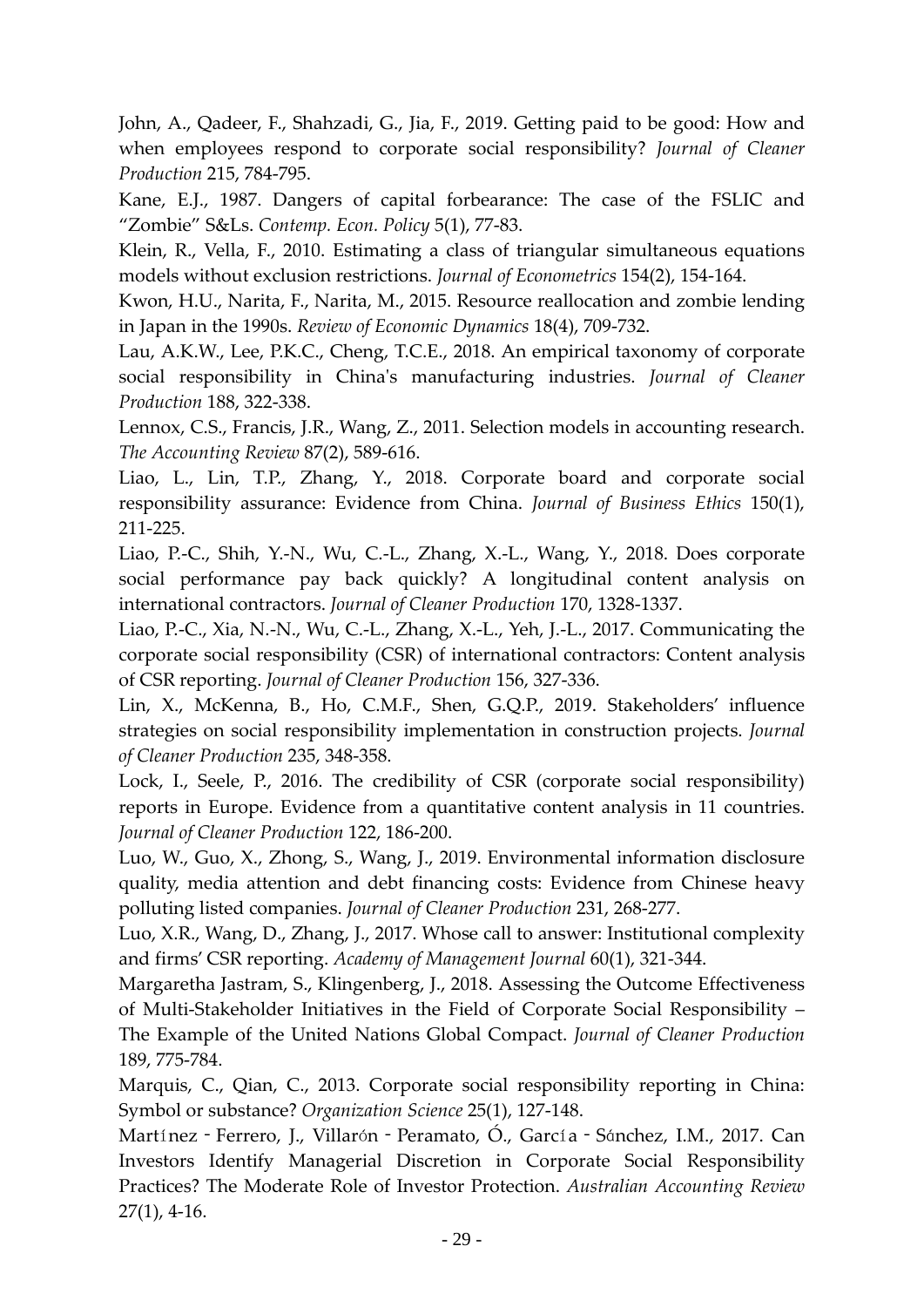McWilliams, A., Siegel, D.S., Wright, P.M., 2006. Corporate social responsibility: Strategic implications. *Journal of Management Studies* 43(1), 1-18.

Michelon, G., Pilonato, S., Ricceri, F., 2015. CSR reporting practices and the quality of disclosure: An empirical analysis. *Critical Perspectives on Accounting* 33, 59-78.

Momin, M.A., Parker, L.D., 2013. Motivations for corporate social responsibility reporting by MNC subsidiaries in an emerging country: The case of Bangladesh. *The British Accounting Review* 45(3), 215-228.

Moneva, J.M., Archel, P., Correa, C., 2006. GRI and the camouflaging of corporate unsustainability, Accounting forum. Taylor & Francis, pp. 121-137.

Nazeer, S., 2011. The competitive advantage of corporate philanthropy. University of Pretoria.

Nikolaeva, R., Bicho, M., 2011. The role of institutional and reputational factors in the voluntary adoption of corporate social responsibility reporting standards. *Journal of the Academy of Marketing Science* 39(1), 136-157.

Orlitzky, M., Schmidt, F.L., Rynes, S.L., 2003. Corporate social and financial performance: A meta-analysis. *Organization Studies* 24(3), 403-441.

Papava, V.G., 2010. The problem of Zombification of the Postcommunist Necroeconomy. *Problems of Economic Transition* 53(4), 35-51.

Papworth, T., 2013. The Trading Dead: The zombie firms plaguing Britain's economy, and what to do about them. Adam Smith Research Trust, England.

Perez-Batres, L.A., Doh, J.P., Miller, V.V., Pisani, M.J., 2012. Stakeholder pressures as determinants of CSR strategic choice: Why do firms choose symbolic versus substantive self-regulatory codes of conduct? *Journal of Business Ethics* 110(2), 157-172.

Pflugrath, G., Roebuck, P., Simnett, R., 2011. Impact of assurance and assurer's professional affiliation on financial analysts' assessment of credibility of corporate social responsibility information. *Auditing: A Journal of Practice & Theory* 30(3), 239-254.

Plümper, T., Troeger, V.E., 2007. Efficient Estimation of Time-Invariant and Rarely Changing Variables in Finite Sample Panel Analyses with Unit Fixed Effects. *Political Analysis* 15(2), 124-139.

Porter, M., Kramer, M., 2006. Corporate strategy and sociality: the relationship between corporate competence and corporate social responsibilty. *Harvard Business Review* 128(12), 76-99.

Ramus, C.A., Montiel, I., 2005. When are corporate environmental policies a form of greenwashing? *Business & Society* 44(4), 377-414.

Ranängen, H., Lindman, Å., 2018. Exploring corporate social responsibility practice versus stakeholder interests in Nordic mining. *Journal of Cleaner Production* 197, 668-677.

Riyanto, Y.E., Toolsema, L.A., 2007. Corporate social responsibility in a corporate governance framework. Available at SSRN 987962.

She, C., Michelon, G., 2019. Managing stakeholder perceptions: Organized hypocrisy in CSR disclosures on Facebook. *Critical Perspectives on Accounting* 61, 54-76.